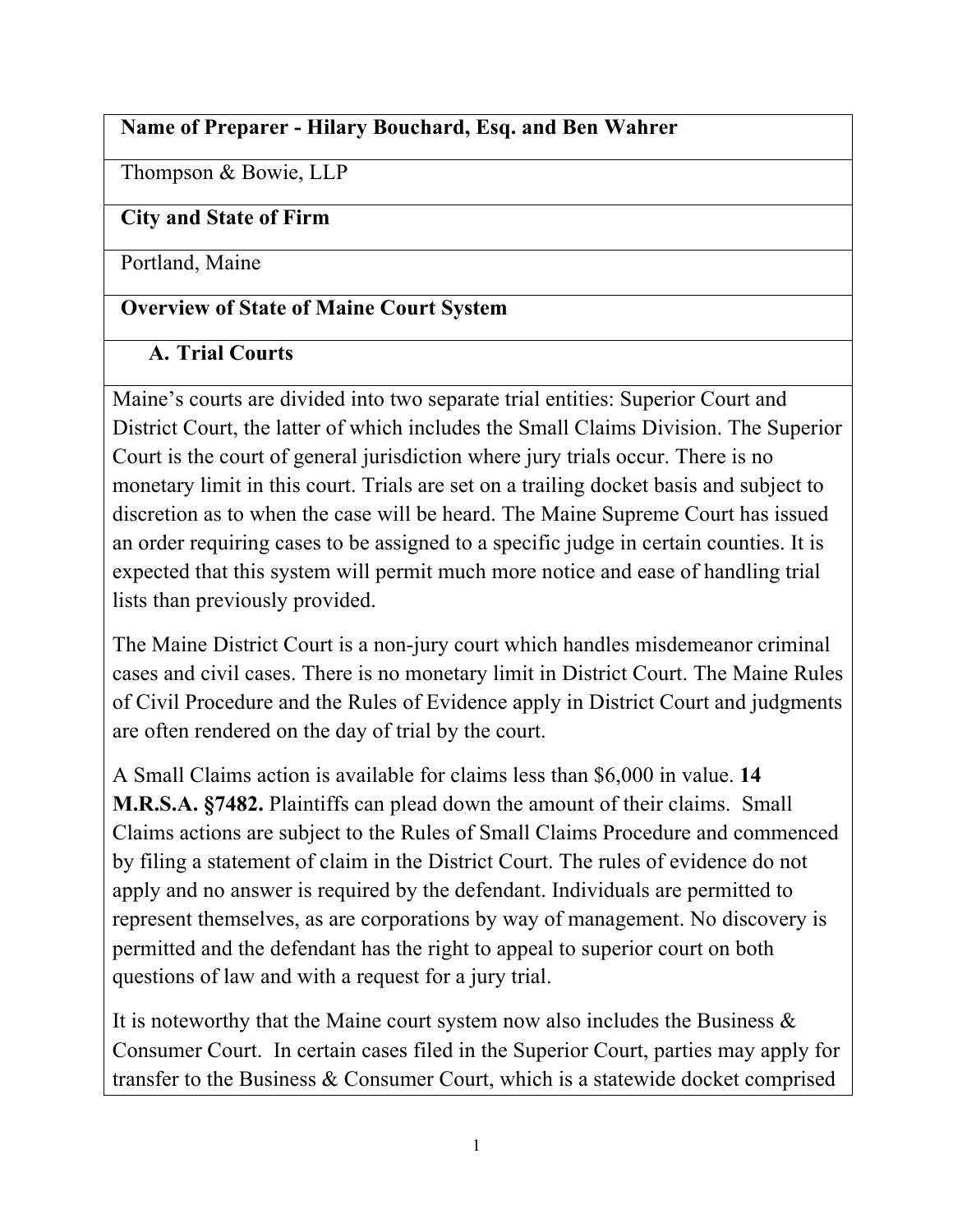Maine's courts are divided into two separate trial entities: Superior Court and District Court, the latter of which includes the Small Claims Division. The Superior Court is the court of general jurisdiction where jury trials occur. There is no monetary limit in this court. Trials are set on a trailing docket basis and subject to discretion as to when the case will be heard. The Maine Supreme Court has issued an order requiring cases to be assigned to a specific judge in certain counties. It is expected that this system will permit much more notice and ease of handling trial lists than previously provided.

The Maine District Court is a non-jury court which handles misdemeanor criminal cases and civil cases. There is no monetary limit in District Court. The Maine Rules of Civil Procedure and the Rules of Evidence apply in District Court and judgments are often rendered on the day of trial by the court.

A Small Claims action is available for claims less than \$6,000 in value. **14 M.R.S.A. §7482.** Plaintiffs can plead down the amount of their claims. Small Claims actions are subject to the Rules of Small Claims Procedure and commenced by filing a statement of claim in the District Court. The rules of evidence do not apply and no answer is required by the defendant. Individuals are permitted to represent themselves, as are corporations by way of management. No discovery is permitted and the defendant has the right to appeal to superior court on both questions of law and with a request for a jury trial.

It is noteworthy that the Maine court system now also includes the Business  $\&$ Consumer Court. In certain cases filed in the Superior Court, parties may apply for transfer to the Business & Consumer Court, which is a statewide docket comprised of selected actions involving business and/or consumer disputes. Cases that may be transferred to the court are those in which the principal claim or claims involve matters of significance to the transactions, operation or governance of a business entity and/or the rights of a consumer arising out of transactions or other dealings with a business entity. Cases transferred to the Business & Consumer Court received specialized and differentiated judicial management, and follow a specific set of rules propounded by the Court.

In addition, the United States District Court has two separate courts in Maine, one in Portland and one in Bangor. The federal court has diversity jurisdiction which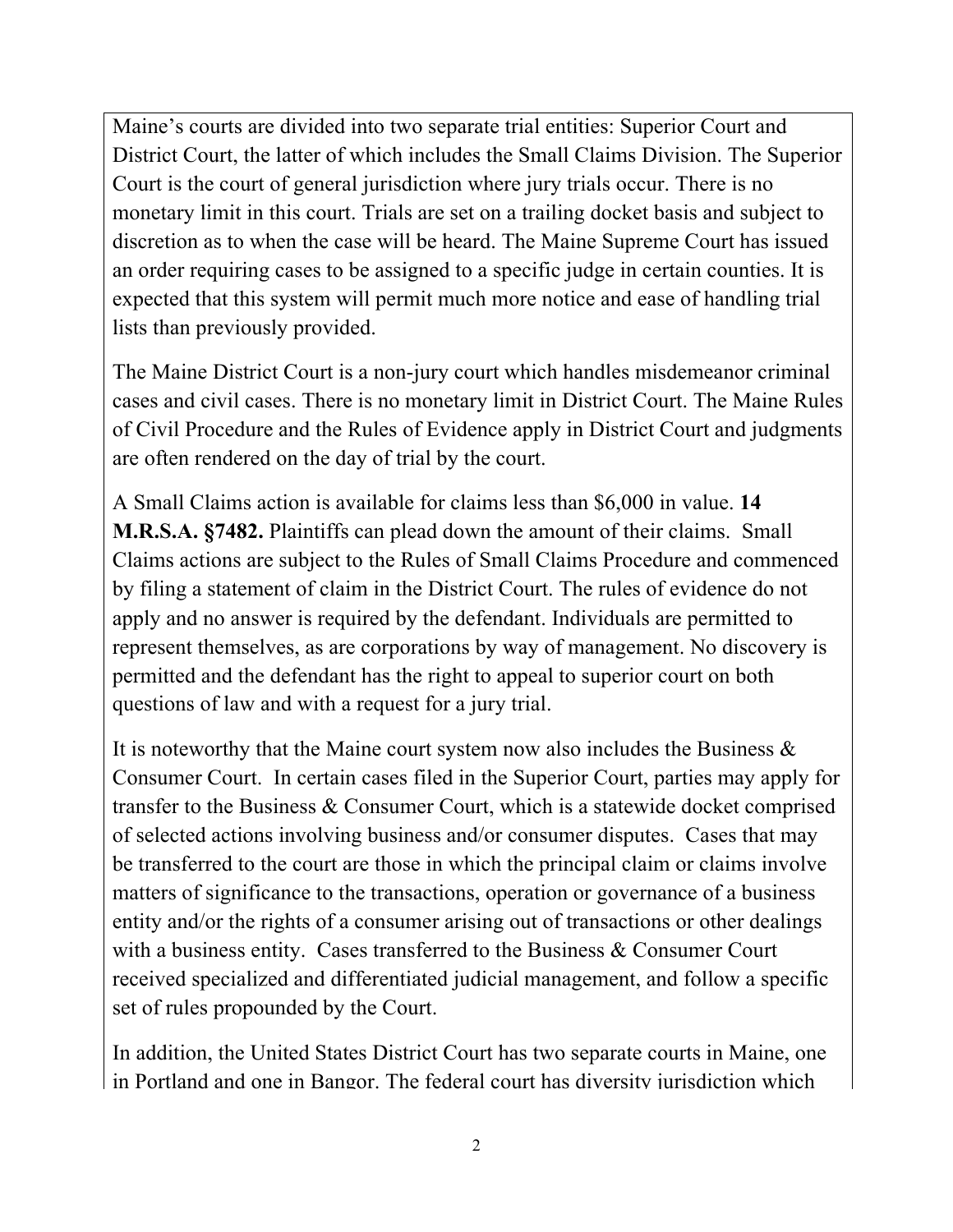## **14 M.R.S.§ 501** provides that:

Personal and transitory actions, except process of foreign attachment and except as provided in this chapter, shall be brought, when the parties live in the State, in the county where any plaintiff or defendant lives; and when no plaintiff lives in the State, in the county where any defendant lives; or in either case any such action may be brought in the county where the cause of action took place. Improper venue may be raised by the defendant by motion or by answer, and if it is established that the action was brought in the wrong county, it shall be dismissed and the defendant allowed double costs. When the plaintiff and defendant live in different counties at the commencement of any such action, except process of foreign attachment, and during its pendency one party moves into the same county with the other, it may, on motion of either, be transferred to the county where both then live if the court thinks that justice will thereby be promoted; and be tried as if originally commenced and entered therein. Actions by the assignee of a nonnegotiable chose in action, when brought in the Superior Court or in the District Court, shall be commenced in the county or division when brought in the District Court, in which the original creditor might have maintained his action.

## **B. Statute of Limitations**

#### **In General**

Maine's general statute of limitations for civil actions is six (6) yeas. **14 M.R.S.A.§ 752**. The cause of action typically accrues when the damage occurs, i.e. at the time the individual is hurt or the property damage actually occurs.

## **INTENTIONAL TORTS**

Actions for assault and battery, false imprisonment, slander and libel all must be commenced within two (2) years after the cause of action accrues. **14 M.R.S.A.§ 753.** However, the six (6) year statute of limitations, rather than the two (2) year limitation, is the statute applicable generally to "personal injury" actions and thus is to be used in suits brought pursuant to **42 U.S.C. § 1983**, the Federal Civil Rights statute. **Small v. Inhabitants of City of Belfast**, 796 F.2d 544 (1st Cir. 1986). It is therefore likely that the Maine Supreme Judicial Court would hold that such "intentional" torts as intentional infliction of emotional distress would be governed by the six (6) year statute of limitations rather than the two (2) year limitation of this particular section.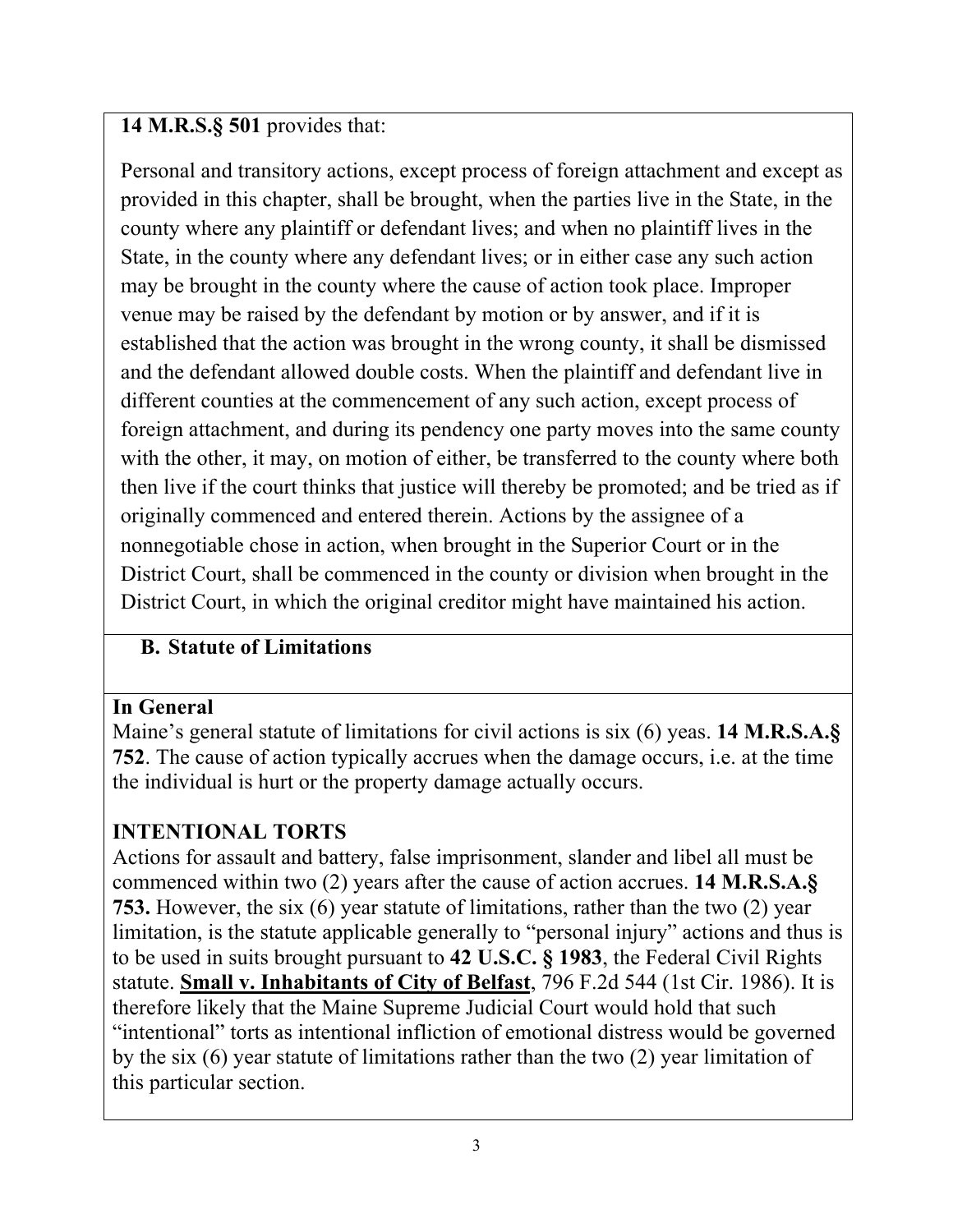## **WRONGFUL DEATH**

An action by a personal representative of the deceased person to recover damages for wrongful death must be commenced within two (2) years from the date of death. **18-A M.R.S.A. §2-804(b).**

## **CONTRIBUTION**

An action for contribution must be brought within six (6) years after a party becomes obligated to pay damages. However, that obligation may not accrue until such time as there has been a judgment against the party, which may be after a jury verdict against a tortfeasor.

## **SUBROGATION**

The statute of limitations for a subrogation action follows the statute for the underlying cause of action.

## **MEDICAL MALPRACTICE**

An action for medical malpractice must be commenced within three (3) years after the cause of action accrues. But if the cause of action relates to a foreign object in the body, the statute does not commence until the patient discovers or reasonably should have discovered the harm. **24 M.R.S.A. §2902**. In 1998, the Legislature modestly reformed the medical malpractice screening panel process. Most significantly, the Legislature enacted **24 M.R.S.A. § 2857, sub§-1**, which provides that if panel findings "are unanimous and unfavorable to the person accused of professional negligence, the findings are admissible in any subsequent court action for professional negligence against that person by the claimant based on the same set of facts upon which the notice of claim was filed."

## **GOVERNMENTAL LIABILITY/MAINE TORT CLAIMS ACT**

Every claim against a governmental entity or its employees must be brought within two (2) years after the cause of action accrues. **14 M.R.S.A. §8110**. Moreover, notice must be served on a governmental entity within 180 days after the cause of action accrues. **14 M.R.S.A. §8107**. However, notice is not required for a thirdparty action against a governmental entity. In 1999, the Legislature increased the Maine Tort Claims Act damage limit from \$300,000 to \$400,000. **14 M.R.S.A. §8105.**

## **ARCHITECTS/ENGINEERS**

This statute of limitations is the first so-called "split" statute. It is technically not a statute of limitations, but a statute of repose. All actions against duly licensed architects or engineers must be commenced within four (4) years after the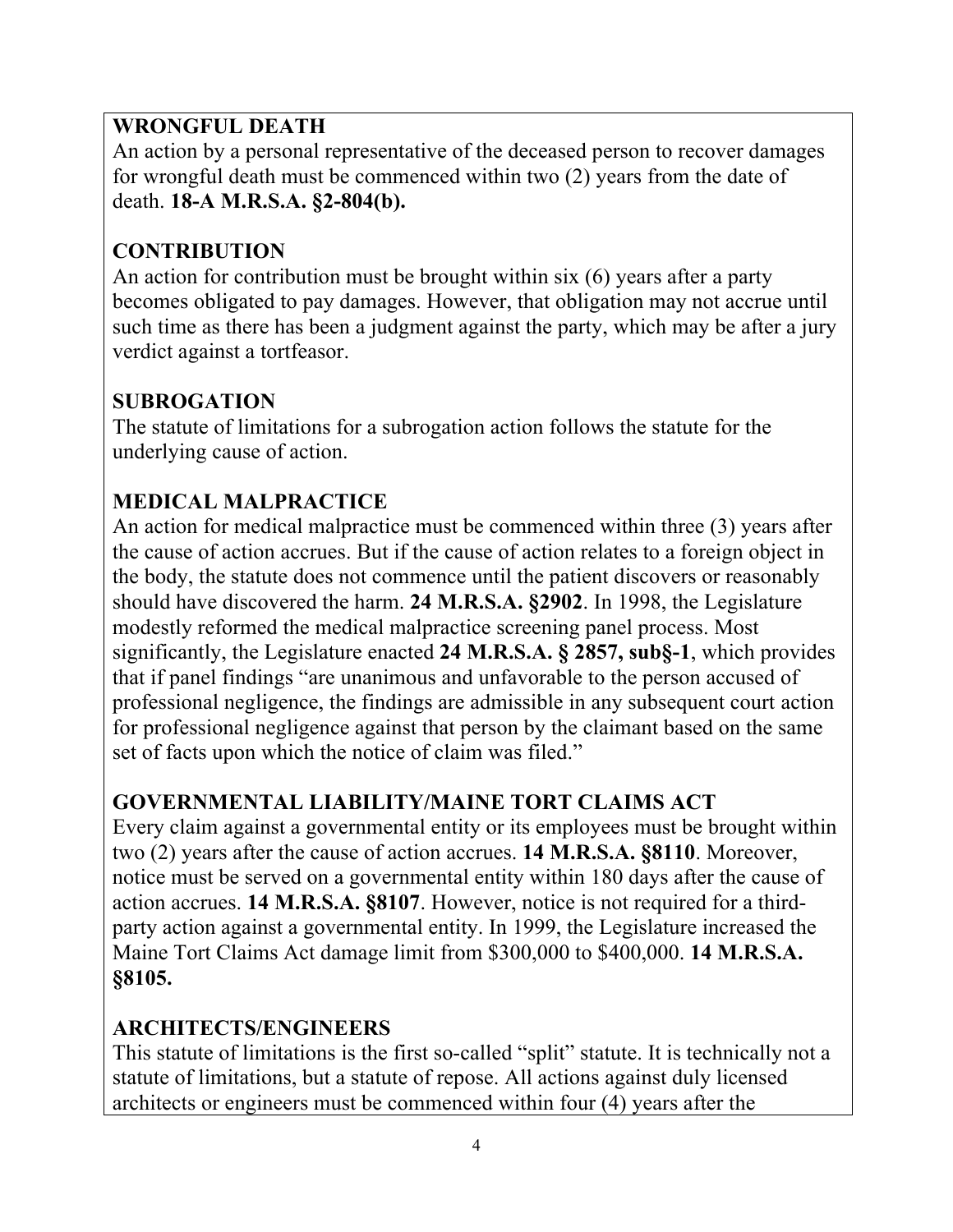malpractice or negligence is discovered, but in no event more than ten (10) years after substantial completion of the construction contract or the services provided. Although no Maine Supreme Court decision has interpreted this section, at least one Superior Court justice ruled that an action for contribution is limited by the ten (10) year provision from the date of substantial completion. Thus, if a general contractor or other insured has a claim against an architect or engineer based on a construction project, that claim should probably be included as soon as possible by way of third-party action or other action. **14 M.R.S.A. 752-A.**

# **SKI AREAS**

All civil actions for property damage, bodily injury or death against a ski area owner, operator, tramway owner or operator or its employees is subject to a 2-year statute of limitations. This statute applies both to skiing and to hang gliding. **14 M.R.S.A. §752-B.**

## **ATTORNEYS**

The statute of limitations is six (6) years; however, the statute begins to run from the date of the act or omission, not from discovery of the negligence. The only exception to this rule is in regard to either real estate title opinions or wills. **14 M.R.S.A. §753-B.**

## **SALE OF GOODS**

The Maine Uniform Commercial Code provides that the statute runs four (4) years from the date of sale, which is deemed to be the date of breach of contract for purposes of beginning the statute of limitations. Note: This provision does not apply where personal injury is alleged as the result of a breach of implied or express warranties. In that case, the statute runs from the date of injury. **11 M.R.S.A. §2-725.**

## **UNINSURED MOTORIST**

The statute of limitation is six (6) years for UM claims, since the action is considered one for breach of contract. **Young v. Greater Portland Transit District**, 535 A.2d 417 (Me. 1987). More significantly, the six (6) years begins to run when the carrier denies the claim. **Palmero v. Aetna Casualty & Surety Co.**, 606 A.2d 797 (Me. 1992).

## **PRODUCT LIABILITY**

The six (6) year general statute of limitations applies to actions for strict liability or product liability under Maine's strict liability statute. 14 M.R.S.A. §221. The cause of action generally accrues at the time of the injury. **Goodman v. Magnavox**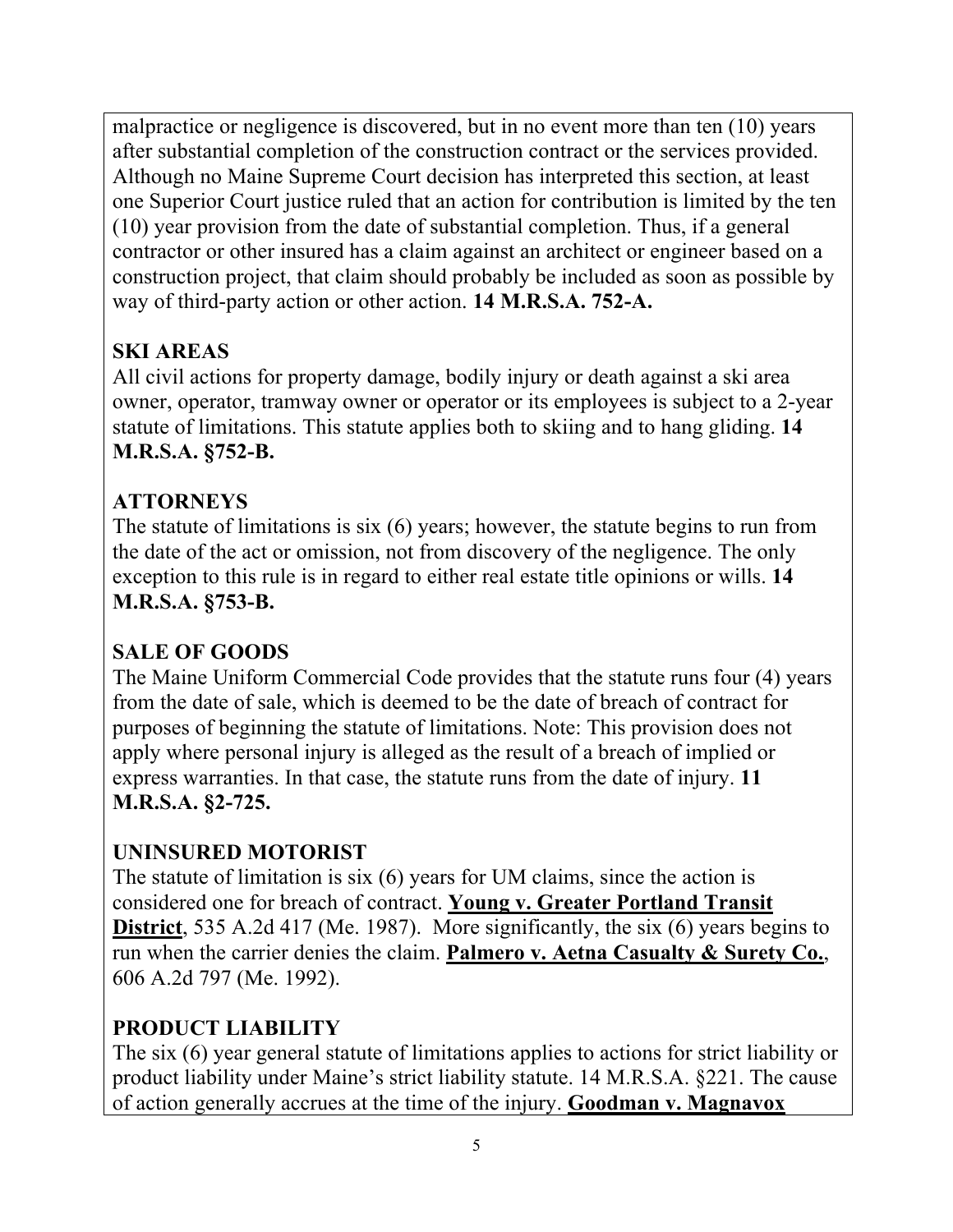**Company**, 443 A.2d 945 (Me. 1982).

# **FIRE INSURANCE**

An action must be brought within two (2) years after "inception of the loss". **24-A M.R.S.A. §3002**. Any shorter period of time designated in the policy is void. **Norton v. Home Insurance Company**, 320 A.2d 688 (Me. 1974).

# **INSURANCE POLICIES**

The statute will depend on what type of insurance policy is being considered. For life insurance, the statute of limitations is three (3) years after the cause of action accrues. **24-A M.R.S.A. §2525**. However, for an uninsured motorist claim, the general statute is six (6) years unless otherwise specifically provided for in the policy. **Young v. Greater Portland Transit District**, 535 A.2d 417 (Me. 1987). Importantly, the Maine Supreme Court has held that the statute begins to run when the insured denies the claim in a UM case, based on breach of contract. **Palmero v. Aetna Casualty & Surety Company**, 606 A.2d 797 (Me. 1992). Where no coverage existed, the Court has held that the statute runs from the date of loss. **Chiapetta v. Clark Associates**, 521 A.2d 697 (Me. 1987). No insurance policy may provide for a statute of limitations of less than two (2) years from the time when the cause of action accrues. **24-A M.R.S.A. §2433**.

## **INSURANCE AGENTS**

A cause of action accrues for failure to provide coverage on the date of loss, not when the insured discovers the absence of coverage. **Kasu Corp. v. Blake, Hall & Sprague**, 582 A.2d 978 (Me. 1990).

## **LAND SURVEYORS**

All civil actions against duly licensed surveyors must be commenced within four (4) years after the negligence is discovered, but not more than twenty (20) after completion of the plan or of the professional services if no plan is prepared. **14 M.R.S.A. §752-D.**

## **SEXUAL ACTS TOWARDS MINORS**

Actions based upon a sexual act or sexual contact may be commenced at any time. As of April 7, 2000, Maine repealed the existing statute of limitations for these actions. **14 M.R.S.A. §752-C**.

# **ISSUES AFFECTING STATUTE OF LIMITATIONS**

## **Minors**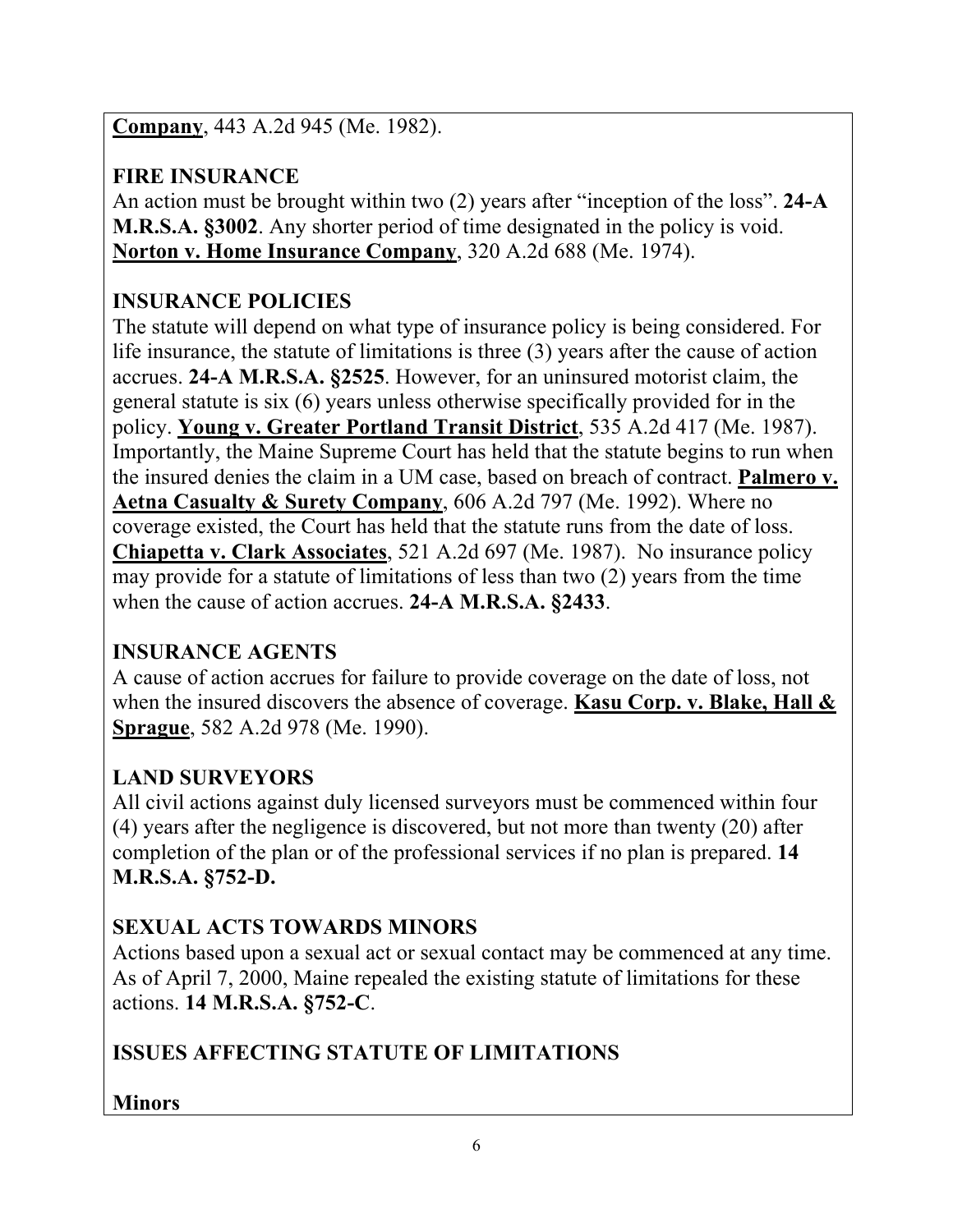For minors, the statute of limitations is extended from the age of majority through the end of the particular statute. For example, the general statute of limitations of six (6) years would extend a minor's cause of action until he or she reached age 24. Of course, the minor can bring the claim at any time under age 18 through a parent or next friend.

## **Disabilities**

If a person is mentally ill, imprisoned or outside the limits of the United States when the cause of action accrues, the action may be brought within the time limits after the disability is removed. **14 M.R.S.A. §853.**

## **Fraud**

If a fraud is committed which entitles any person to an action, or if a person fraudulently conceals the cause of action from the person entitled to it, the action may be commenced at any time within six (6) years after the person discovers that he or she has a cause of action. **14 M.R.S.A. §859.**

## **Death**

Where an insured died intestate and an appellant filed a petition for formal adjudication of intestacy and appointment as personal representative after the expiration of the three-year statute of limitations, the Supreme Court affirmed the ruling of the probate court that barred the petition. **Estate of William Kruzynski**, 2000 ME 17, 744 A.2d 1054. The appellant was seriously injured in a car accident involving the deceased insured in 1992, when the appellant was fifteen. The insured died a year later, but no probate proceedings were filed until 1999 when the appellant sought appointment as personal representative of the estate as a creditor in accordance with the statute. The appellant did not learn of the insured's death for at least three years. The appellant had filed the petition for appointment within the six-year statute of limitations for bringing personal injury actions, but not within the three-year statute of limitations for appointment of a personal representative. As a result, and because claims cannot be presented to an estate until there is a personal representative, the appellant was unable to recover for her injuries from the 1992 accident. It is not clear what an attorney's duty would be with respect to keeping apprised of the status of potential defendants in order to avoid a similar result.

#### **C. Time for Filing an Answer**

Complaints must be answered within twenty (20) days in both court systems. Defaults are extremely significant in that the effect of the default for failing to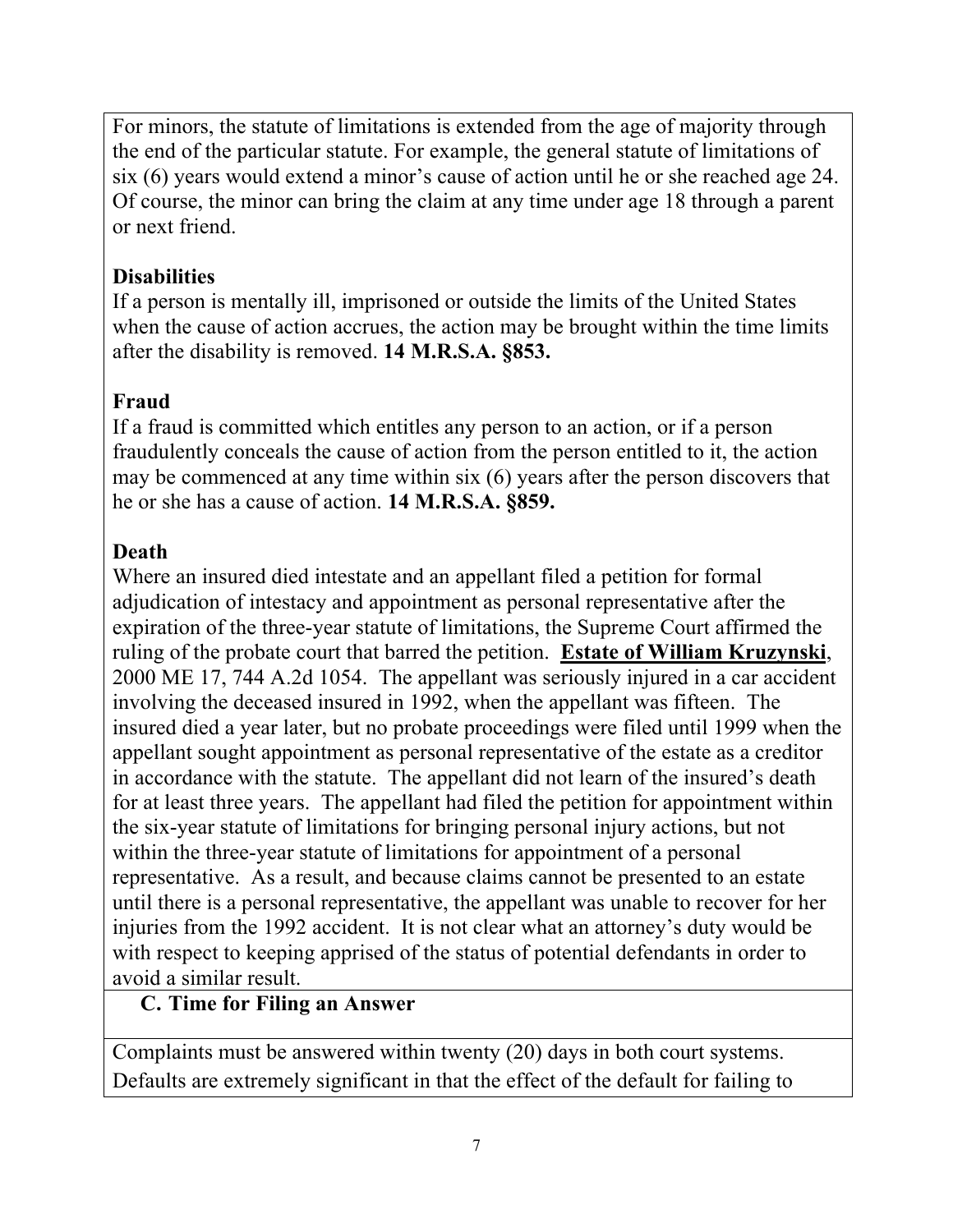answer the Complaint within twenty (20) days is to admit liability. This is perhaps the most extreme sanction which a court can impose, and courts are reluctant to impose that sanction for discovery abuses. It is therefore critically important that an answer be filed within twenty (20) days of service of Summons and Complaint.

## **D. Dismissal Re-Filing of Suit**

Maine Rules of Civil Procedure, Rule 41(b) provides that:

**(b) Involuntary Dismissal:** Effect Thereof.

**(1) On Court's Own Motion.** The court, on its own motion, after notice to the parties, and in the absence of a showing of good cause to the contrary, shall dismiss an action for want of prosecution at any time more than two years after the last docket entry showing any action taken therein by the plaintiff other than a motion for continuance.

**(2) On Motion of Defendant.** For failure of the plaintiff to prosecute for 2 years or to comply with these rules or any order of court, a defendant may move for dismissal of an action or of any claim against the defendant.

**(3) Effect.** Unless the court in its order for dismissal otherwise specifies, a dismissal under this subdivision (b) and any dismissal not provided for in this rule, other than a dismissal for lack of jurisdiction, for improper venue, or for failure to join a party under Rule 19, operates as an adjudication upon the merits.

## **Liability**

## **A. Negligence**

Under Maine common law, a plaintiff who brings a cause of action for negligence must establish that the defendant owed him a duty of care, the defendant breached that duty, and the breach was a proximate cause of some injury to the plaintiff. **Estate of Cilley v. Lane**, 2009 ME 133, ¶ 10, 985 A.2d 481, 485.

## **Comparative Negligence/Comparative Fault**

In Maine, comparative negligence is a defense. However, under Maine's system, if the claimant is found by the jury to be equally or more responsible for the damage sustained than the defendant, the claimant cannot recover. **14 M.R.S.A. §156.**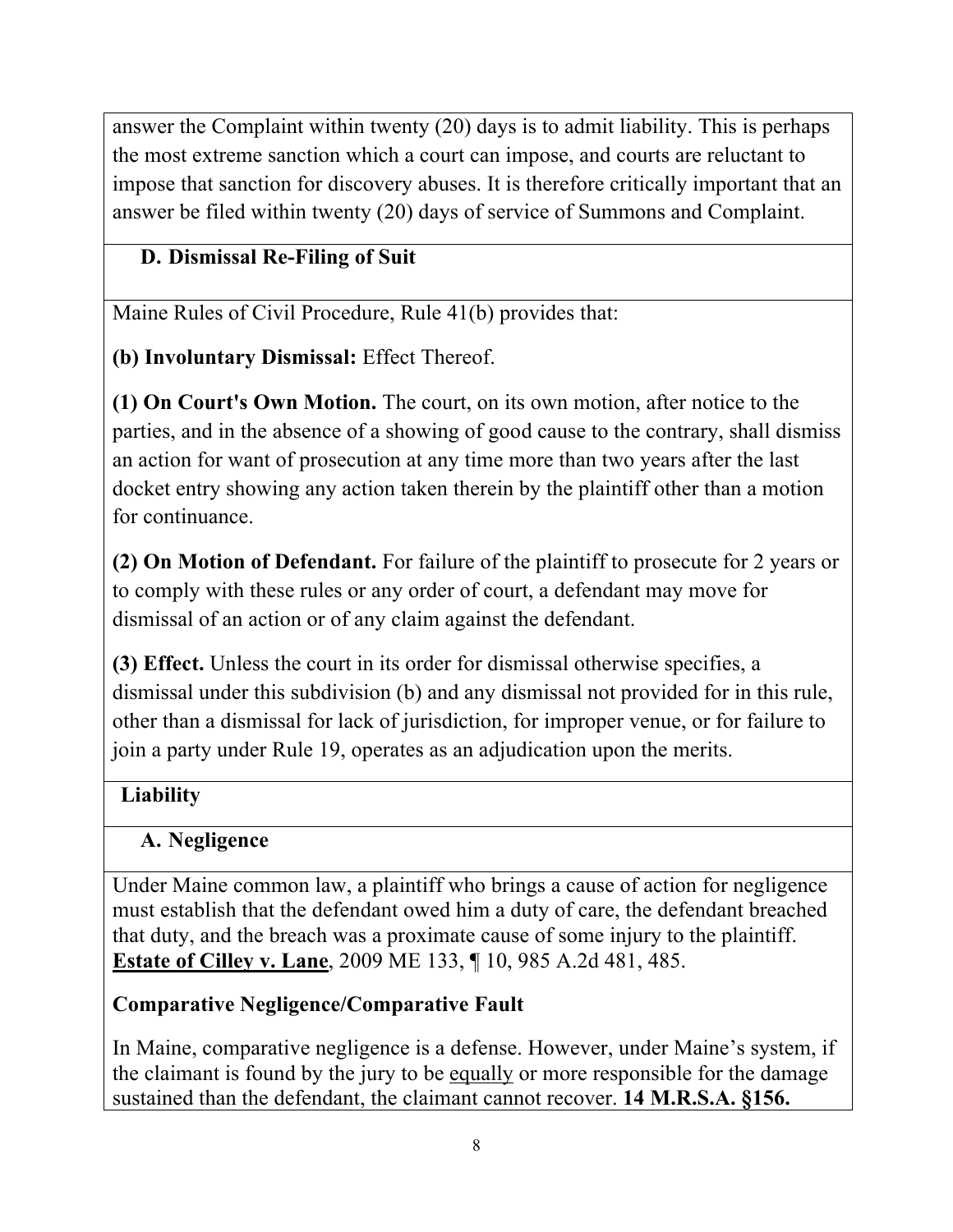**Herrick v. Theberge, 474 A.2d 870 (Me. 1984).** If the plaintiff is found to be negligent, but less negligent than the defendant, plaintiff's damages will be reduced to the extent deemed just and equitable by the jury, taking into regard the claimant's share in the responsibility for the damages.

For strict liability, comparative negligence is not a defense. However, comparative fault, i.e. assumption of the risk, is.

## **Res Ipsa Loquitur**

Res ipsa loquitur is a doctrine which permits a jury to infer negligence in the absence of any other explanation for an accident. However, for the jury to infer that the harm suffered by the plaintiff was caused by the negligence of the defendant, the plaintiff must prove the following:

- 1. The event is of a kind which ordinarily does not occur in the absence of negligence;
- 2. Other responsible causes, including the conduct of the plaintiff and third persons, are sufficiently eliminated by the evidence; and
- 3. The indicated negligence is within the scope of the defendant's duty to the plaintiff.

**Poulin v. Aquaboggan Waterslide, 567 A.2d 925 (Me. 1989).** However, the mere happening of an accident is not evidence of negligence. **Pratt v. Freese's, Inc., 438 A.2d 901 (Me. 1981).** In **Pratt,** an elevator door malfunctioned causing the plaintiff injury but no explanation as to the cause of the malfunction was given.

## **Premises liability**

The possessor of land owes a duty to use reasonable care to persons lawfully on the premises. **Erickson v. Brennan**, 513 A.2d 288 (Me. 1986). There are no longer distinctions between invitees or licensees. The only difference in duty is between a trespasser and all those others lawfully on the premises. **Poulin v. Colby College**, 402 A.2d 846 (Me. 1979).

With respect to trespassers, the owner or possessor need only refrain from willful, wanton conduct or reckless acts of negligence. **Cogswell v. Warren Bros. Road Co.**, 229 A.2d 215 (Me. 1967).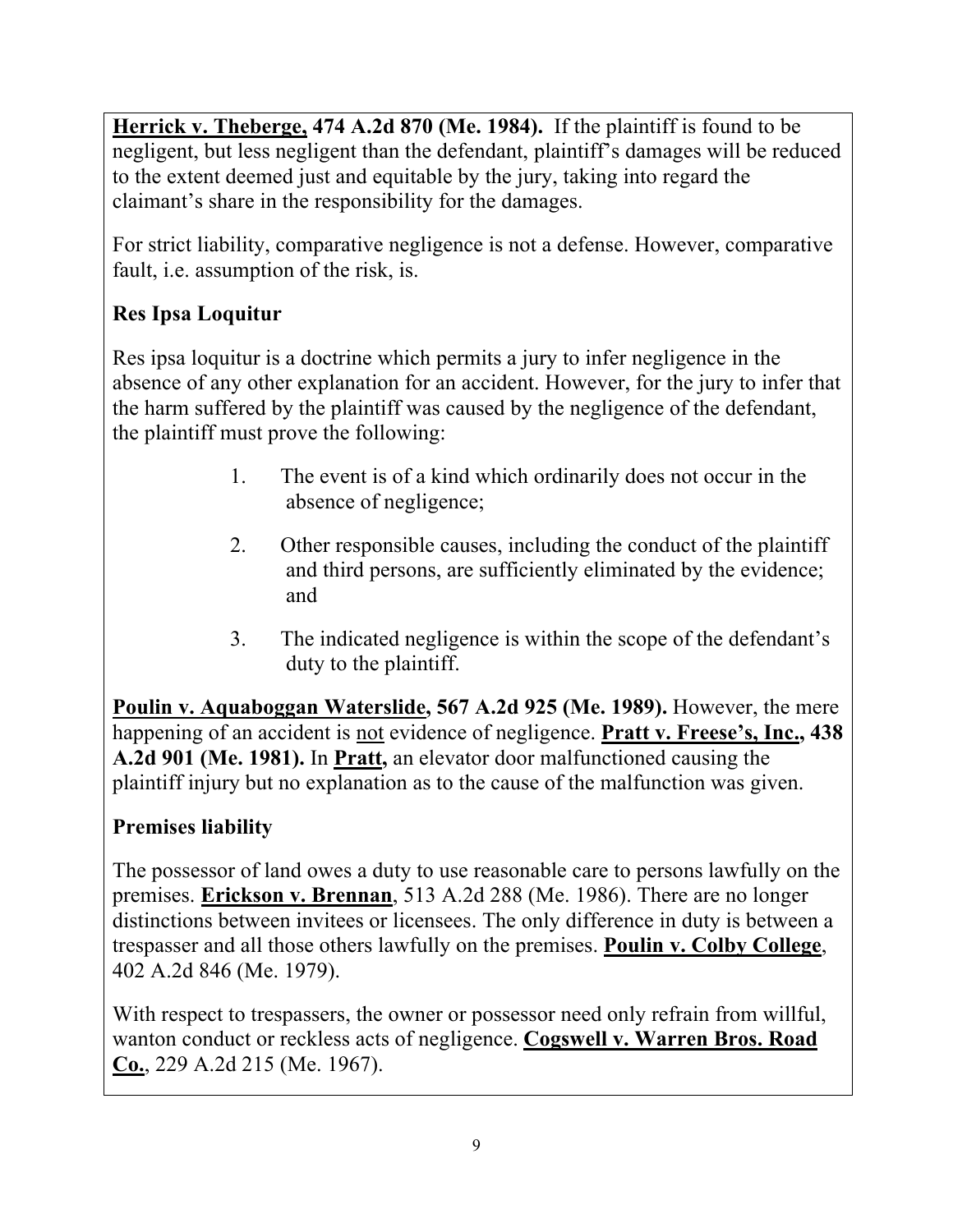Possession of land is determined by occupancy and the intent to control. **Hankard v. Beal**, 543 A.2d 1376 (Me. 1988) In **Hankard**, plaintiff fell on some ice in a parking lot of a store. Defendants had retained the right to enter and plow snow from the parking lot. Thus, an issue of fact existed as to possession.

In contrast, the mere opportunity or ability to control did not create a duty to do so. In **Hughes v. Beta Upsilon Building Association**, 619 A.2d 525 (Me. 1993), plaintiff was injured in a fraternity mud football game. The defendant had no affirmative duty to prevent harm to the plaintiff from an activity it did not sponsor, even though it could have done so at its election.

Parties by written agreement may also limit duties. In **Jerryco. v. Union Station Plaza**, 625 A.2d 907 (Me. 1993), the landlord's lease did not require it to maintain the sewer line or to provide dry space. The Court held that the landlord had no duty to the tenant, absent either a latent defect known to the landlord or a gratuitous undertaking to make the repairs.

A possessor of land is not liable to persons lawfully on the premises for physical harm caused by any activity or condition on the land whose danger is known or obvious, unless the possessor should anticipate the harm, despite such knowledge of obviousness. **Williams v. Boise Cascade Corporation**, 507 A.2d 576 (Me. 1986). Thus, a duty to warn may exist if the landowner should anticipate the harm despite the invitee's knowledge of the condition or despite the obviousness of it. Furthermore, a landowner may be required to take other steps besides merely warning its invitees to protect them from harm. Such duties may include barricades, persons stationed at the site, or other similar measures. **Baker v. Mid-Maine Medical Center**, 499 A.2d 414 (Me. 1985) (spectator hit by golf ball at tournament.)

However, such duty may not extend to a homeowner who hires independent contractors to do work on his house. That mere fact does not transfer the possessor's duty into the duty of a general contractor, i.e. the duty of care to the general's workmen and subcontractors. **Hodgdon v. Jones**, 538 A.2d 281 (Me. 1988). Accordingly, the fact that one of the employees was injured while doing renovation work to the house, in the absence of a general contractor hired by the owner, did not make the owner the de facto general contractor and thus liable in the absence of knowledge of the defect in the floor.

In **Libby v. Perry**, a group rented the Augusta Armory and plaintiff fell on slippery steps within the area a person would have to exit following the close of the event. In those cases, even though the area may not be under the absolute control of the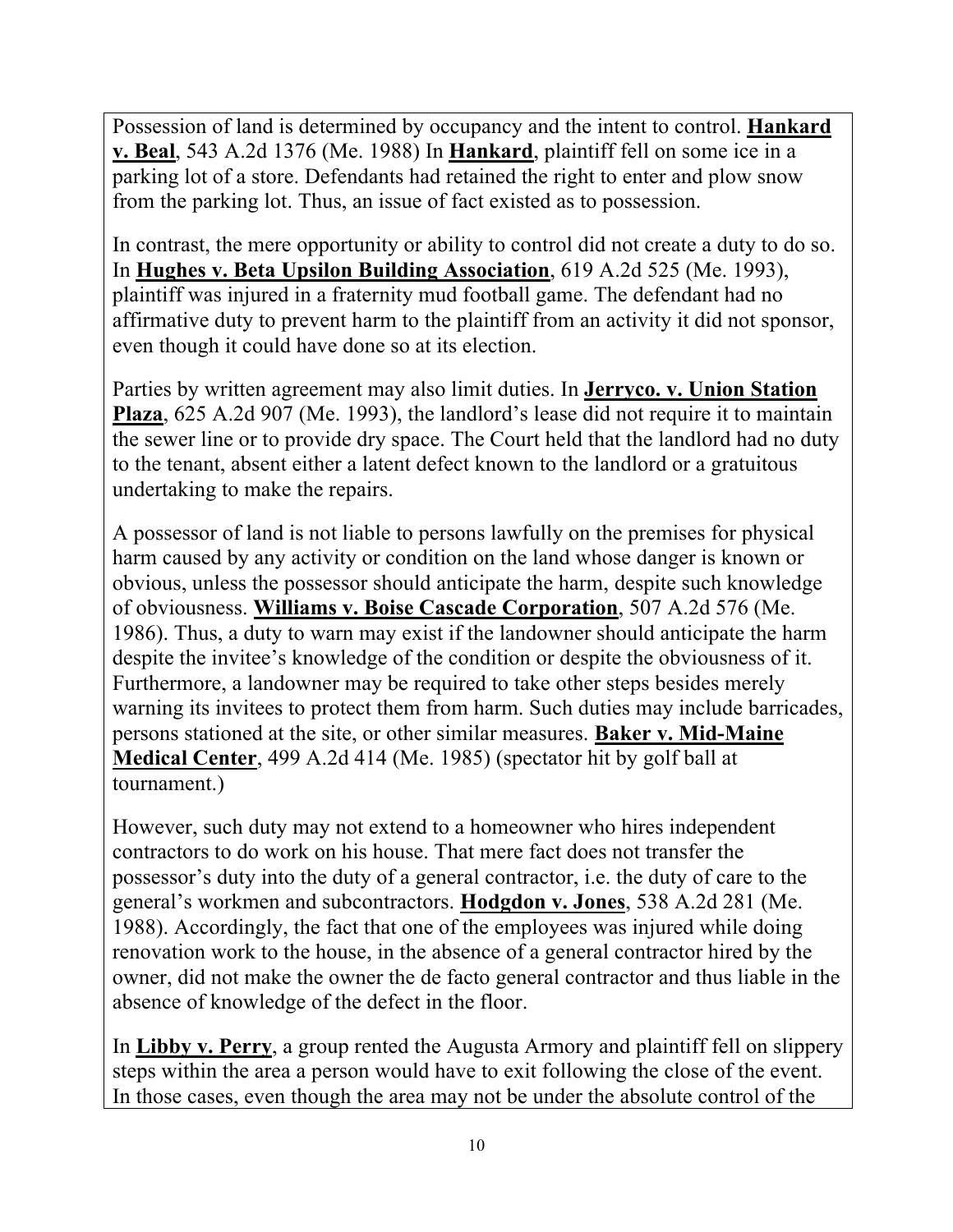invitor, the invitor is still liable for failing to provide the invitee with a reasonably safe passageway. **Libby v. Perry**, 311 A.2d 527 (Me. 1973).

In what may be considered a change in Maine law, the Supreme Court specifically held that businesses which anticipated customers using their facilities may have to take measures to protect customers from injury, even while a storm is in progress. **Budzko v. One City Center**, 2001 ME 37, 767 A.2d 310. The court held that business owners have a duty to reasonably respond to foreseeable damages and keep premises reasonably safe when significant numbers of invitees may be anticipated to enter or leave the premises during a winter storm. Such duty may include shoveling, sanding or salting and/or warning business invitees of the dangerous conditions.

The Law Court held that a store could be found negligent in failing to prevent the assault of a customer by another person who had been in the store earlier. In **Kaechele v. Kenyon Oil Company, Inc.**, 2000 ME 39, 747 A.2d 167, a person had been in the store earlier and had gotten very angry with one of the clerks who would not sell him cigarettes without identification. The police department had received calls from the store on previous occasions on this same type of issue. The Supreme Court upheld the verdict against the defendant on the grounds that it should reasonably have anticipated the assault where the tirade against the clerk lasted approximately fifteen minutes, people hearing the tirade were concerned about possible dangerous behavior, and at least one person suggested that the police be called but no immediate call was made, and the assaulter's violence escalated over time.

## **B. Negligence Defenses**

#### **Comparative Negligence/Comparative Fault**

In Maine, comparative negligence is a defense. Under Maine's system, if the claimant is found by the jury to be equally or more responsible for the damage sustained than the defendant, the claimant cannot recover. **14 M.R.S.A. §156**. **Herrick v. Theberge**, 474 A.2d 870 (Me. 1984). If the plaintiff is found to be negligent, but less negligent than the defendant, plaintiff's damages will be reduced to the extent deemed just and equitable by the jury, taking into regard the claimant's share in the responsibility for the damages.

#### **Assumption of Risk**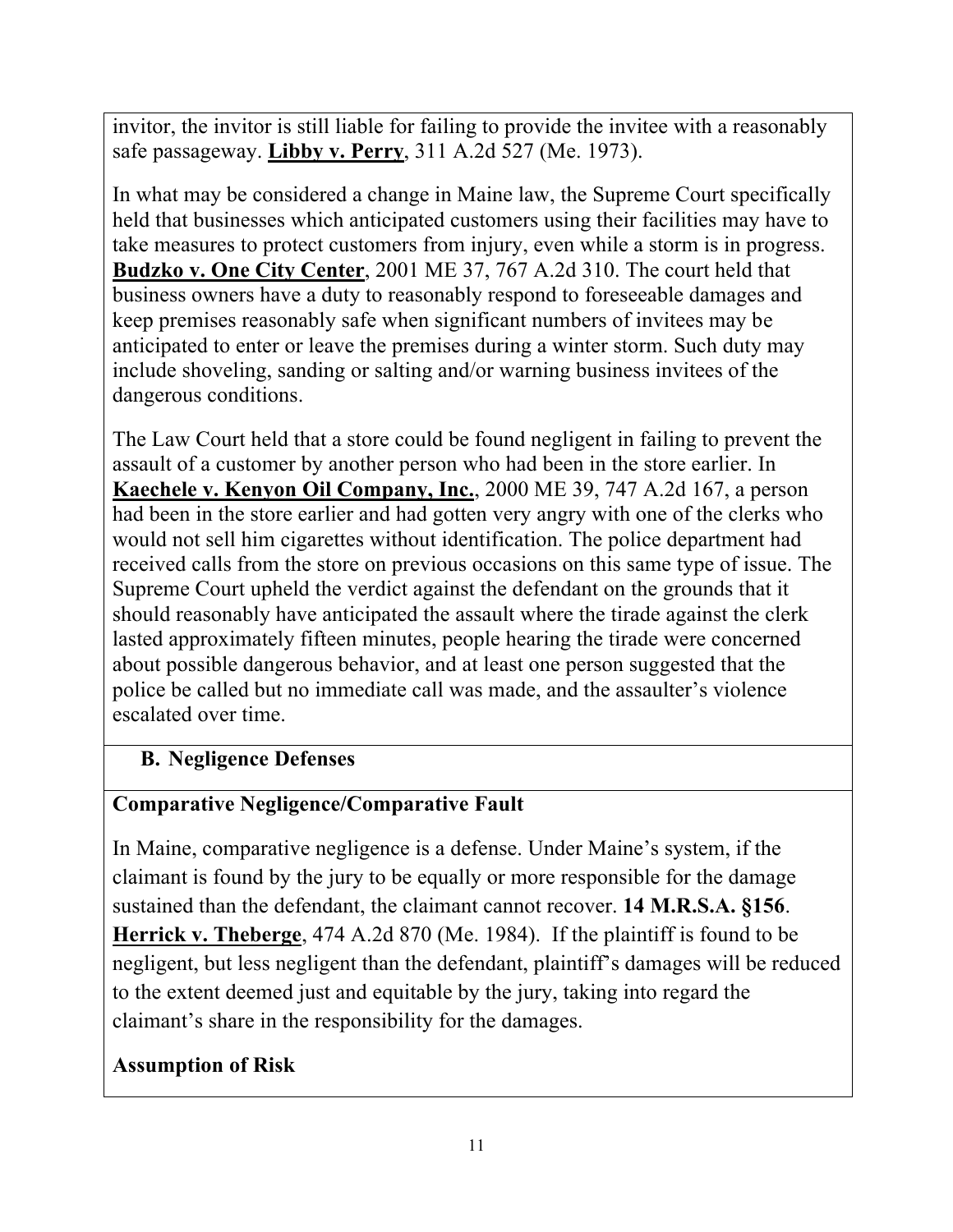The doctrine of assumption of the risk has mostly been abolished in Maine except in limited contexts. See e.g., **32 M.R.S.A. § 15217** ([E]ach person who participates in the sport of skiing accepts, as a matter of law, the risks inherent in the sport and, to that extent, may not maintain an action against or recover from the ski area operator, or its agents, representatives or employees, for any losses, injuries, damages or death that result from the inherent risks of skiing."). When a plaintiff is alleged to have lacked due care in encountering a known risk created by the defendant's negligence, the plaintiff's conduct is now "judged in terms of contributory fault and weigh against the causal negligence of the defendant." **Wilson v. Gordon**, 354 A.2d 398, 402 (Me. 1976).

## **Last Clear Chance & Unavoidable Accident**

Maine does not recognize the defense of "last clear chance," See **Cushman v. Perkins**, 245 A.2d 846, 850 (Me. 1986), nor the doctrine of unavoidable accident. See **George v. Guerette**, 245 A.2d 138, 143 (Me. 1973).

## **Sudden Emergency Doctrine**

The "sudden emergency doctrine" is still a recognized defense under Maine law. See **Hargrove v. McGinley**, 766 A.2d 587, 590 (Me. 2001). Under this doctrine, a person who is confronted with an emergency situation is not held to the same standard of conduct as one who is not in such a situation.

## **Immunities**

## **Governmental Agencies**

Except as otherwise expressly provided by statute, all governmental entities are immune from suit on any and all tort claims. **14 M.R.S.A. §8103(1).**

There are certain limited exceptions to this immunity. These include:

- 1. ownership or use of automobiles and other vehicles or equipment;
- 2. construction operation or maintenance of public buildings;
- 3. sudden discharge of smoke or pollutants; and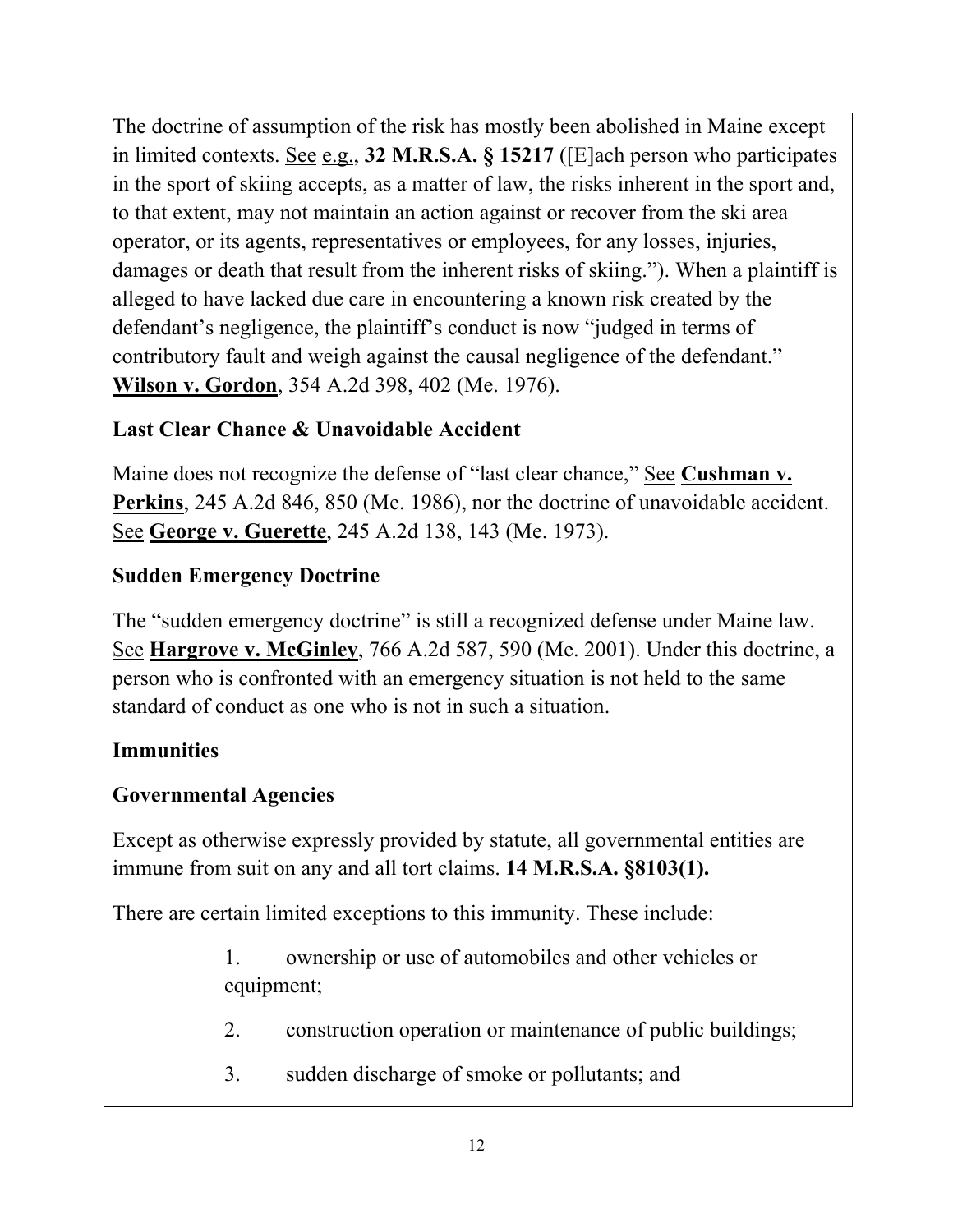4. construction, street cleaning or repair operations on highways, bridges, sidewalks, runways, etc., sudden discharge of smoke, etc.

# **14 M.R.S.A. §8104-A (1-4).**

## **Employers**

An employer who has secured payment of workers' compensation benefits, either by obtaining workers' compensation insurance or by qualifying as a self-insured employer, is immune from suit by employees. **39-A M.R.S.A. §107.**

## **Charities**

A true charitable organization is immune from liability under the doctrine of charitable immunity. **Mendall v. Pleasant Mountain Ski Dev., Inc**., 159 Me. 285, 286, 191 A.2d 633, 634 (1963). However, a charitable organization waives its immunity for liability to the extent of insurance coverage. **14 M.R.S.A. §158**. Damages are limited to the policy limits.

To qualify for charitable immunity, an institution must be supported by charitable contributions. In **Thompson v. Mercy Hospital**, 483 A.2d 706 (Me. 1984), the Court held that Mercy Hospital did not qualify as a charitable institution because less than 5% of its income was derived from charitable contributions.

The immunity extends to directors, officers and volunteers. **14 M.R.S.A. §158-A**. Such immunity also extends to any cause of action for negligence which occurs within the course and scope of the activities of the charitable organization in which the director, officer or volunteer serves.

## **Good Samaritans**

Any person who voluntarily without expectation of compensation renders first aid, emergency treatment or rescue assistance to a person in need is not liable for damages for injuries as a result of such aid, unless such injuries were caused willfully, wantonly or recklessly, or by gross negligence on the part of such person. **14 M.R.S.A. § 164.**

This statute does not apply to any such aid rendered at a hospital or clinic. Other statutes extend this immunity to physicians, osteopathic physicians and school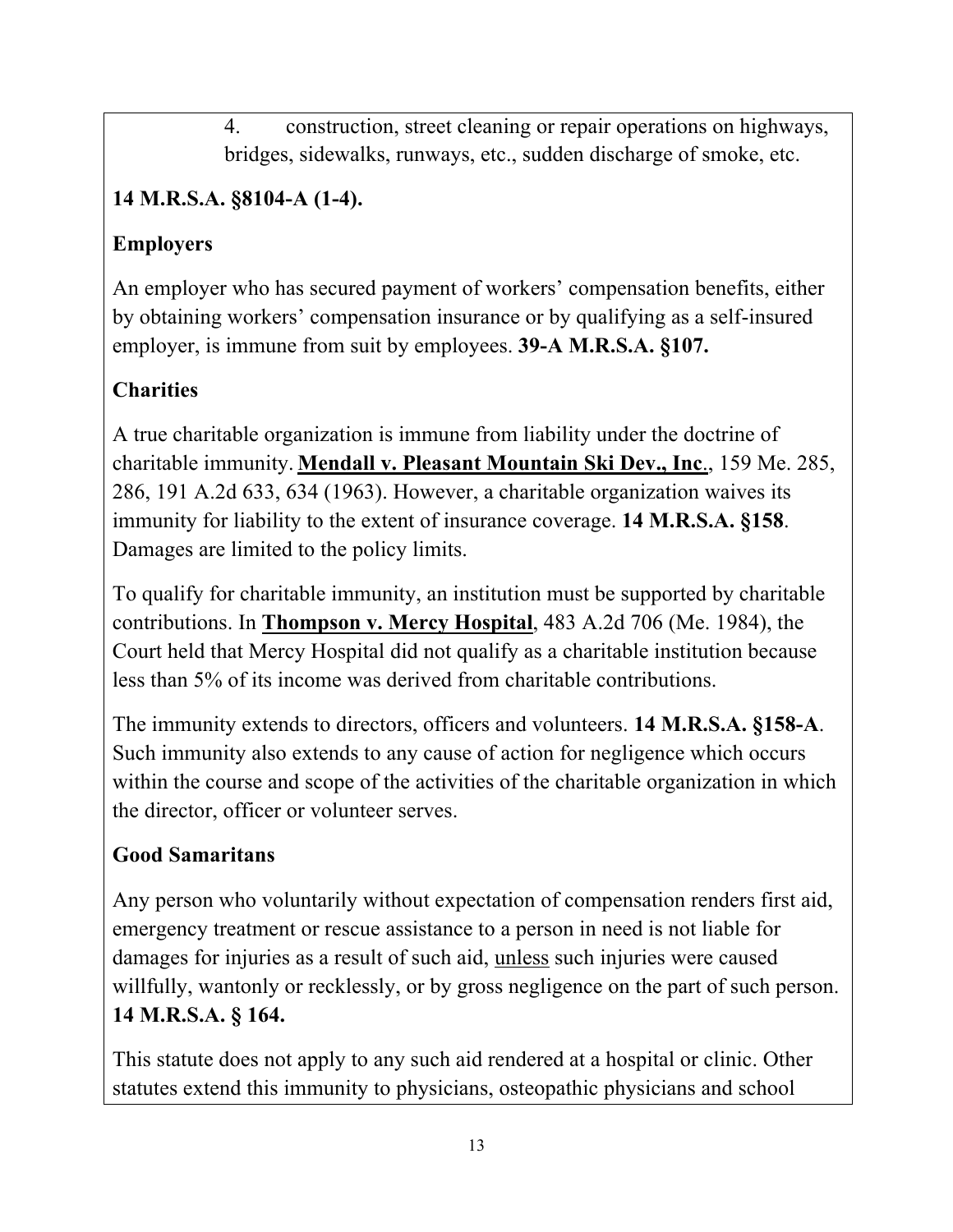## employees. **24 M.R.S.A. §2904**; **32 M.R.S.A. §2594**, **20-A M.R.S.A. §4009(4)**.

## **Food Donations**

A good faith donor of canned or perishable food, apparently fit for human consumption at the time that it is donated, to a bona fide charitable or not for profit organization for free distribution is immune from civil liability. Again, the limitation is for simple negligence. If an injury or death is the result of gross negligence, recklessness or intentional misconduct of the donor, the immunity does not apply. **14 M.R.S.A. § 166**. The distributor is also immune, as is a hospital or other health care facility and any eating establishment, provided each is licensed as required by statute.

## **Insurance Inspections**

The furnishing of or failure to furnish insurance inspection services relating to the issuance or renewal of insurance does not subject the insurer or its agents or employees to liability for damages from injury, death or loss as a result of any act or omission by such people in the course of such services. **14 M.R.S.A. § 167**. However, the immunity does not apply if the injury, loss or death occurs during the actual performance of inspection services and was proximately caused by the negligence of the insurer, its agents, employees, or service contractors. Other exceptions to the immunity include inspection services under a written service contract or defined loss prevention program, as well as any instances in which the act or omission constituted a crime, actual malice or gross negligence.

## **C. Gross Negligence, Recklessness, willful and wanton misconduct**

The Law Court has implied that a cause of action for wanton misconduct exists under Maine law. See **Blanchard v. Bass**, 153 Me. 354, 358, 139 A.2d 359 (1958). In **Blanchard**, the Law Court has defined wanton misconduct as follows:

"Wanton misconduct differs from negligence in kind and degree. In our view, wanton misconduct is neither a willful wrong in the sense of an intentional infliction of harm, nor negligence in the sense of a failure to use due care. Due care is the care exercised by the reasonably prudent man under like circumstances.

Carelessness is the characteristic of negligence; a reckless disregard of danger to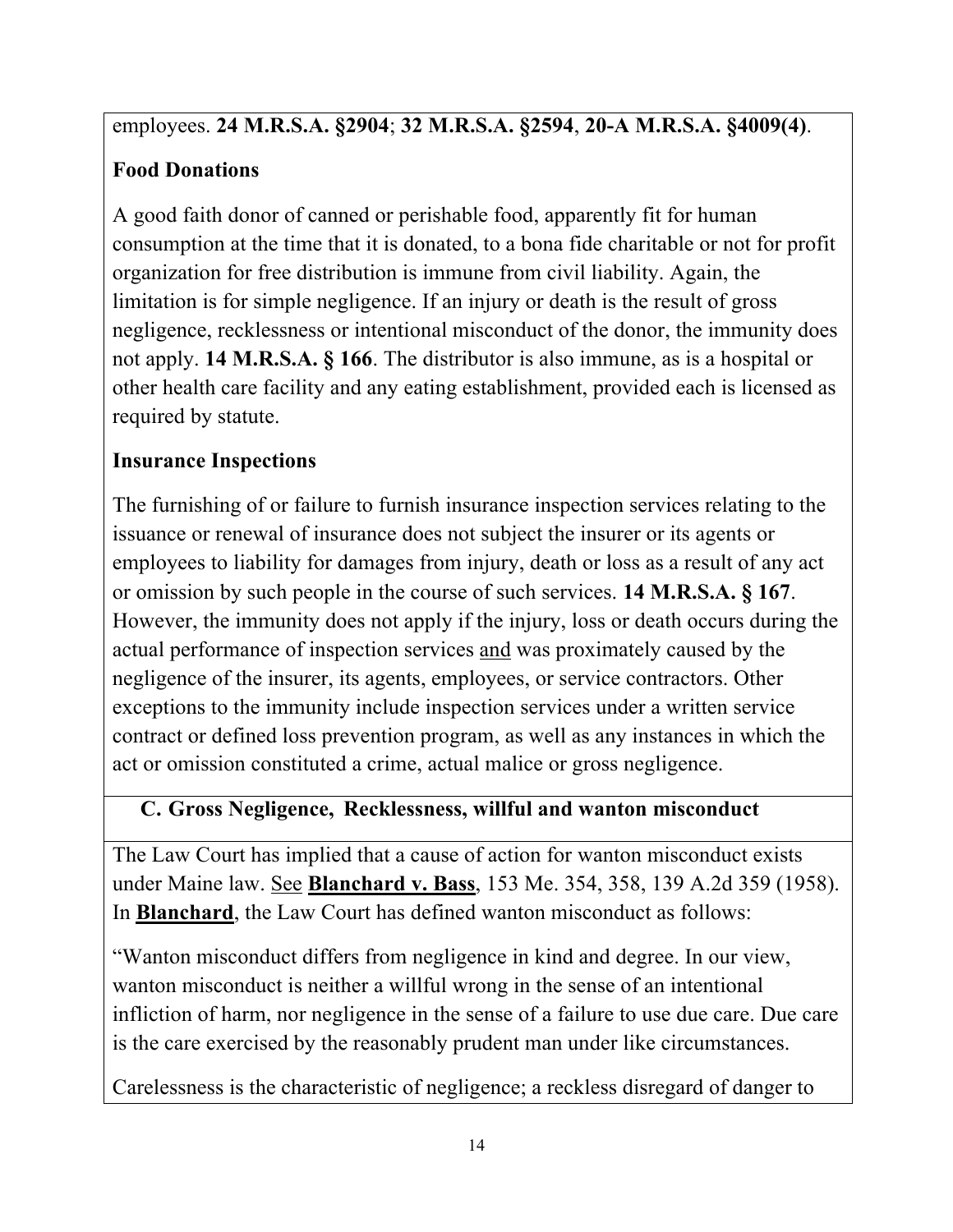others, of wanton misconduct. "Wantonly" means without reasonable excuse and implies turpitude, and an act to be done wantonly must be done intelligently and with design without excuse and under circumstances evincing a lawless, destructive spirit. It is a reckless disregard of the lawful rights of others, such a degree of rashness as denotes a total want of care, or a willingness to destroy, although destruction itself may have been unintentional."

## **D. Negligent Hiring and Retention**

In **Fortin v. Roman Catholic Bishop of Portland**, the Law Court recognized the tort of negligent supervision. 2005 ME 57, ¶ 39, 871 A.2d 1208, 1222. The court held that "if a plaintiff asserts the existence of facts that, if proven, establish a special relationship with a defendant in accordance with section 315(b) of the Restatement (Second) of Torts, an action may be maintained against the defendant for negligent supervision liability in accordance with section 317 of the Restatement." Id.

Section 315(b) provides that there is a duty to control the conduct of a third person to prevent him from causing harm to another if "a special relation exists between the actor and the other which gives to the other a right to protection." Restatement (Second) of Torts § 315(b) (1965). If a special relationship exists pursuant to section 315(b), a plaintiff is then entitled to assert a claim for negligent supervision pursuant to section 317, which provides:

A master is under a duty to exercise reasonable care so to control his servant while acting outside the scope of his employment as to prevent him from intentionally harming others or from so conducting himself as to create an unreasonable risk of bodily harm to them, if

(a) the servant

(i) is upon the premises in possession of the master or upon which the servant is privileged to enter only as his servant, or

- (ii) is using the chattel of the master, and
- (b) the master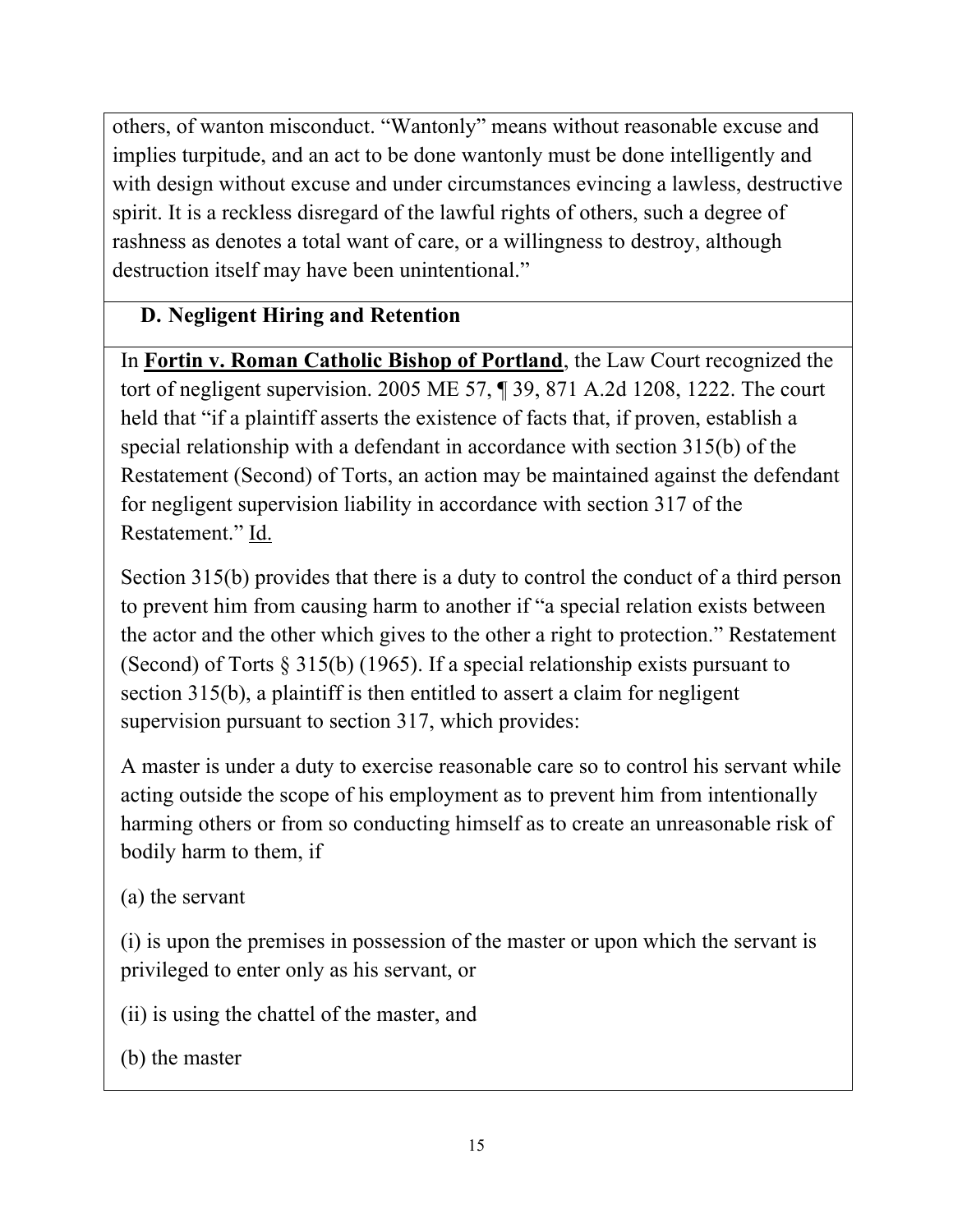(i) knows or has reason to know that he has the ability to control his servant, and

(ii) knows or should know of the necessity and opportunity for exercising such control.

Restatement (Second) of Torts § 317 (1965).

## **E. Negligent Entrustment**

While there is little case law on this cause of action, Maine courts have recognized a cause of action for negligent entrustment. "Negligent entrustment requires a finding of the right to control whatever has been entrusted to another." **Barnes v. Lee**, CIV.A. CV-01-179, 2003 WL 1666449 (Me. Super. Feb. 19, 2003). Further, a claim for negligent entrustment does not require a finding of agency or scope of employment. Id.

## **F. Dram Shop**

The "Maine Liquor Liability Act" replaces so-called Dram Shop Act cases. See **28- A M.R.S.A. §2501-2520.** Any person injured as a result of negligently or recklessly serving liquor may bring an action against the server. However, neither the intoxicated individual, assuming that he is at least 18 years old, nor the estate of the intoxicated individual nor any other person claiming damages arising out of personal injury to the intoxicated individual, may sue the server.

The limitation on damages for losses other than medical care and treatment is \$250,000. This act is the exclusive remedy against servers, and liability is several, not joint. This cap has been held constitutional by the Maine Supreme Court. **Peters v. Saft, 597 A.2d 50 (Me. 1991).** Thus, the intoxicated individual and the server are not jointly and severally liable to the plaintiff but only liable for each one's proportionate causal share of fault. Additionally, no action against a server may be maintained unless the intoxicated individual is both named as a defendant in the action and is retained until the litigation is concluded by trial or settlement. The Supreme Court held that if a plaintiff settles with the intoxicated person, his ongoing suit against the server is barred. **Swan v. Sohio Oil Company, 618 A.2d 214 (Me. 1992).**

The statute of limitations is two (2) years for such action. Additionally, the plaintiff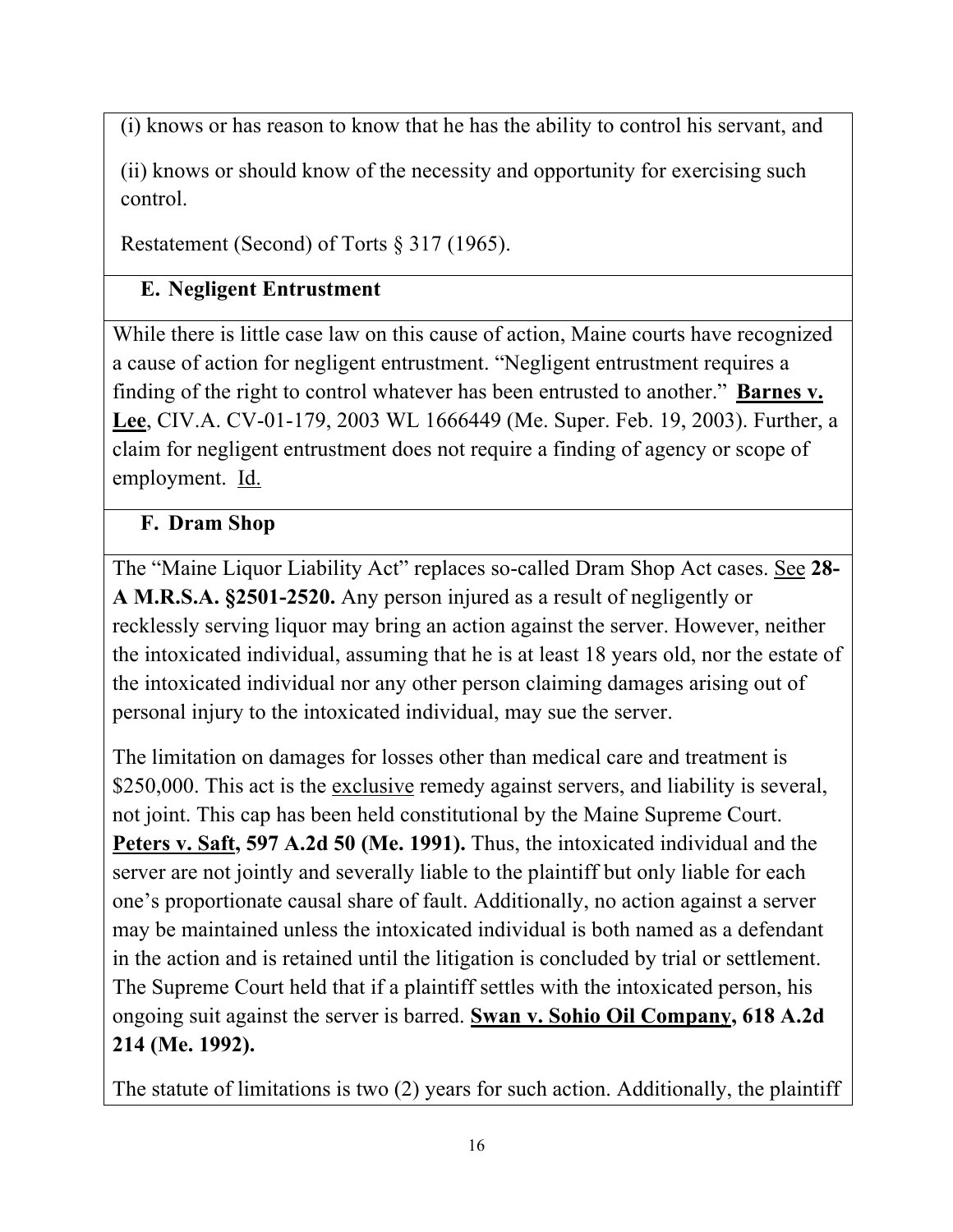must give written notice within 180 days of the date of the server's conduct creating liability. Failure to give written notice within 180 days will result in dismissal unless plaintiff can demonstrate good cause for not doing so. These two requirements are similar to the Maine Tort Claims Act requirements.

If the server is a licensed individual, that individual may be liable for negligently serving liquor to a visibly intoxicated person or to a minor. The standard for comparison is that of a reasonable and prudent person. Moreover, the server is not chargeable with the knowledge of an individual's consumption of liquor or other drugs off the server's premises unless that individual's appearance and behavior or other facts would put a reasonable and prudent person on notice.

If the person serving the alcohol is not a licensee, such as an individual or someone at a social gathering, that individual has to be guilty of reckless conduct to impose liability. If such server recklessly provides liquor to a minor or recklessly serves to a visibly intoxicated person, liability can be imposed. This type of conduct will be limited to extreme cases of excessive consumption of liquor or active encouragement to consume substantial amounts of liquor.

In the context of social parties, the Maine Supreme Court held that defendant employers owed no duty to the plaintiff to exercise reasonable care to prevent an employee, who consumed self-supplied whiskey, from driving. **Trusiani v. Cumberland and York Distributors, 538 A.2d 258 (Me. 1988).** The court held that to impose that duty on an employer, when there were no signs of visible intoxication of the employee, would result in making the employer strictly liable for the employee's action. The court warned, however, that there may be circumstances under which an employer may have a duty to exercise reasonable care in warning or prohibiting an employee from operating a vehicle.

However, it is important to note that just because liquor was involved in the case, a defendant is not necessarily protected by the Maine Liquor Liability Act. In **Thibodeau v. Slaney, 2000 ME 116, 755 A.2d 1051,** a plaintiff who had been drinking fell off defendant's roof while helping him do work on his house. Plaintiff imbibed before he started work and testified that defendant provided him with more alcohol. Defendant denied that he had provided any liquor, but that he was aware the plaintiff had consumed alcohol before getting there. The Law Court held that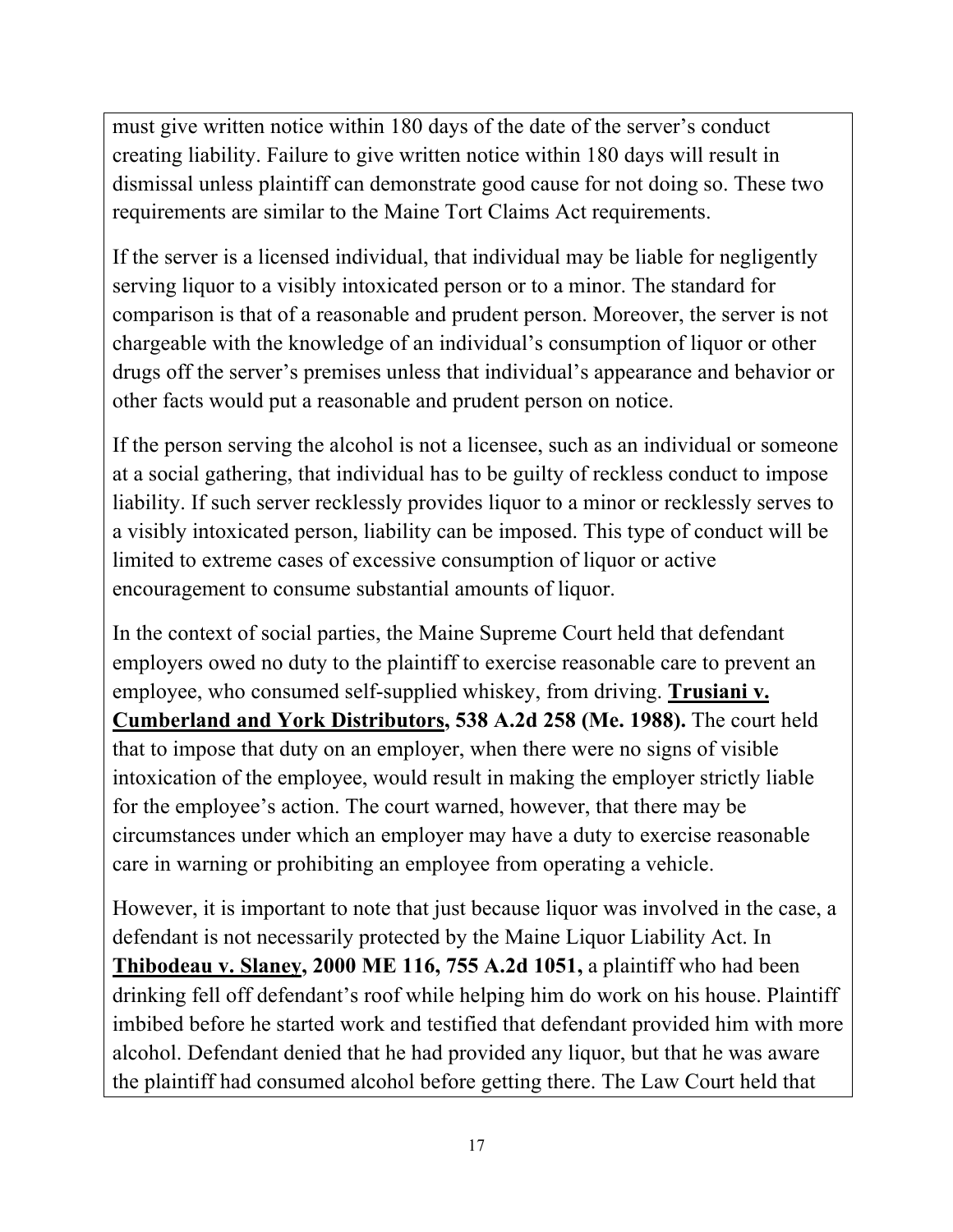the act did not apply because plaintiff was not claiming that defendant negligently served him alcohol. Rather, he alleged that allowing an inebriated person to go on a roof was negligent under common law. Thus, there was no bar to the claim.

In contrast, the court applied the act to bar an action against a server who failed to get a taxi for the plaintiff and the plaintiff was hit by a car while waiting in the road. **Jackson v. Tedd-Lait Post** # **75, American Legion, 1999 ME 26, 723 A.2d 1220.** In **Jackson,** the court stated that the purpose of the legislative history behind the Maine Liquor Liability Act supported its conclusion that a server had no obligation or liability regarding transportation of intoxicated persons.

## **G. Joint and Several Liability**

## **Joint and Several Liability**

In a case involving multi-party defendants, each defendant is jointly and severally liable to the plaintiff for the full amount of the plaintiff's damages. **14 M.R.S.A. §156**. Where the injury is the result of concurring negligence of two parties, each is fully liable to the plaintiff and the question must be left to the jury whether the first wrongdoer's act was the proximate cause of the injury. **Roberts v. American Chain** & **Cable Co., 259 A.2d 43 (Me. 1969).** Thus, both defendants are equally liable to the plaintiff and the jury will apportion fault between defendants.

## **Contribution Among Tortfeasors**

A right to contribution exists among joint tortfeasors and joint tortfeasors are required to contribute amounts proportionate to their causal fault. **Packard v. Whitten, 274 A.2d 169 (Me. 1971).** Generally, when one has discharged or may be obligated to discharge more than his share of common liability, he is entitled to contribution from any other joint tortfeasor whose negligence concurred with his in producing injury. **Roberts v. American Chain and Cable Co., 259 A.2d 43 (Me. 1970).** An intentional tortfeasor cannot shift through contribution any part of the judgment to others. **Bedard v. Greene, 409 A.2d 676 (Me. 1979).**

A joint tortfeasor directly liable for injury to another may seek contribution from another joint tortfeasor who is not legally liable to the plaintiff. That may be true even if his fault is not greater than that of the plaintiff and thus comparative negligence would normally bar the suit. **Otis Elevator Co. of Maine, Inc. v. F.W.**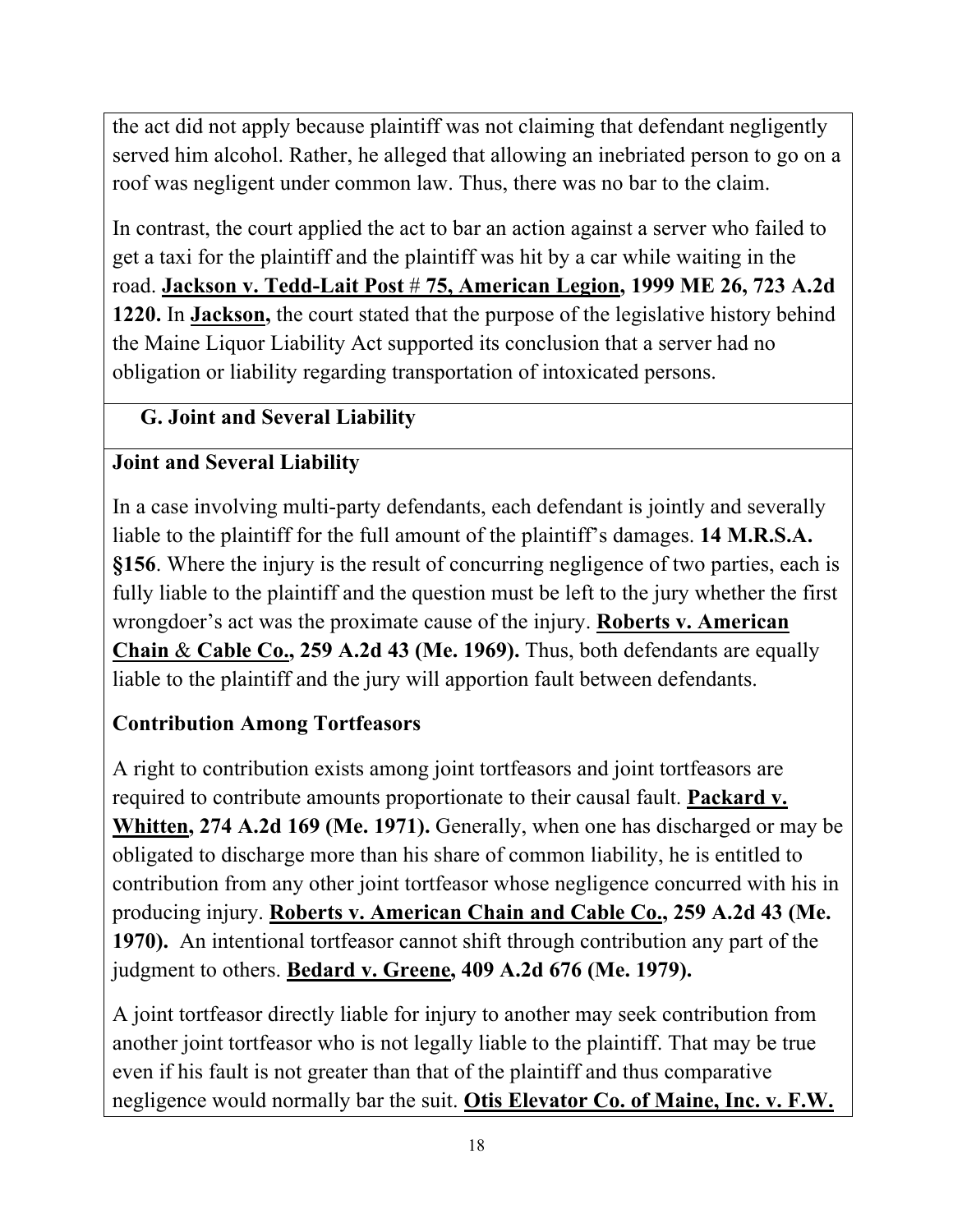# **Cunningham** & **Sons, 454 A.2d 335 (Me. 1983).**

For example, if a plaintiff brings an action against a manufacturer on a strict liability basis, the manufacturer may bring a third-party action for contribution against a tortfeasor whose negligence contributed to plaintiff's injuries. Even though the theories of liability are different, both parties contributed to the harm to the plaintiff. Thus, contribution may be obtained from another party where the theory of liability against the other party is different from that of the Plaintiff against the Defendant. The Defendant is also entitled to have the jury assess percentages of causal fault for each Defendant at trial. **14 M.R.S.A. § 163**.

The Law Court has recently held that joint tortfeasors seeking contribution from one another have a constitutional right to a jury trial. The injured parties in **Thermos Co. v. Spence, 1999 ME 129, 735 A.2d 484,** were burned in a fire caused by a flammable gas leak from a propane gas cylinder in a general store. After filing suit against the maker of the cylinder and settling the claim, the cylinder maker filed a contribution action against the owners of the general store. The Court concluded that the two essential features of a contribution action are a division of causal responsibility for the injury, and an apportionment of damages. The Court noted that because the division of causal responsibility in a negligence action had always been a jury issue, the contribution action could likewise be tried before a jury. Any other result would allow the first defendant to settle and would deprive all other joint tortfeasors of a jury trial on the negligence issue.

# **H. Wrongful Death and/or Survival Actions**

# **Who May Bring**

Under Maine's wrongful death statute, **18-A M.R.S.A. §2-804**, a wrongful death suit must be brought by and in the name of the personal representative of the deceased person. **Buzynski v. Knox County**, 188 A.2d 270 (Me. 1963). However, a viable fetus is not a "person" for purposes of the Wrongful Death Act. **Milton v. Cary Medical Center**, 538 A.2d 252 (Me. 1988). See also **Shaw v. Jendzelec**, 1998 ME 208, 717 A.2d 367. The action is for the benefit of all statutory beneficiaries, typically spouse and dependents.

# **What Is Recoverable**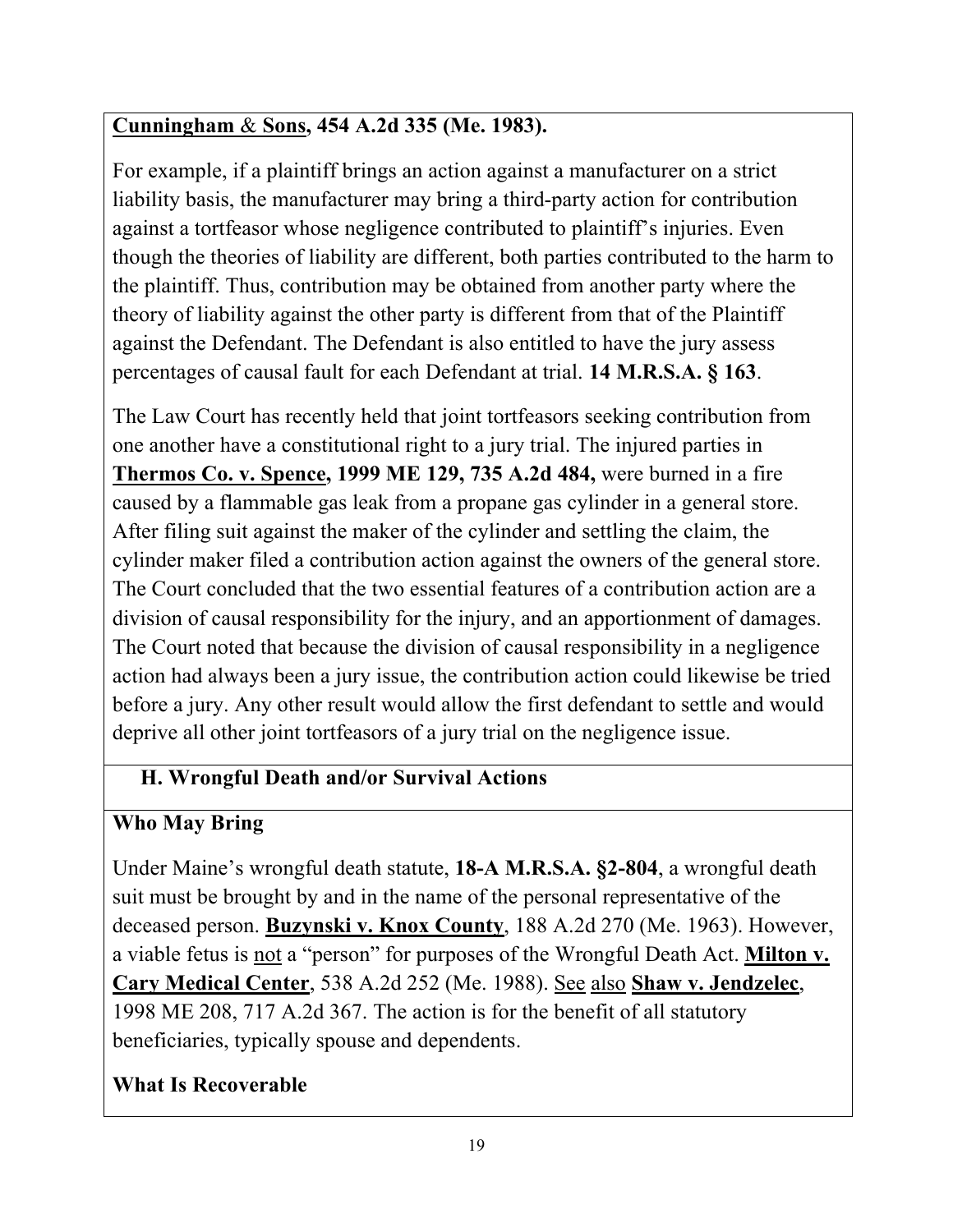The jury may give damages as it shall deem a fair and just compensation as follows:

> 1. pecuniary injuries resulting from the death to the persons for whose benefit the action is brought;

2. reasonable expenses of medical, surgical and hospital care and treatments;

3. reasonable funeral expenses; and

4. damages not exceeding \$500,000 for the loss of comfort, society and companionship of the deceased to the persons for whose benefit the action is brought, and in addition may give punitive damages not exceeding \$75,000 \$250,000, provided that the action is commenced within 2 years after the decedent's death.

## **18-A M.R.S.A. §2-804.**

The \$500,000 limit is for the entire action, not per beneficiary. That amount includes emotional distress.

Punitive damages are only recoverable if the plaintiff shows by clear and convincing evidence that the defendant committed the tort with actual or implied malice. **Tuttle v. Raymond**, 494 A.2d 1353 (Me. 1985).

#### **I. Vicarious Liability**

"Maine applies the Restatement (Second) of Agency to determine the limits of imposing vicarious liability on an employer." **Mahar v. StoneWood Transp.**, 2003 ME 63, ¶ 13, 823 A.2d 540, 544. Specifically, an employer may be liable for the actions of its employee if the actions were taken in the "scope of employment." Id. The Restatement (Second) of Agency § 228 provides:

(1) Conduct of a servant is within the scope of employment if, but only if:

(a) it is of the kind he is employed to perform;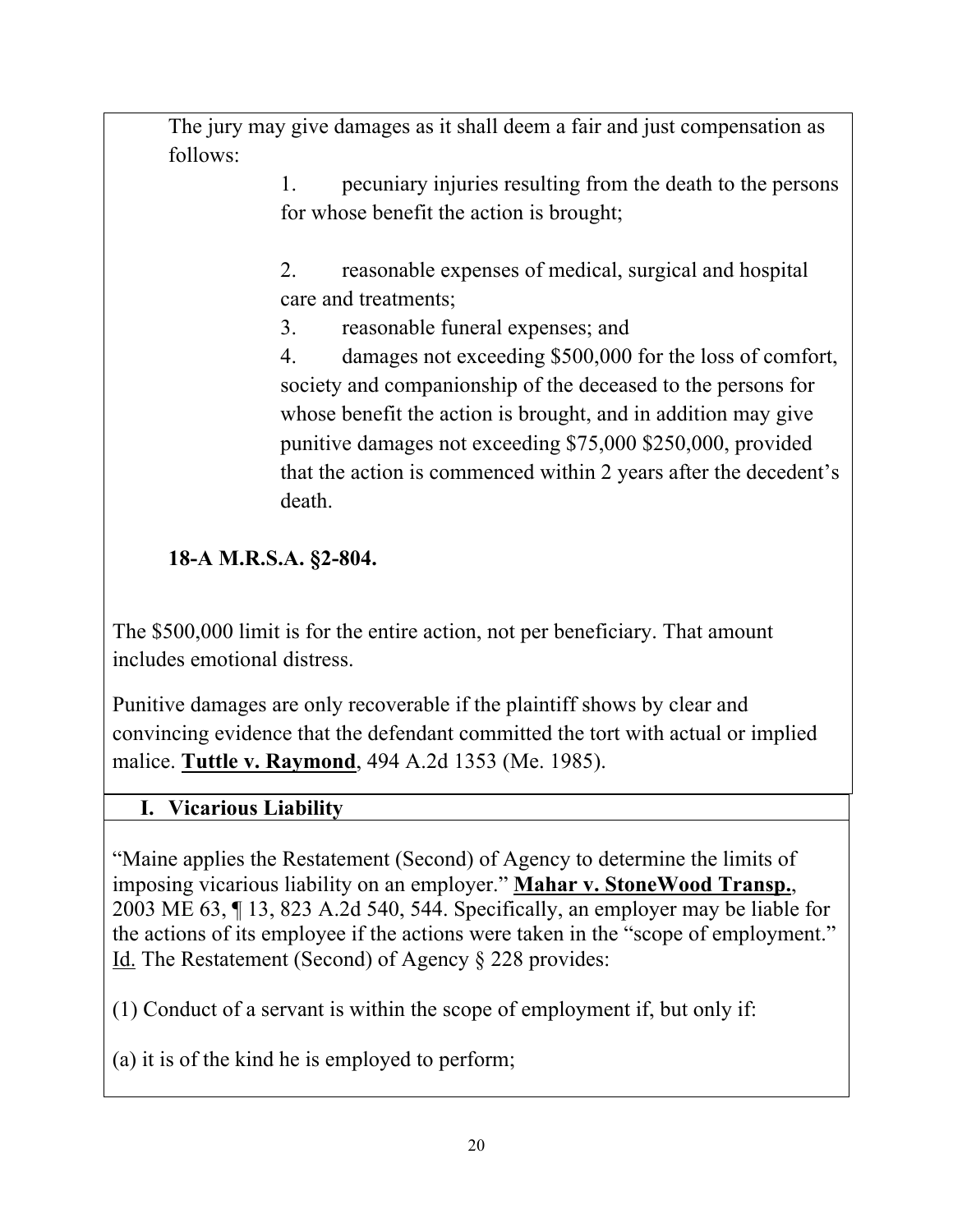(b) it occurs substantially within the authorized time and space limits;

(c) it is actuated, at least in part, by a purpose to serve the master, and

(d) if force is intentionally used by the servant against another, the use of force is not unforeseeable by the master.

(2) Conduct of a servant is not within the scope of employment if it is different in kind from that authorized, far beyond the authorized time or space limits, or too little actuated by a purpose to serve the master.

#### **J. Exclusivity of Workers' Compensation**

An employer who has secured payment of workers' compensation benefits, either by obtaining workers' compensation insurance or by qualifying as a self-insured employer, is immune from suit by employees. **39-A M.R.S.A. §107**. The employee specifically waives such a cause of action as well. Such waiver includes a loss of consortium claim by the spouse. **McKellar v. Clark Equipment Company, 472 A.2d 411 (Me. 1984).**

The Maine Supreme Court has also ruled that an employer is not subject to a thirdparty action for contribution under those circumstances except in very specific circumstances. **Diamond International v. Sullivan** & **Merritt, 493 A.2d 1043 (Me. 1985).** Those specific instances occur only if the employer specifically waives its workers' compensation immunity or if it has a contract with the thirdparty plaintiff which requires the employer to specifically indemnify the third party for actions brought by its own employees.

The exclusivity provisions also extend to torts which might be considered more than simple negligence. In **Beverage v. Cumberland Farms Northern, Inc., 502 A.2d 486 (Me. 1985),** the Supreme Court upheld the exclusivity defense in a situation where the employee was raped while working for Cumberland Farms. Even though plaintiff had alleged reckless conduct, the Court still found that the Workers' Compensation Act barred the action.

Not all conduct is immune from suit, however. In **Cole v. Chandler, 2000 ME 104, 752 A.2d 1189,** a supervisor sued two of his employees and his employer for defamation, invasion of privacy, interference with advantageous economic relations, intention infliction of emotional distress and punitive damages. The claim arose out of plaintiff's being terminated after an investigation of complaints of sexual harassment by the individual defendants. In a noteworthy decision, the Law Court concluded that the individual defendants were immune from liability on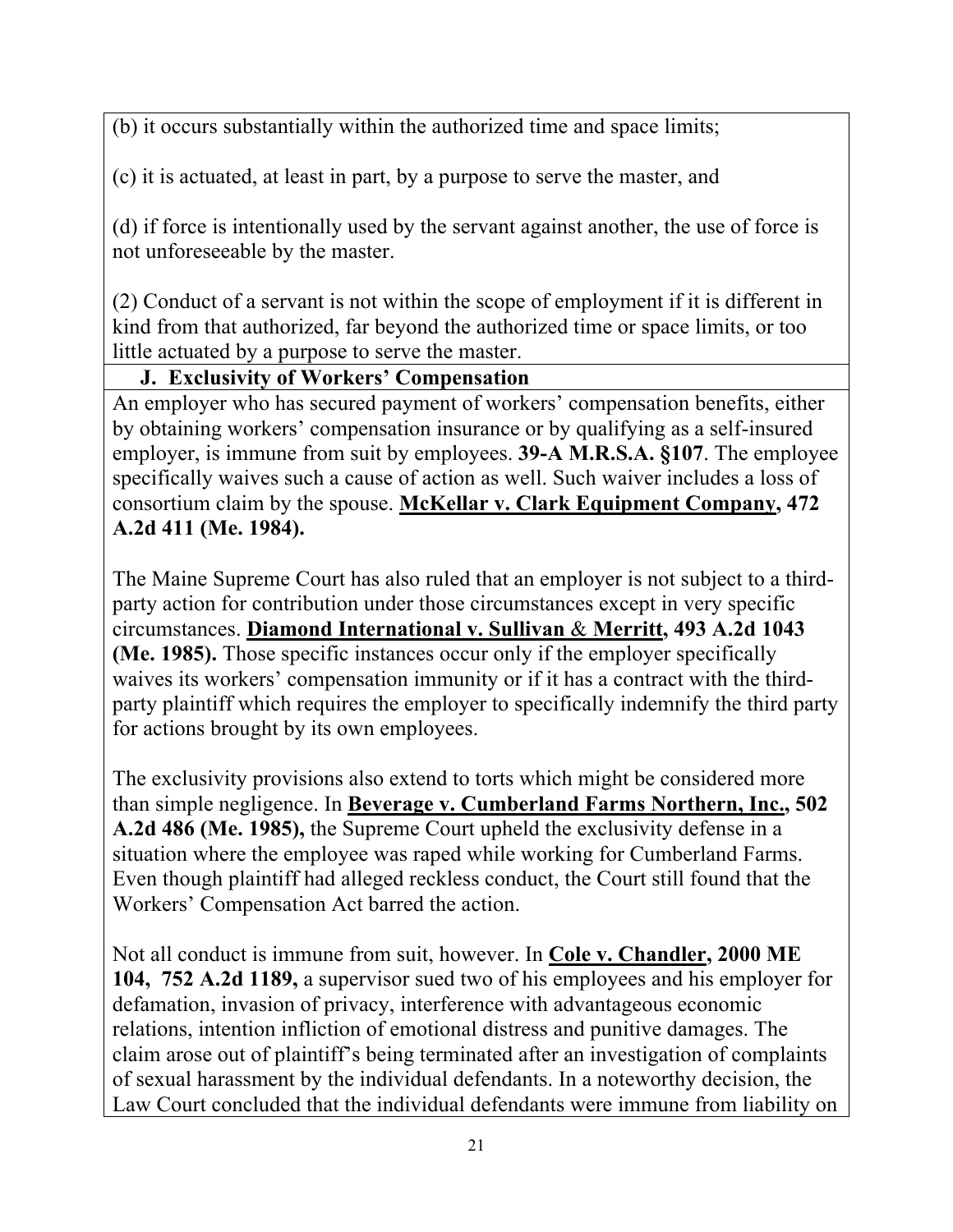the defamation claim except to the extent that it sought damages for economic or reputational injuries. The court stated that it had consistently applied a broad and encompassing construction to the workers' compensation exclusivity provisions. The court noted that it had already refused to carve out an exception for intentional torts. **Li v. C.N. Brown Company, 645 A.2d 606 (Me. 1994).** However, the court allowed the claim for defamation and interference with advantageous economic relations to the extent that these torts sought recovery of economic injuries, as opposed to mental or physical injuries. Accordingly, the workers' compensation immunity did not apply and the lawsuit could proceed as noted above.

In **Hawkes v. Commercial Union, 2001 ME 8, 764 A.2d 258,** the Supreme Court allowed an action for invasion of privacy, among other things, against a workers' compensation insurer for the actions of its private investigator. The Court found that the interim lump sum settlement by the Employee for release of all claims was ambiguous as to whether it was only a release for claims relating to the injury. The reach of the agreement was an issue of fact to be determined at trial.

In contrast, where a co-worker pulled a chair out from underneath another during a lunch break, the court held that the lawsuit was barred. **Easler v. Dodge, 1999 ME 140, 738 A.2d 837.** Typically, a defense under workers' compensation is that the conduct amounted to "horseplay," which therefore did not arise out of or in the course of employment. The Supreme Court held that the paid and authorized lunch break directly served the employer's interests and constituted an inherent condition of employment and thus was in the course of employment. **Easler** suggests the court will continue to take a very broad view of workers' compensation immunity.

#### **Damages**

**A. Statutory Caps on Damages** 

## **Wrongful Death**

Damages for a wrongful death action are capped at \$500,000. See **18-A M.R.S.A. §2-804.**

## **Maine Tort Claims Act**

Damages in suits against governmental entities and employees are capped at \$400,000. See **14 M.R.S.A. §8105.**

## **B. Compensatory Damages for Bodily Injury**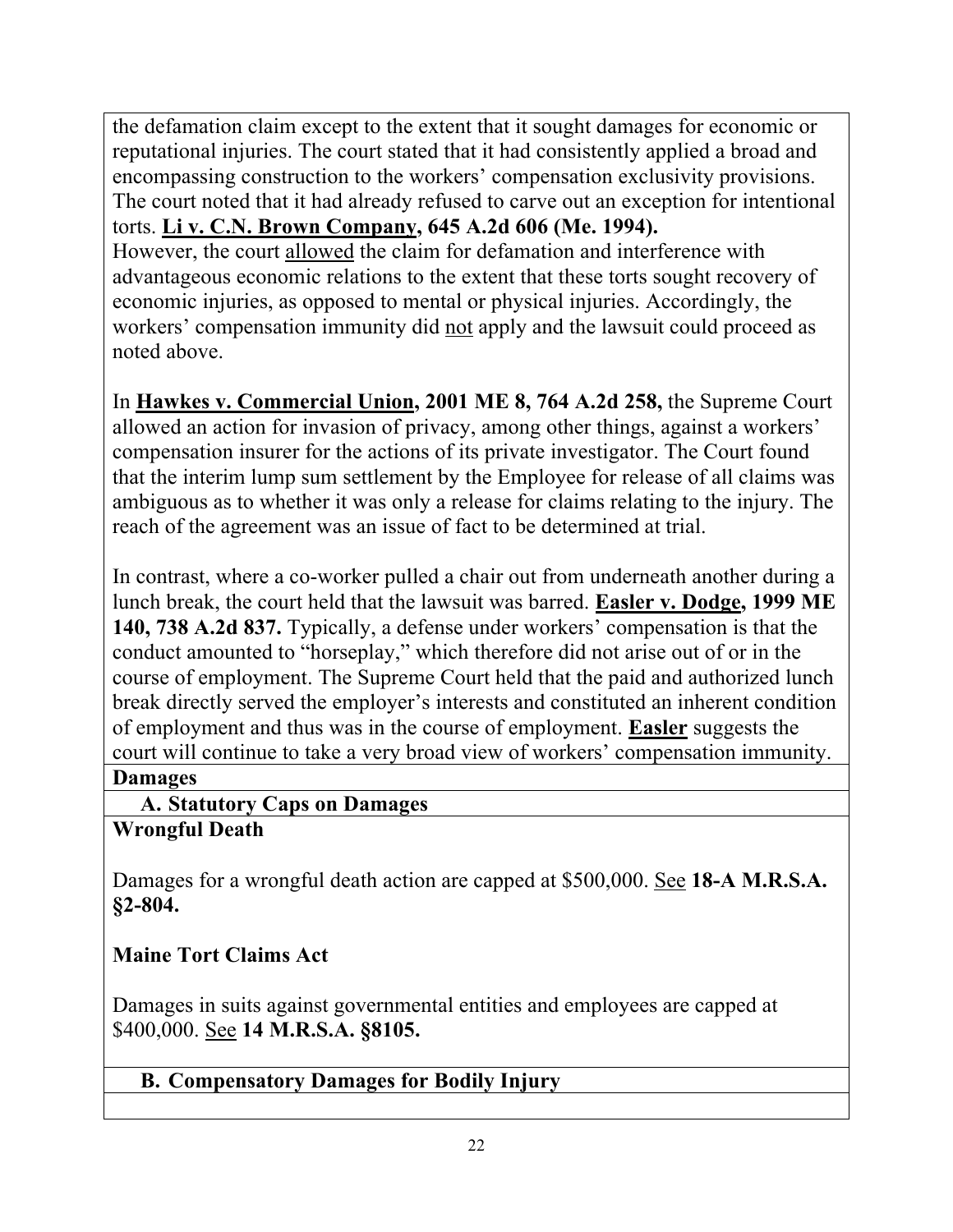In a typical civil action, the plaintiff may recover the following damages:

- A. Reasonable past and future medical expenses;
- B. Lost wages;
- C. Future lost wages or loss of earning capacity
- D. Past and future pain and suffering
- E. Loss of enjoyment of life
- F. Permanent impairment; and
- G. Mental anguish/emotional distress

Damages must be proved to a reasonable certainty. **Michaud v. Steckino, 390 A.2d 524 (Me. 1978).**

## **C. Collateral Source**

A tortfeasor may not offset damages paid by a third party against the tortfeasor's liability. **Werner v. Lane**, 393 A.2d 1329 (Me. 1978). In other words, the fact that the Plaintiff collected workers' compensation benefits, medical bills were paid by an insurer, or other damages were paid by third parties, may not be used to offset recovery. However, evidence of receipt of such benefits may be admissible on other grounds, such as lack of motivation to return to work or failure to obtain appropriate medical care.

## **D. Pre-Judgment/Post-Judgment Interest**

The following applies only as to the rate of accrual on interest prior to July 1, 2003. For actions in which the damages claimed or awarded do not exceed the \$30,000 jurisdictional limit of the District Court, the interest rate is 8% per year. For other actions, pre judgment interest is equal to the United States Treasury Bill rate immediately prior to the date from which the interest is calculated (usually the date of judgment), plus 1%. **14 M.R.S.A. § 1602-B(7).**

For interest accruing after July 1, 2003, the following rules apply. In small claim actions, prejudgment interest is not recoverable unless the rate of interest is based on a contract or a note. **14 M.R.S.A. § 1602-B(1).** In all civil and small claims actions involving a contract or note that contains a provision relating to interest, prejudgment interest is allowed at the rate set forth in that contract or note. **14 M.R.S.A. § 1602-B(2).** In any other civil action, prejudgment interest is allowed at the one-year United States Treasury bill rate plus 3%. **14 M.R.S.A. § 1602-B(3).**

Prejudgment interest accrues from the time notice of claim is served upon the defendant until the date on which an order of judgment is entered. If no formal notice of claim has been given to the defendant, prejudgment interest accrues from the date on which the complaint is filed. **14 M.R.S.A. § 1602-B(5).** Prejudgment interest may not be added to the judgment amount in determining the sum upon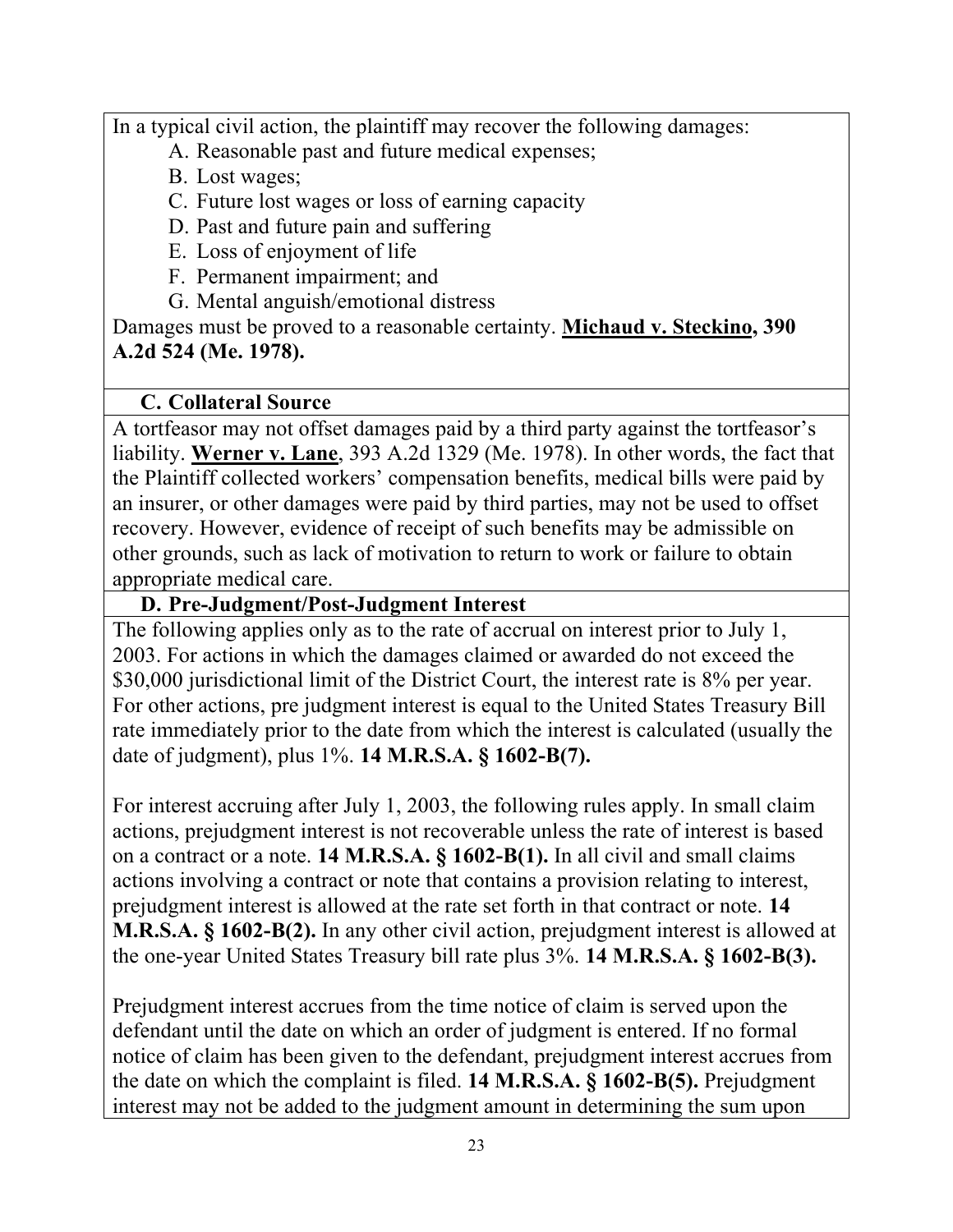which post-judgment interest accrues. **14 M.R.S.A. § 1602-B (6).**

In all civil and small claims actions, post-judgment interest is allowed at a rate equal to the T-Bill rate plus 6%, unless the action involves a contract or a note containing a provision relating to interest. In that case, the applicable rate is the higher of that set forth in the note or contract or the T-Bill rate plus 6%. Postjudgment interest accrues from and after the date of entry of judgment and includes the period of any appeal. In actions involving a contract or note that contains a provision relating to interest, the rate of interest is fixed as of the date of judgment. If the prevailing party at any time requests and obtains a continuance for a period in excess of 30 days, interest is suspended for the duration of the continuance. On petition of the nonprevailing party and on a showing of good cause, the trial court may order that interest awarded by this section be fully or partially waived. **14 M.R.S.A. §1602-C.**

#### **E. Damages for Emotional Distress Generally**

In **Vicnire v. Ford Motor Credit Co.**, 401 A.2d 148, 154-55 (Me. 1979), the Law Court summarized when a plaintiff can recover damages for emotional distress. The Court remarked:

[A] plaintiff may recover damages for emotional distress resulting from the tortious conduct of a defendant in three distinct situations. First, as traditionally provided, mental distress or 'pain and suffering' accompanying physical injury caused by tortious conduct is compensable. Second . . . a plaintiff may recover damages for emotional distress resulting from negligent conduct (even though that conduct caused no direct physical injury) if the distress is 'substantial and manifested by objective symptomatology,' that is, results in illness or bodily harm. And, third . . . a defendant is subject to liability if he engages in extreme or outrageous conduct that intentionally or recklessly inflicts severe emotional distress upon another.

# **Legal Malpractice**

The Law Court has held that emotional distress damages are not recoverable in legal malpractice cases "when the only injury is economic, except in situations where the tort was intentional." **Garland v. Roy**, 2009 ME 86, ¶ 24, 976 A.2d 940, 948.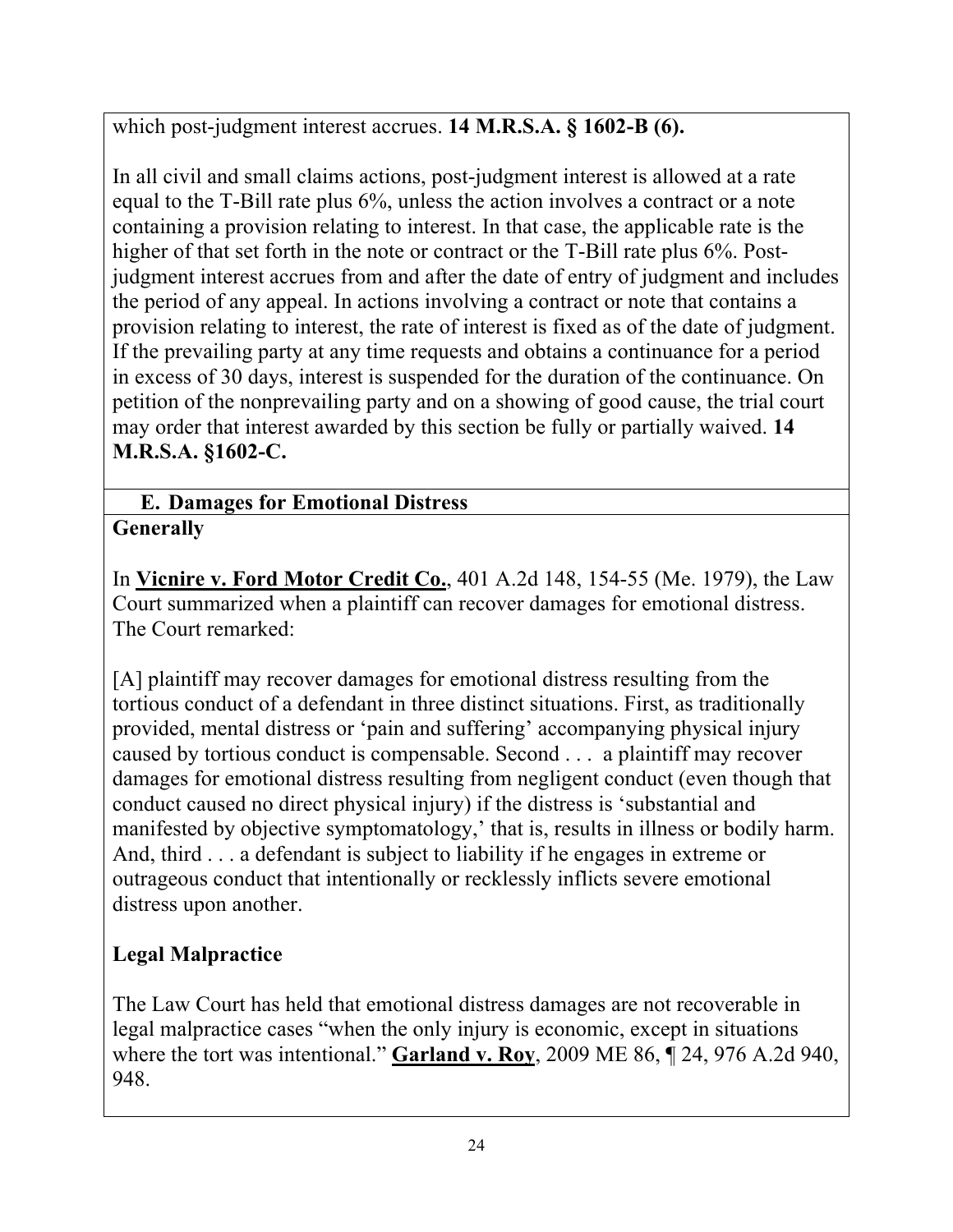## **Contracts**

"The general rule is that damages for emotional distress as a result of a breach of contract are not recoverable." **McAfee v. Wright**, 651 A.2d 371, 372 (Me. 1994) **F. Wrongful Death and/or Survival Action Damages** 

## **Who May Bring**

Under Maine's wrongful death statute, 18-A M.R.S.A. §2-804, a wrongful death suit must be brought by and in the name of the personal representative of the deceased person. **Buzynski v. Knox County,** 188 A.2d 270 (Me. 1963). However, a viable fetus is not a "person" for purposes of the Wrongful Death Act. **Milton v. Cary Medical Center**, 538 A.2d 252 (Me. 1988). See also **Shaw v. Jendzelec**, 1998 ME 208, 717 A.2d 367. The action is for the benefit of all statutory beneficiaries, typically spouse and dependents.

#### **What Is Recoverable**

The jury may give damages as it shall deem a fair and just compensation as follows:

> 5. pecuniary injuries resulting from the death to the persons for whose benefit the action is brought;

6. reasonable expenses of medical, surgical and hospital care and treatments;

7. reasonable funeral expenses; and

8. damages not exceeding \$500,000 for the loss of comfort, society and companionship of the deceased to the persons for whose benefit the action is brought, and in addition may give punitive damages not exceeding \$75,000 \$250,000, provided that the action is commenced within 2 years after the decedent's death.

## **18-A M.R.S.A. §2-804.**

The \$500,000 limit is for the entire action, not per beneficiary. That amount includes emotional distress.

Punitive damages are only recoverable if the plaintiff shows by clear and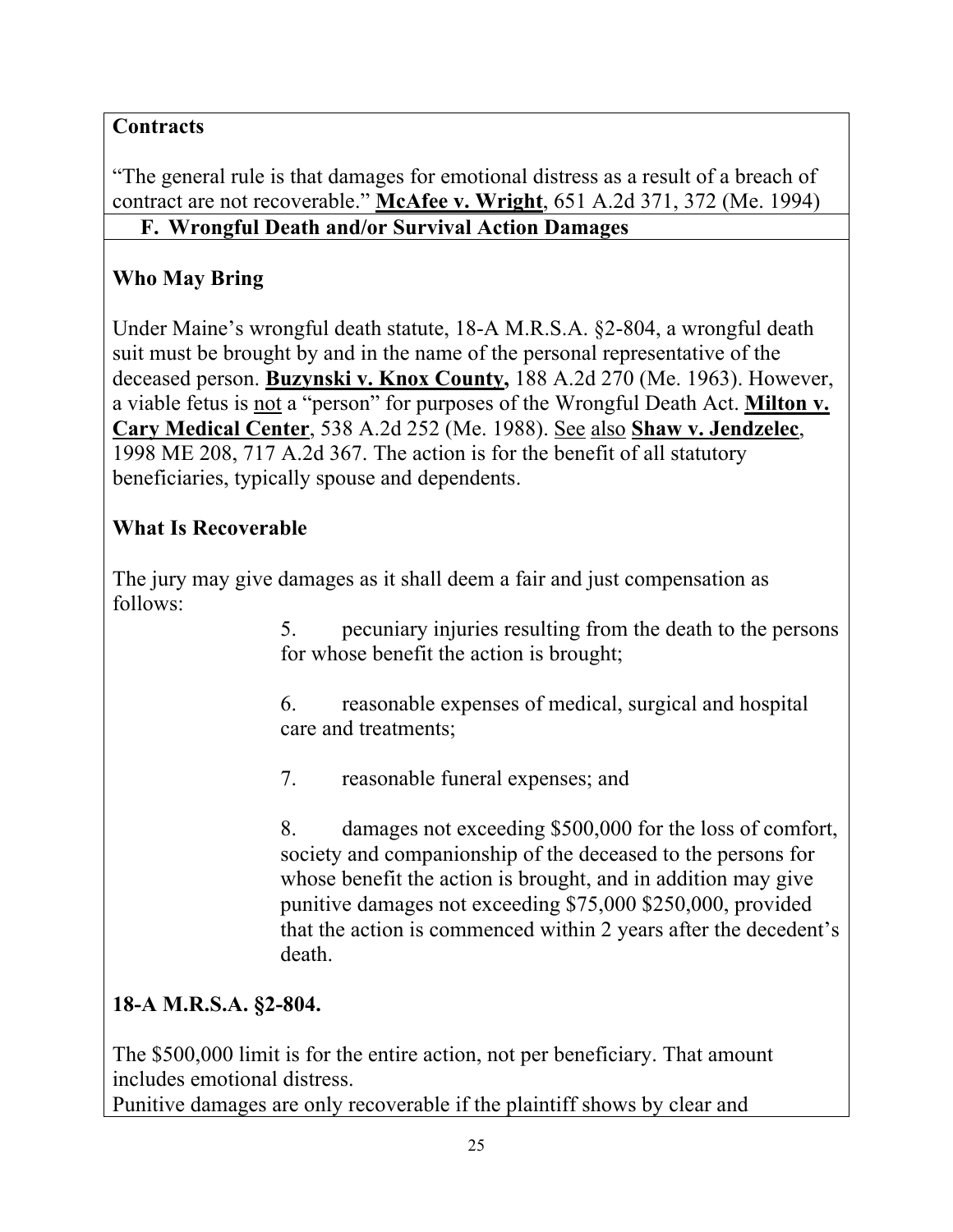convincing evidence that the defendant committed the tort with actual or implied malice. **Tuttle v. Raymond**, 494 A.2d 1353 (Me. 1985).

## **Survival Actions**

Maine's wrongful death statute is silent on pre-death damages other than for what was discussed above, i.e. expenses for medical, surgical, and hospital care. However, a so-called survival action is permitted under **18-A M.R.S.A. §2-804(c)** for conscious pain and suffering. There is no limitation on the amount which can be awarded and will depend on the length and the nature of the conscious pain and suffering pre-death. Maine has not addressed the issue of "fear of death" as a separate element of such conscious pain and suffering.

#### **G. Punitive Damages**

Punitive damages can be recovered only where actual or implied malice is shown. Proof must be by clear and convincing evidence, or be "highly probable". **Tuttle v. Raymond, 494 A. 2d 1353 (Me. 1985).** Most civil cases will not meet this burden.

Punitive damages are not available for breach of contract. **Drinkwater v. Patten Realty Corp., 563 A.2d 772 (Me. 1989).**

Punitive damages may not be awarded against municipal corporations and governmental agencies, unless expressly authorized by statute. **Foss v. Maine Turnpike Authority, 309 A.2d 339 (Me. 1973).**

The amount of punitive damages under Maine law is in part determined by its deterrent effect and must therefore bear some relationship to the actual wealth of the defendant. **Braley v. Berkshire Mutual Insurance Co., 440 A.2d 359 (Me. 1982); Hanover Insurance Co. v. Hayward, 464 A.2d 156 (Me. 1983).**

#### **H. Diminution in Value of Damaged Vehicle**

An insurer's liability for damages is measured by "amount necessary to 'repair' the vehicle" and the insurer is "not liable for the diminution in the value of the vehicle." **Hall v. Acadia Insurance Company, 2002 ME 110, 801 A.2d 993.** However, judging from other cases, it would appear if one sued a third party personally, then the calculation of damages would be different. The standard rule of damages in Maine for property damage is the difference in the before and after fair market value of the property. **Smith v. Urethane Installations, Inc., 492 A.2d 1266 (Me. 1985).** The Court has also held that the proper measure of property damage is that measure of damages which most precisely compensates the plaintiff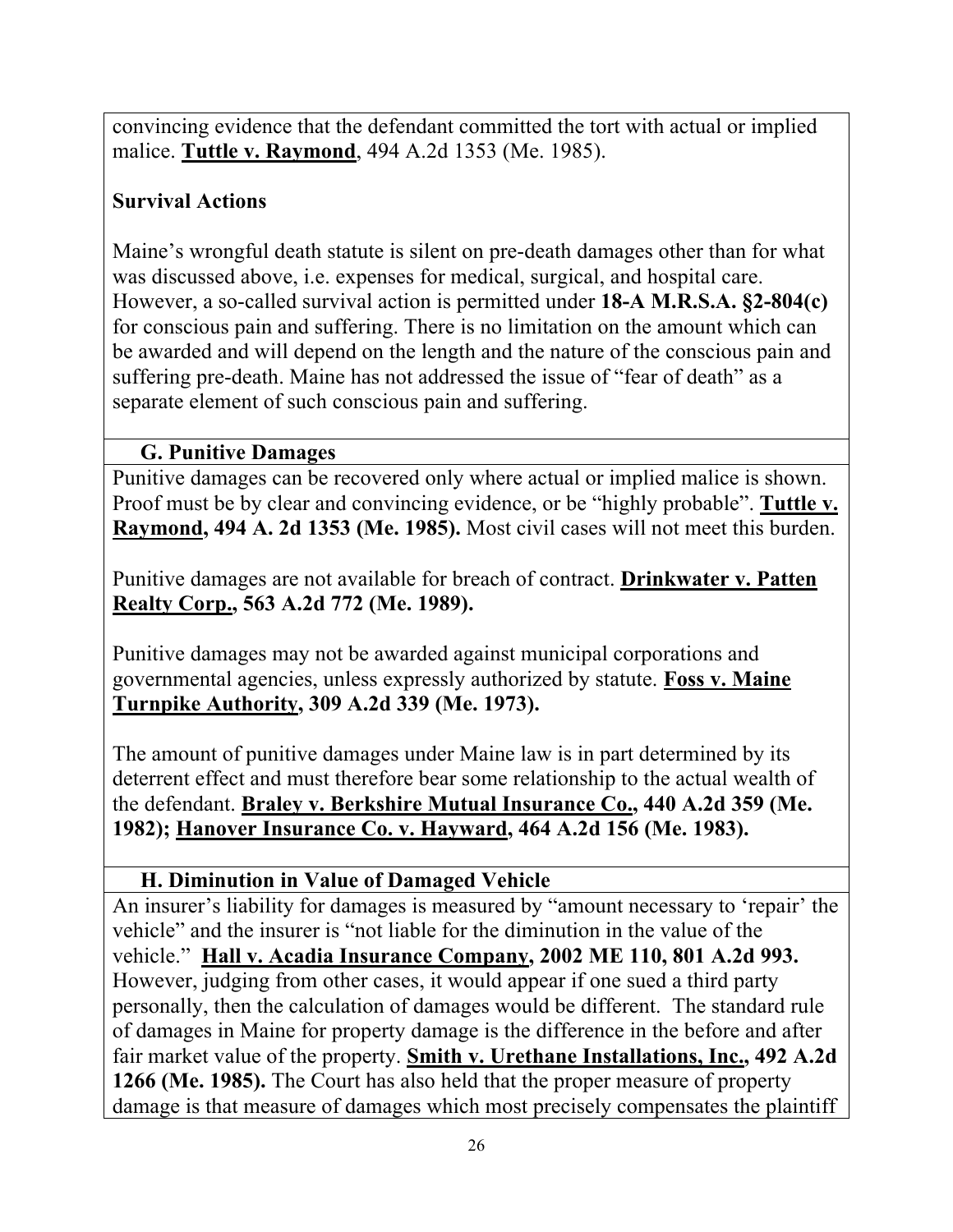for its loss and which may be used without conjecture or speculation. **Wendwood Corp. v. Group Design, Inc., 428 A.2d 57 (Me. 1981).** It is reasonable to assume, therefore, that if the decrease in fair market value of the automobile is greater than the cost of repairs, that additional amount of damages would be recoverable in third-party claims.

**I. Loss of Use of Motor Vehicle**

#### **Motor Vehicle Rental Expenses**

Under **14 M.R.S.A. § 1454**, the owner of the motor vehicle is entitled to recover reasonable rental costs actually expended for a replacement motor vehicle during such time as the vehicle cannot be operated. The time limit is 45 days for rental and this statute applies to both commercial and non-commercial vehicles. **Flynn Construction Company Inc. v. Poulin, 570 A.2d 1200 (Me. 1990).** This statute is the exclusive remedy for recovery of motor vehicle rental expenses.

**Evidentiary Issues**

**A. Preventability Determination** 

Maine courts have yet to address this question.

#### **B. Traffic Citation from Accident**

M.R. Evid. 80F(d)(3) provides that "[a]n answer that a violation is not contested shall not be admissible as an admission in any civil or criminal proceeding arising out of the same set of facts."

Moreover, a plea of guilty to a traffic infraction, which is by definition civil, is ordinarily not admissible on a collateral estoppel or res judicata basis. **Morrell v Marshall**, 501 A.2d 807 (Me. 1985). The better practice to avoid the argument is to plead nolo contendere or otherwise handle the underlying matter to avoid this potential problem in any later civil suit.

Additionally, violation of any safety statute, i.e. motor vehicle operation statute, is admissible as evidence of negligence. Thus, a jury would be instructed that violation of the statute is evidence of, but not conclusive on, the defendant's negligence. **French v. Willman**, 599 A.2d 1151 (Me. 1991).

#### **C. Failure to Wear a Seat Belt**

Maine law requires that all persons must either wear seatbelts or be secured in a child safety seat. The child safety seat requirement applies to children under the age of four. However, the non-use of either seatbelts or the mandatory child safety seat is not admissible in evidence to show negligence on the part of the operator or passengers except in a trial for failure to wear safety belts. **29-A M.R.S.A. §2081**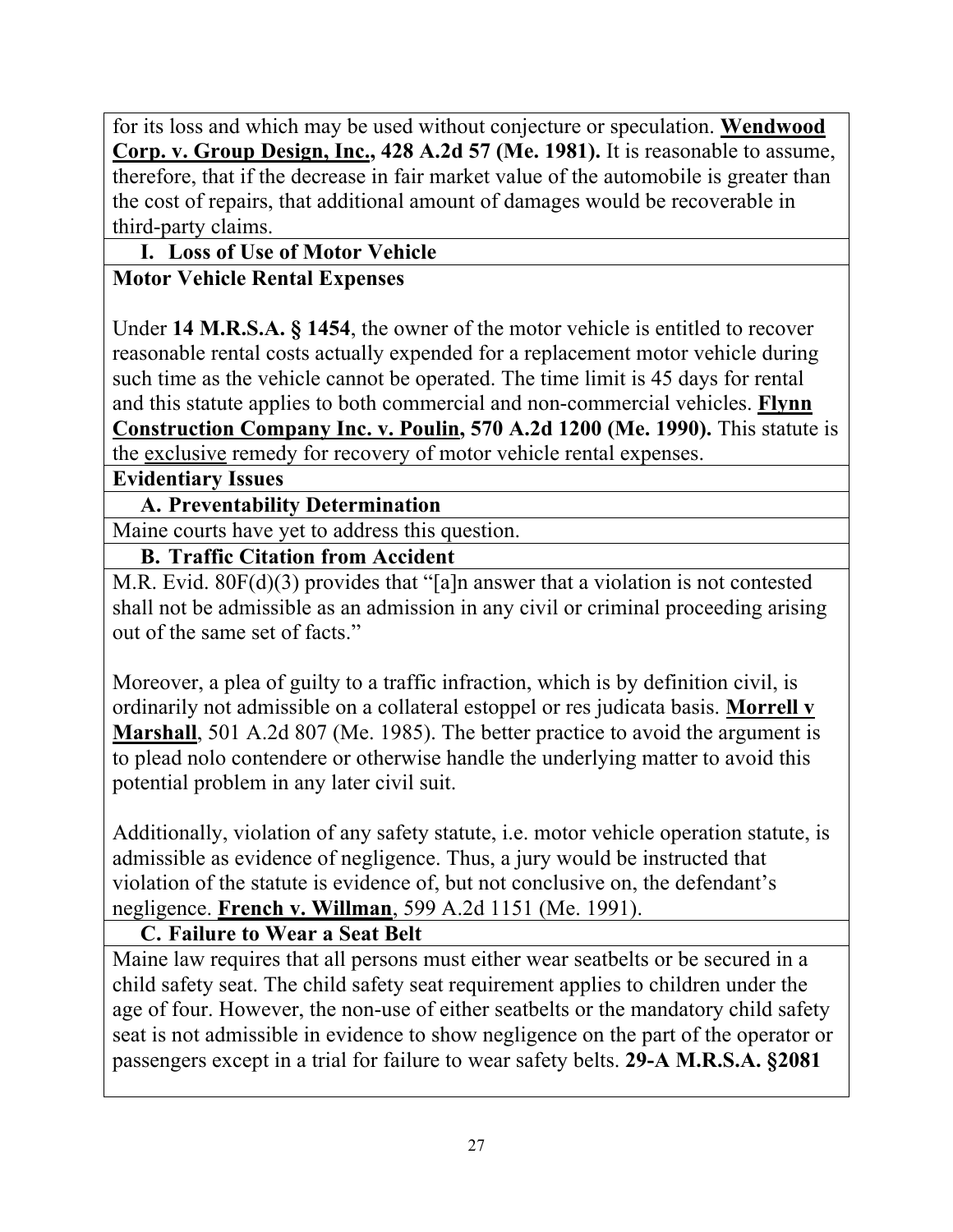#### **D. Failure of Motorcyclist to Wear a Helmet**

There is no general requirement that motorcycle riders wear helmets in Maine. However, any person under the age of 15 who either rides on or operates a motorcycle, whether on the road or off road, must wear protective headgear. **29 M.R.S.A. § 1376**. Additionally, every person who operates a motorcycle for a period of one year after completion of the motorcycle driving test shall wear protective headgear.

Unlike the seatbelt and child seat laws, there is no prohibition against admissibility of failure to wear a helmet. Presumably, therefore, such evidence would be admissible at trial as evidence of negligence.

Motorcycles are subject to the same laws as motor vehicles. Mopeds are included within the definition of motor vehicles as well.

#### **E. Evidence of Alcohol or Drug Intoxication**  Admissible. See **12 M.R.S. § 10703**.

#### **F. Testimony of Investigating Police Officer**

Admissible, subject to the discretion of the trial judge concerning relevance and unfair prejudice. See **Fowles v. Dakin**, 160 Me. 392, 395, 205 A.2d 169, 171 (1964)

#### **G. Expert Testimony**

The Law established a two-part test for determining when expert testimony is admissible. Under the test: "A proponent of expert testimony must establish that (1) the testimony is relevant pursuant to M.R. Evid. 401, and (2) it will assist the trier of fact in understanding the evidence or determining a fact in issue." **Searles v. Fleetwood Homes of Pa., Inc**., 2005 ME 94, ¶ 21, 878 A.2d 509, 515–16. Further, to meet the two-part test, "the testimony must also meet a threshold level of reliability." Id. ¶ 22, 878 A.2d at 516 (quotation marks omitted). This is because "[i]f an expert's methodology or science is unreliable, then the expert's opinion has no probative value." **State v. Irving**, 2003 ME 31, ¶ 12, 818 A.2d 204. The Law Court reviews a trial courts determination that an expert's testimony is sufficiently reliable for clear error. **Tolliver v. Dep't of Transp.,** 2008 ME 83, ¶ 29, 948 A.2d 1223, 1233.

#### **H. Collateral Source**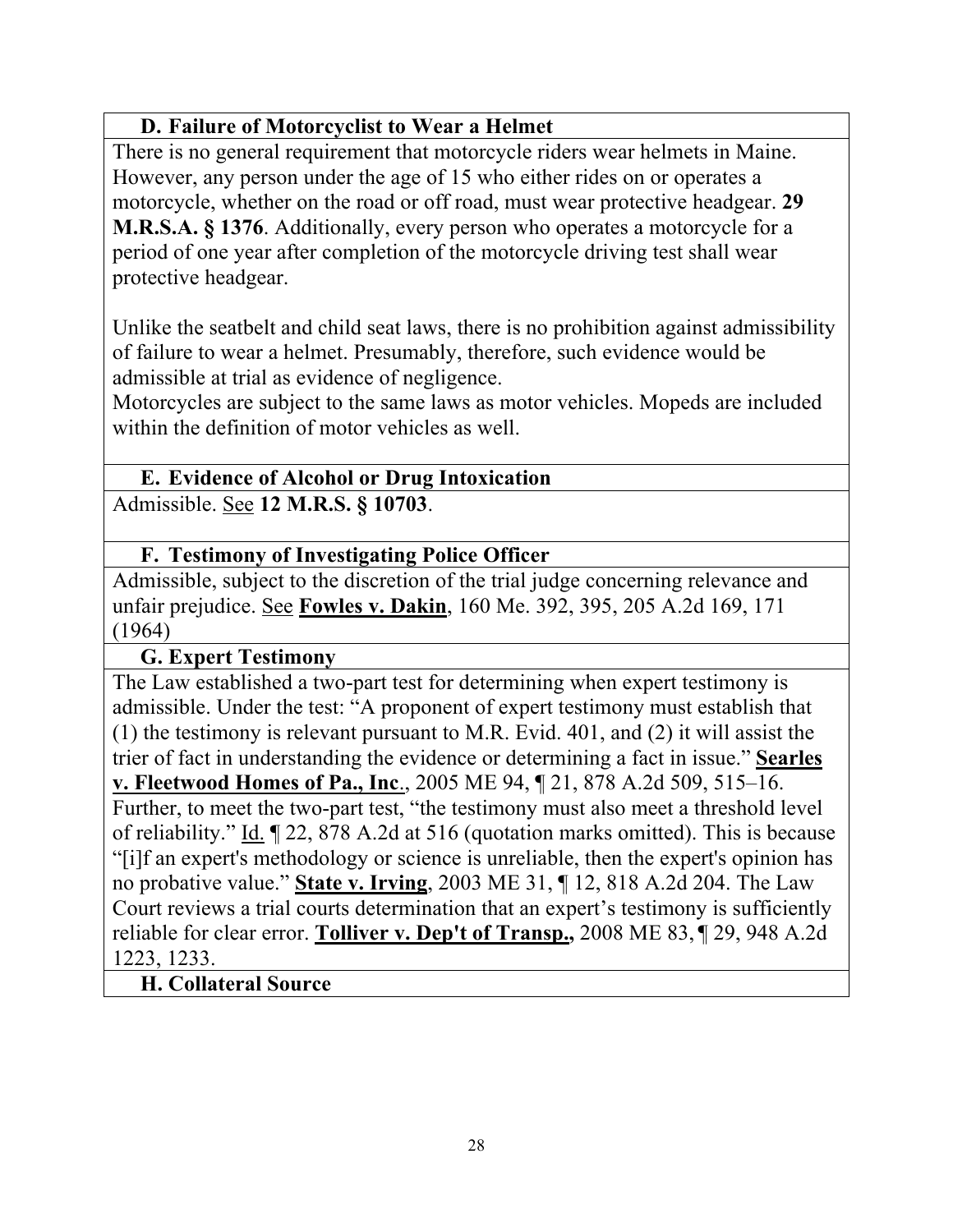A tortfeasor may not offset damages paid by a third party against the tortfeasor's liability. **Werner v. Lane**, 393 A.2d 1329 (Me. 1978). In other words, the fact that the Plaintiff collected workers' compensation benefits, medical bills were paid by an insurer, or other damages were paid by third parties, may not be used to offset recovery. However, evidence of receipt of such benefits may be admissible on other grounds, such as lack of motivation to return to work or failure to obtain appropriate medical care.

#### **I. Recorded Statements**

Maine Rules of Evidence, Rule 803(5) provides that:

**Recorded Recollection.** A memorandum or record concerning a matter about which a witness once had knowledge but now has insufficient recollection to enable the witness to testify fully and accurately, shown to have been made or adopted by the witness when the matter was fresh in the witness's memory and to reflect that knowledge correctly. If admissible, the memorandum or record may be read into evidence but shall not be received as an exhibit unless offered by an adverse party.

## **J. Prior Convictions**

Maine Rules of Evidence, Rule 609 provides that:

**(a) General Rule.** For the purpose of attacking the credibility of a witness, evidence that the witness has been convicted of a specific crime is admissible but only if the crime (1) was punishable by death or imprisonment for one year or more under the law under which the witness was convicted, or (2) involved dishonesty or false statement, regardless of the punishment. In either case admissibility shall depend upon a determination by the court that the probative value of this evidence upon witness credibility outweighs any unfair prejudice to a criminal defendant or to any civil party.

**(b) Time Limit.** Evidence of a conviction under this rule is admissible only if less than 15 years have transpired since said conviction or less than 10 years have transpired since termination of any incarceration period therefor.

**(c) Effect of a Pardon, Annulment, or Certificate of Rehabilitation.** Evidence of a conviction is not admissible under this rule if the conviction has been the subject of a pardon, annulment, certificate of rehabilitation, or other equivalent procedure.

**(d) Juvenile Adjudications.** Evidence of a juvenile adjudication in the proceeding open to the public may be admitted under this rule. Evidence of a juvenile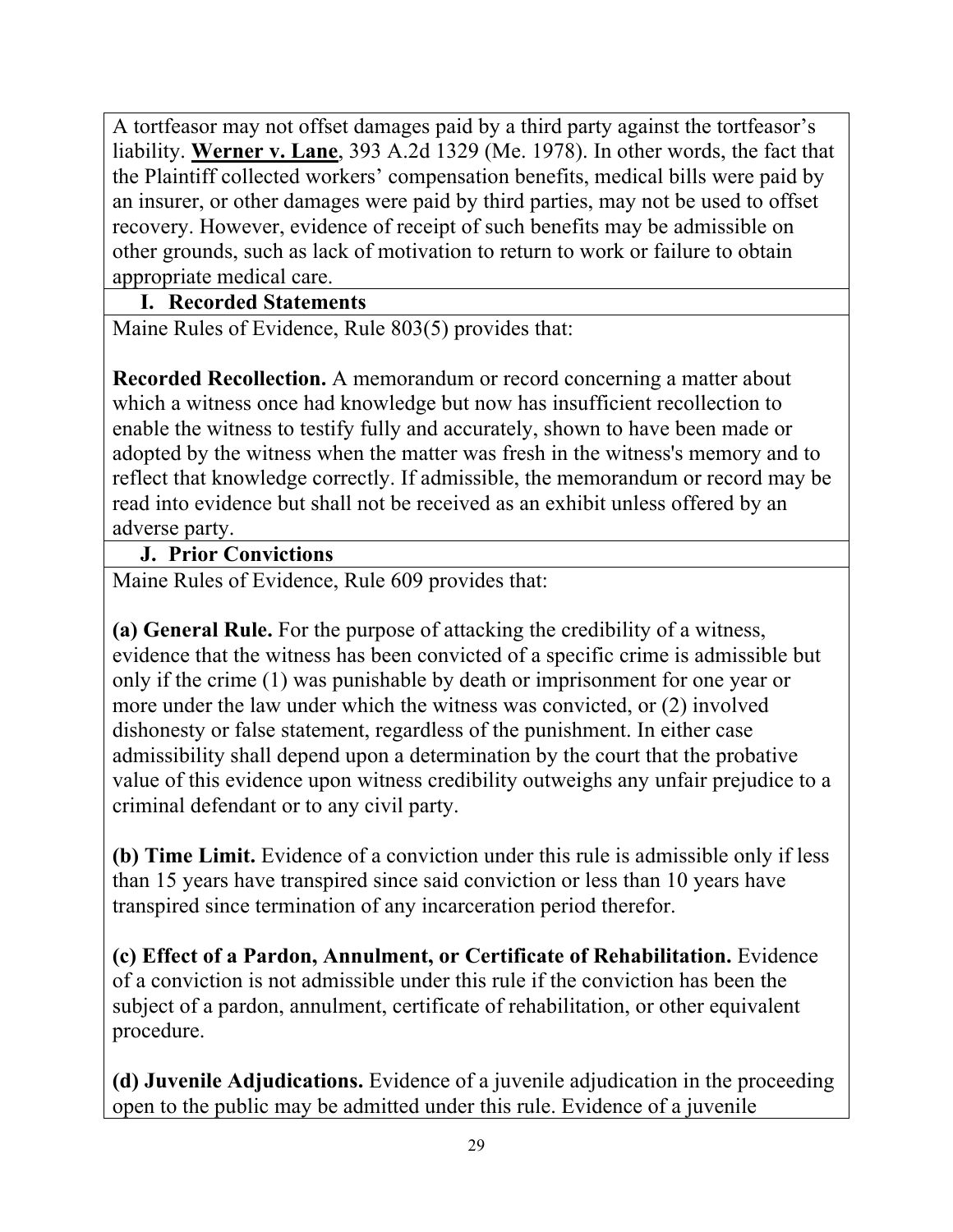adjudication in a proceeding from which the public was excluded may be admitted under this rule only in another juvenile proceeding from which the public is excluded.

#### **K. Driving History**

In **Fortier v. Lovejoy**, 520 A.2d 1303 (Me. 1987), the Court held that prior automobile accidents are almost never admissible because of the severe potential for prejudice. Although the pre-existing injuries were clearly admissible, the reasons for the injuries were not.

#### **L. Fatigue**

Although the Law Court has never addressed the question directly, evidence of fatigue is likely admissible subject to the discretion of the trial judge concerning relevance and unfair prejudice.

#### **M. Spoliation**

The Law Court has never recognized a cause of action for spoliation of evidence. See **Butler v. Mooers**, CIV. A. CV-00-737, 2001 WL 1708836 (Me. Super. June 13, 2001)(discussing the cause of action).

#### **Settlement**

#### **A. Offer of Judgment**

#### **OFFER OF JUDGMENT**

In a case where liability is clear and/or expenses may be significant, Rule 68 of the Maine Rules of Civil Procedure permits the defendant to make an offer of judgment. This offer is a pleading which permits the plaintiff, if plaintiff accepts it, to obtain a judgment for an amount certain plus costs to date. Such an offer can be made at any time more than ten (10) days before trial. If the offer is declined and a judgment is awarded for less than the offer, defendant is entitled to costs which are incurred after the making of the offer. Such cost may include deposition costs, expert witness fees and other costs.

An Offer of Judgment is a handy tool in cases where the demand is unreasonable but defendant acknowledges that it is likely liable and will owe a certain amount of money in any event.

#### **B. Liens**

#### **Workers' Compensation Liens**

By statute, an employer and workers' compensation carrier have a lien on any benefits paid as the result of a third party's fault in a work-related injury. **39-A M.R.S.A. §107**. The lien is recoverable, for example, in an automobile accident case where the employee is at work and is injured by another driver who is not a co-employee. In such circumstances, the entire lien minus costs of recovery and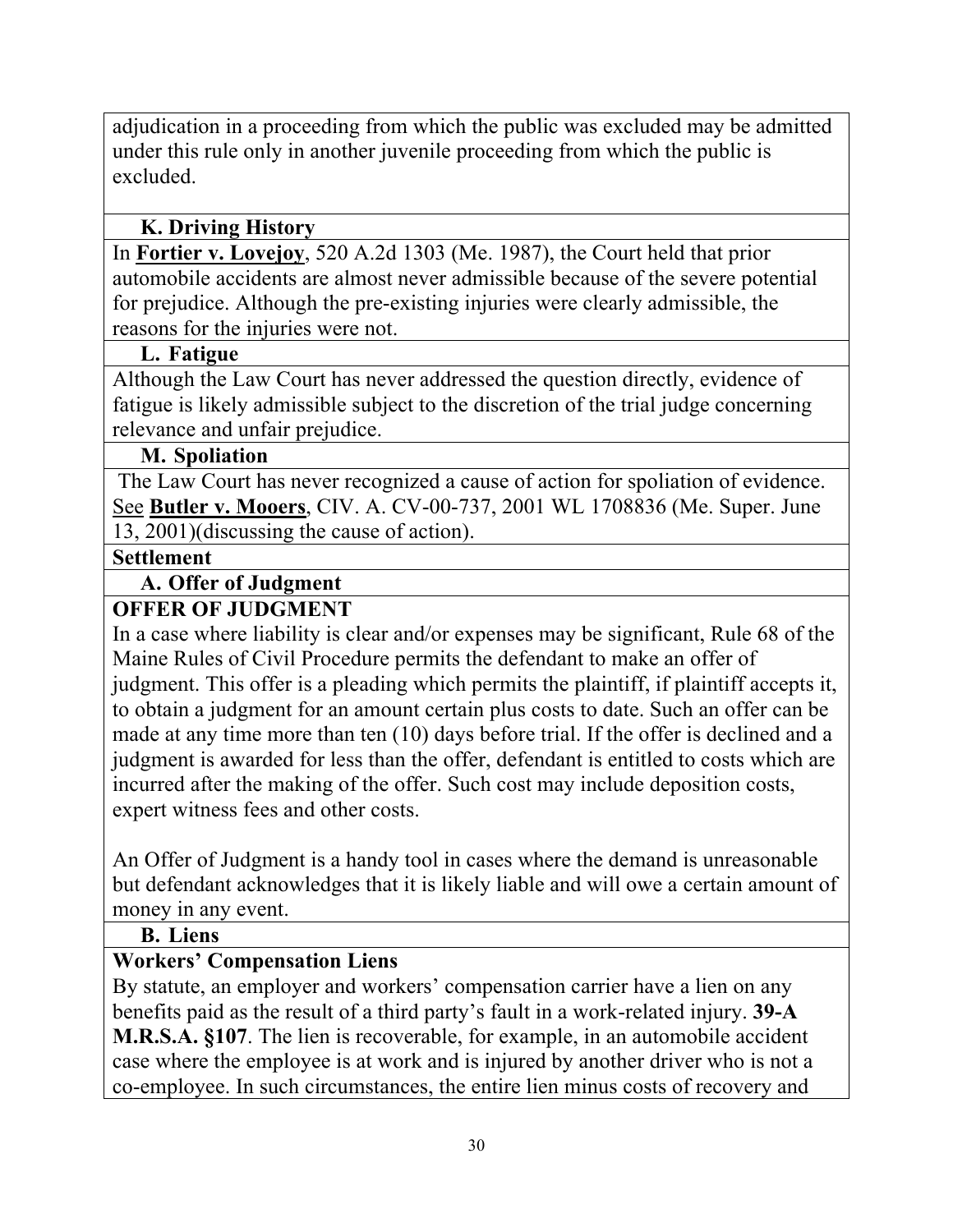reasonable attorney's fees is recoverable. See **Perry v. Hartford Accident & Indemnity Company, 481 A.2d 133 (Me. 1984).**

If the recovery is greater than the actual benefits paid, the excess goes to the employee. **39-A M.R.S.A. §107**. The lien does not extend to any benefits not paid pursuant to the Workers' Compensation Act, i.e. pain and suffering or loss of consortium. **Dionne v. Libbey-Owens Ford Company, 621 A.2d 414 (Me. 1993).**  An employer is not required to pay the entire cost of recovery and attorney's fees, but simply a proportionate share of the costs of collection.

If an employee settles with the third-party tortfeasor and then pursues a workers' compensation claim, the employer is entitled to set off against any subsequent liability the net amount the employee has recovered in settlement from the tortfeasor. The net amount would be the actual settlement minus a proportionate share of costs of collection including attorney's fees. **Overend v. Elan I Corporation, 441 A.2d 311 (Me. 1982)**

If the third-party tortfeasor pays the employee more in settlement than the employer's lien, the employer is still liable for ongoing benefits. However, the employer is entitled to offset any future liability against the unrecouped portion of the tortfeasor's payment. **Liberty Mutual Insurance Company v. Weeks, 404 A.2d 1006 (Me. 1979).**

But, no lien or offset is available on an uninsured or underinsured motorist claim if it is the Employee's personal auto policy. **Wallace v. City-of South Portland, 592 A.2d 1076 (ME 1991).** Only where it is the Employer's policy will the court enforce the lien.

## **Department of Human Services Liens**

The Maine Department of Human Services has a statutory lien for any medical benefits paid to the plaintiff pursuant to either a Medicaid program or MaineCare. **22 M.R.S.A. §14**. Section 14(2)(D) requires the plaintiff or any attorney representing such plaintiff who makes a claim to recover the medical costs paid to notify the department in writing with information as required by the Department of the existence of the claim. Furthermore, a disbursement of any award, judgment or settlement may not be made to a recipient without the recipient or recipient's attorney first providing at least ten (10) days written notice to the Department of the award, judgment or settlement. If a dispute arises between the commissioner and the recipient as to the settlement of any claim, the third party or the recipient's attorney shall withhold from disbursement to the recipient an amount equal to the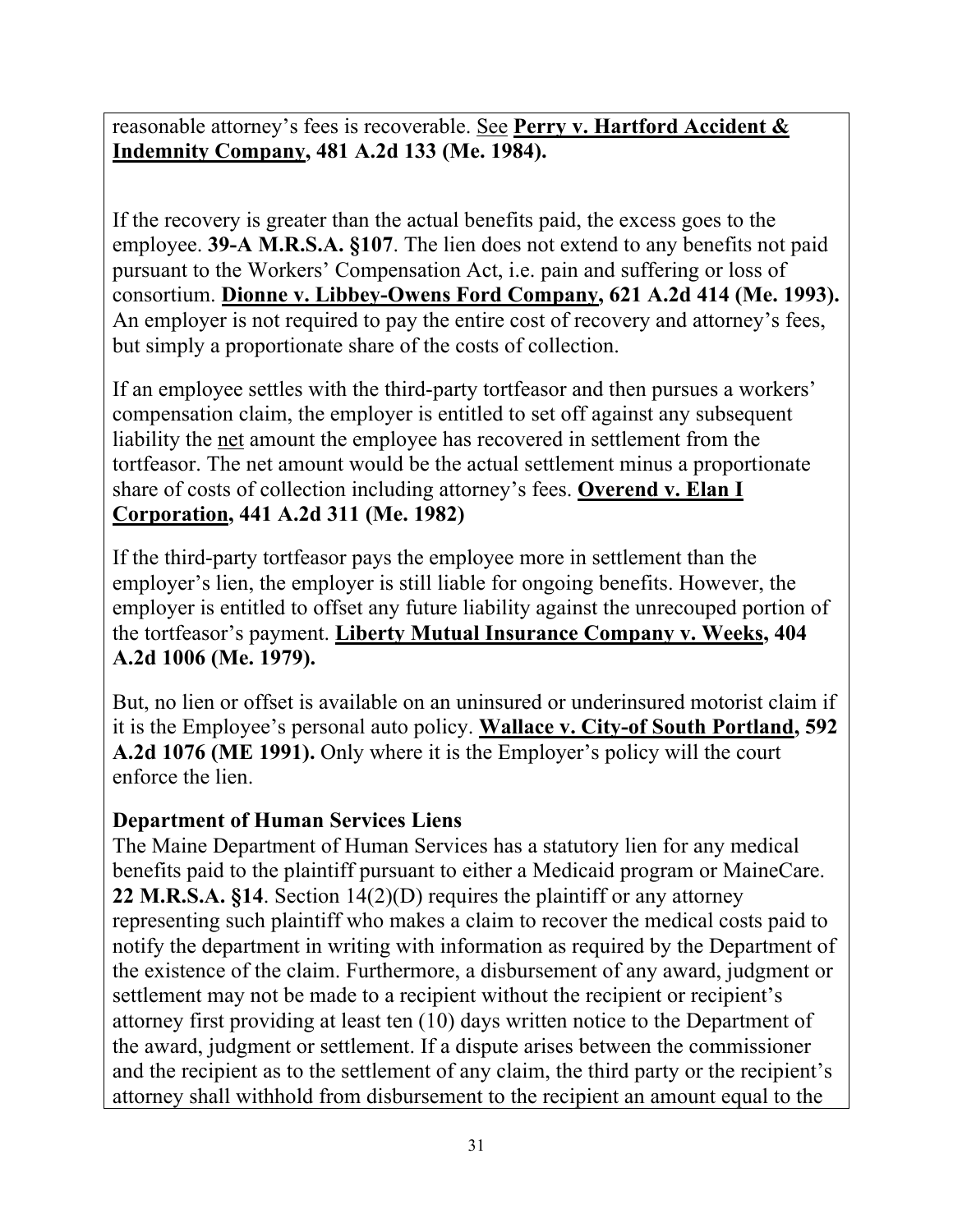commissioner's claim.

The burden under the statute is on the plaintiff or plaintiff's attorney to satisfy the lien. The statute is silent with respect to an insurer's obligation if a settlement is paid to the plaintiff without also paying the DHS lien. If the lien is known, it is advisable to include DHS' name on any settlement check unless other arrangements are made.

Additionally, with respect to child support payments, Maine law provides that the court must issue an Immediate Income Withholding Order in any action which the court issues or modifies a child support order. **19-A M.R.S.A. §2651**. The importance of these orders is that in certain circumstances, settlements in personal injury cases may be subject to DHS child support liens and withholding orders where child support obligations may exist on the part of the plaintiff.

#### **Private Insurer Liens**

Sections 2729-A and 2836 of Title 24-A provide that there is an equitable lien right in any tort recovery for health insurers. Both sections require prior written approval from the insured. Because the statutes create an equitable lien, payments may be reduced on such liens based upon numerous factors, including liability, comparative negligence or other defenses, or on the exigencies of trial. This equitable lien does not give Blue Cross/Blue Shield or other health insurers an automatic right to recover when a case is settled. In **Associated Hospital Service of Maine v. Maine Bonding and Casualty, 476 A.2d 189 (Me. 1984),** Blue Cross/Blue Shield paid the medical expenses and notified the tortfeasor's carrier, Maine Bonding, of its subrogation right. Without notice to Blue Cross/Blue Shield, Maine Bonding settled the underlying claim and refused to reimburse Blue Cross/Blue Shield. The Supreme Court held that Maine Bonding merely insured the tortfeasor against liability, and because there was no judgment against the tortfeasor, there was no right of action against the insurer. Rather, Blue Cross succeeded only to the rights of the plaintiff and thus it had to obtain a final judgment against the defendant before pursuing a claim against Maine Bonding to "reach and apply" the proceeds of the liability policy.

A group health plan which requires payment of medical expenses but contains no subrogation clause does not create equitable rights of subrogation. **McCain Foods, Inc. v. Gerard, 489 A.2d 503 (Me. 1985).** In **McCain Foods,** the court held that the medical services were required and the insurer had the primary obligation to pay these expenses. Since the policy contained no subrogation clause, no equitable rights were going to be afforded to the carrier. Had the plan contained a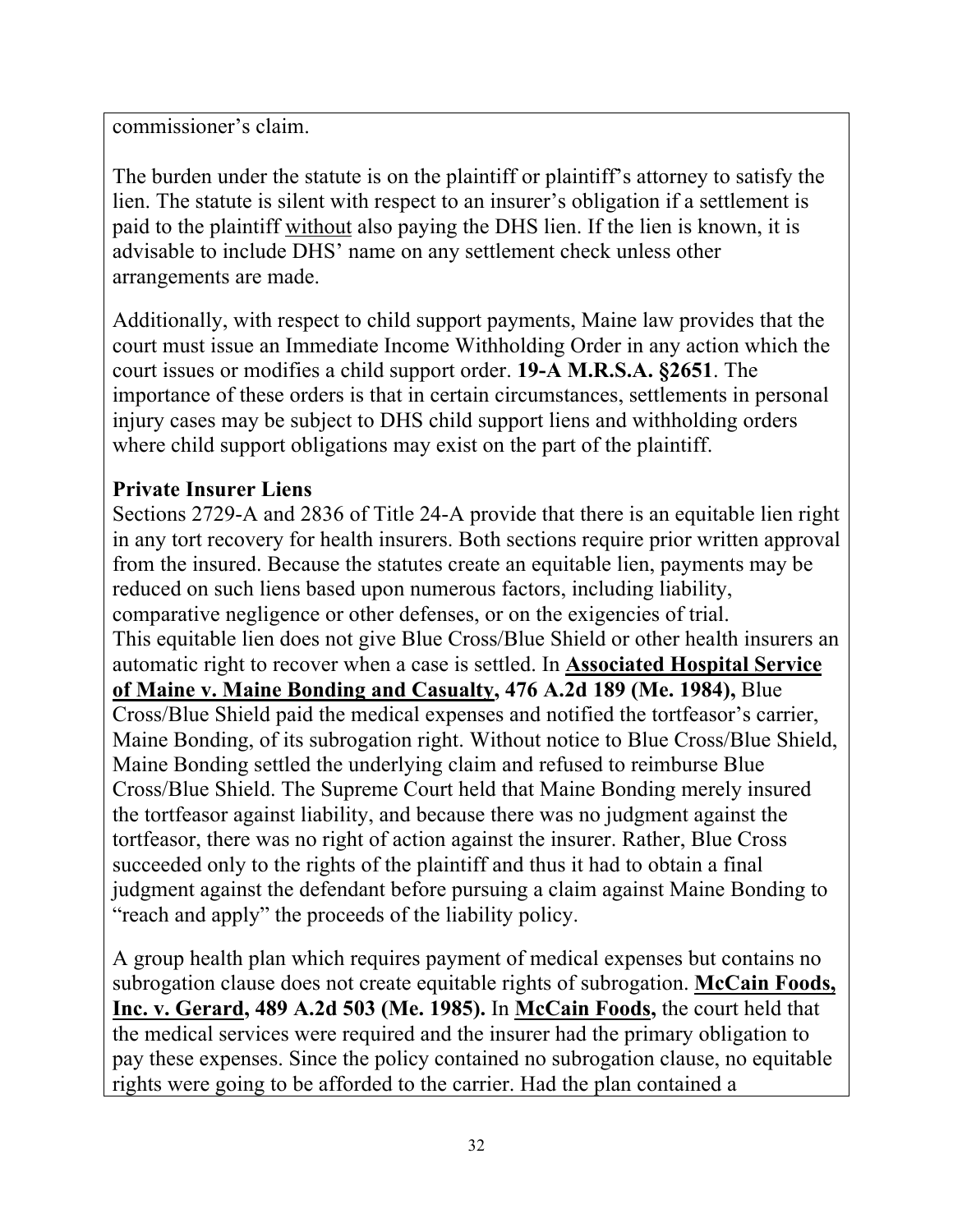subrogation clause, however, the right could have arisen by contract. Thus, if a lien is asserted in a particular case, it may well be worth determining whether the contract is sufficient to permit such lien to be asserted.

## **Hospital Liens**

A hospital is given a statutory lien for all reasonable charges for hospital care, treatment and maintenance of an injured person. **10 M.R.S.A. §3411**. The lien does not apply to workers' compensation claims or against accident or health insurance policies owned or running to the benefit of the injured person. The lien also does not take precedence over the claim or contract for attorney's fees by plaintiff's counsel.

In order to perfect the lien, written notice containing the name and address of the injured person along with details of the treatment must be filed with the clerk of the municipality in which the hospital is located not later than ten (10) days after the patient has been discharged. It also must be prior to the payment of any monies to such injured persons as a result of the claim. The hospital must also send by registered mail copy of such notice to both the alleged tortfeasor(s) and the insurance carrier. **10 M.R.S.A. §3412**.

If the lien is properly perfected, neither a settlement nor release is valid to discharge the lien unless the hospital joins in or executes a release. The lien remains viable for a period of one year from the date of payment of such settlement and the hospital may enforce the lien by civil action against the parties who made the payment. **10 M.R.S.A. §3413.** The hospital may also collect from the plaintiff or injured party at its election.

## **C. Minor Settlement**

# **MINOR SETTLEMENTS**

By statute all minor settlements must be approved by the court, whether or not an action has been filed. **14 M.R.S.A. § 1605**. Under Rule 17A M.R.Civ.P., the court must be provided with medical records, medical bills, and factual information in order to assess the fairness of the settlement. If a minor settlement is not approved by the court, the settlement is not valid.

The practical effect of this statute is that if the minor plaintiff's condition worsens or he wishes to file suit later or at the age of majority, the settlement will not be a bar to the suit. That is true even if a release has been obtained from the minor plaintiff.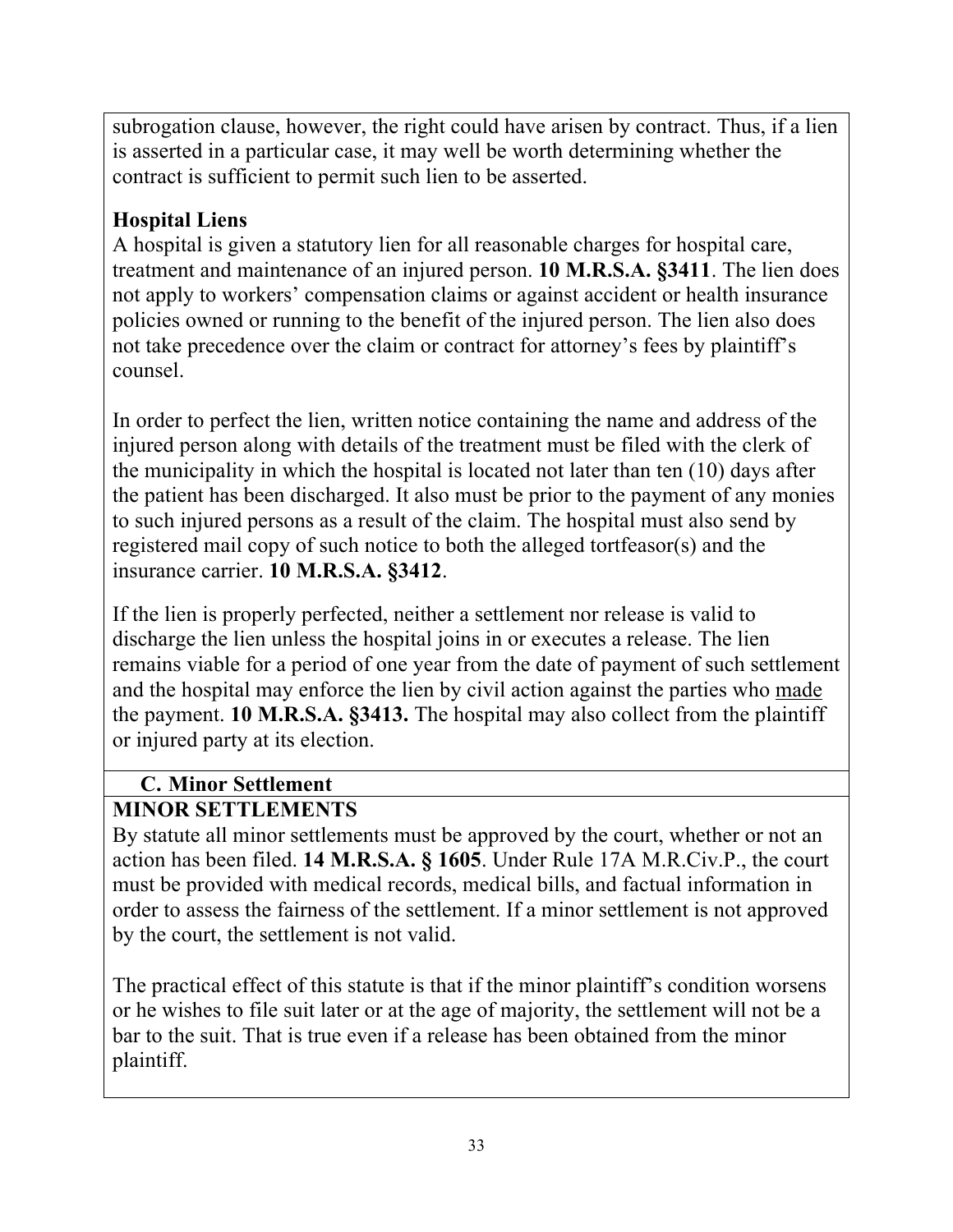Conversely, if the minor settlement is approved by the court, such approval has the effect of a judgment and will forever bar any further action by the minor plaintiff even after attaining the age of majority.

If a lawsuit is not pending, the Court requires that a file be opened with the appropriate filing fee. The court order approving the minor settlement is thereby placed in the file and docketed and becomes a public record for purposes of any further proceedings and use in the future.

The courts also require in all cases that the proceeds of a minor settlement be deposited in a bank, subject to withdrawal only upon approval by the court or upon the minor reaching the age of 18. The reason for this is to avoid having the money spent by the parents.

#### **D. Negotiating Directly with Attorneys**  Permitted

## **E. Confidentiality Agreements**

"[A]n employer, under a proper restrictive agreement, can prevent a former employee from using his trade or business secrets, and other confidential knowledge gained in the course of the employment, and from enticing away old customers ...." **Roy v. Bolduc**, 140 Me. 103, 107, 34 A.2d 479, 480-81 (1943).! "The confidential knowledge or information protected by a restrictive covenant need not be limited to information that is protected as a trade secret by the UTSA." **Bernier v. Merrill Air Engineers**, 2001 ME 17, ¶ 15, 770 A.2d 97, 103. To be enforceable, however, restrictive covenants must be reasonable and the determination of the reasonableness of a restrictive covenant is a question of law. See **Brignull v. Albert**, 666 A.2d 82, 84 (Me.1995)

#### **F. Releases**

A general release usually gives up any further contribution from the releasee. **Norton v. Benjamin, 220 A.2d 248 (Me. 1966).** In **Norton,** the court held that a general release is a bar to a right of contribution between joint tortfeasors. Defendant had settled with one of plaintiff's insurance carriers for property damage only, but executed a general release. That release barred a subsequent claim for contribution against that plaintiff for personal injury where the other plaintiff had sued the defendant.

However, unless the releasee expressly reserves his right of action against the releasor, a general release bars any further litigation arising out of the same cause of action. **Butters v. Kane, 347 A.2d 602 (Me. 1975).** Thus, without an express reservation of rights to pursue claims for contribution, the making of a settlement is a complete accord and satisfaction of all claims of immediate parties to the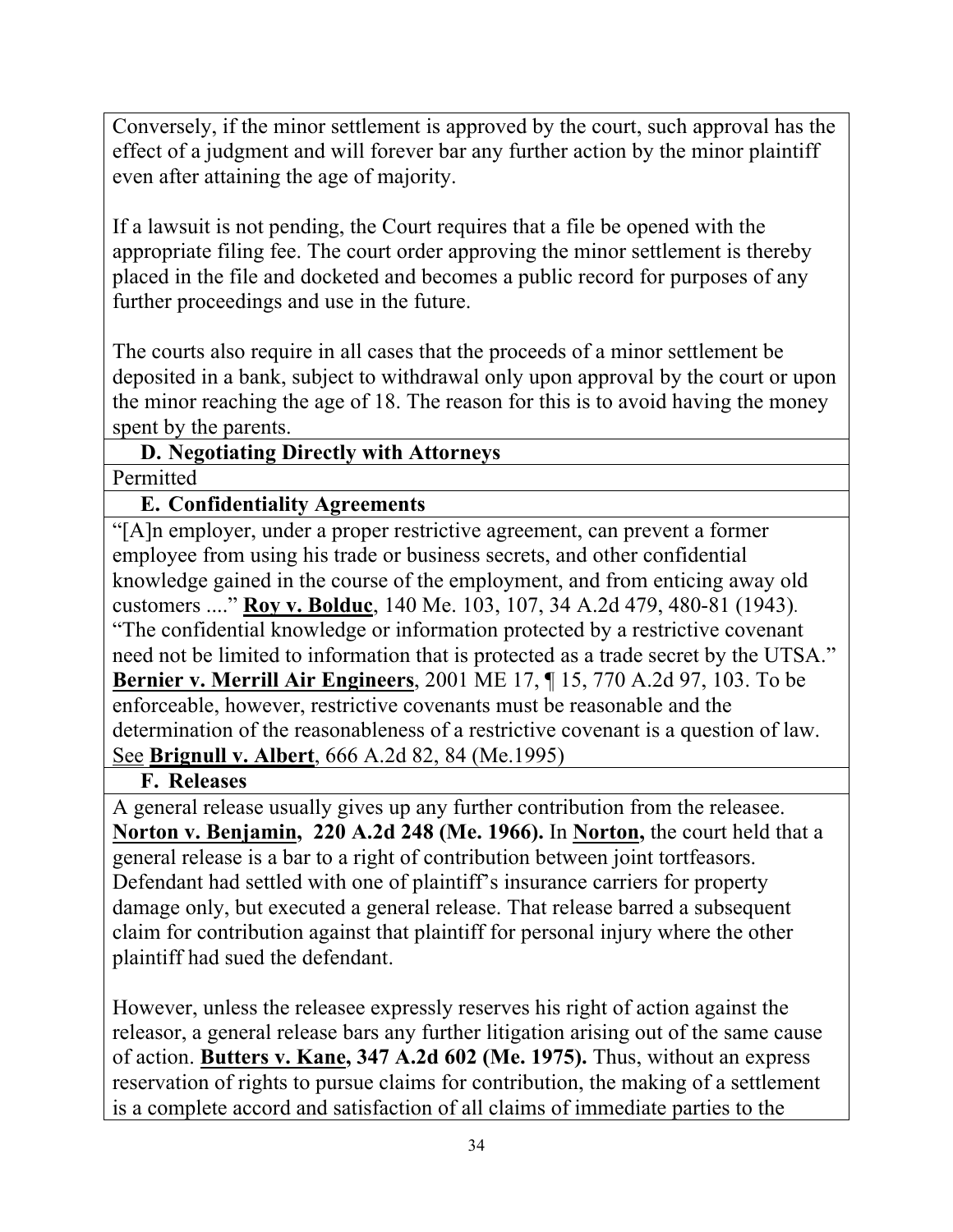settlement arising out of the same accident.

Moreover, unless there is an express reservation of rights, when a general release is executed between two parties and one party has bargained for and accepted the other party's release of all claims arising from a specific occurrence, implied in that bargain is a reciprocal release by the other party of any claims inconsistent with a settlement effected by the release. **Cyr v. Cyr, 560 A.2d 1083 (Me. 1989).**

A formal release signed by a plaintiff barred his lawsuit against a racetrack. **Hardy v. St. Clair**, **1999 ME 142, 739 A.2d 368**. However, because his wife did not sign a release, her claim for loss of consortium against the racetrack was not barred and was permitted to go forward.

One further complicating factor involves claims for contribution by a third party not involved in the original action. A general release does not bar contribution under those circumstances, absent an indemnity agreement in the initial release. Under those circumstances, even if the original defendant has obtained a general release in settlement, that defendant is still potentially liable as a third-party defendant on an action for contribution at some future date. Such an indemnity agreement does not prevent the third-party action from proceeding but merely insulates the releasee from any future financial exposure. Effective 08/11/00, the legislature approved by statute the use of so-called "Pierringer" releases. **14 M.R.S.A. §156.** A released defendant may now be dismissed with prejudice from the case, including claims for contribution, if the release or settlement agreement prohibits the plaintiff from collecting against the remaining parties that portion of any damages attributable to the released defendant's share of responsibility. The released defendant is still subject to discovery, and the language of the release has to be specific to comply with the statute.

Concurrently with the change in §156, the legislature changed **14 M.R.S.A. §163**. In a trial involving a Pierringer-released defendant who was no longer present, the court must nevertheless admit the negligence or other fault to the jury for apportionment. If the jury apportions the liability on the settling defendant, the judge shall reduce the judgment by the amount determined attributable to the defendant's share of the responsibility. If the jury makes no apportionment, the judgment is reduced by the amount of the settlement. The option either to have an apportionment or simply deduct the amount of the settlement remains with the defendant who did not settle. It is not clear what happens if one defendant wishes to apportion and the other wishes to take the offset. The reason that this choice matters is that if a defendant elects to apportion liability, and the jury concludes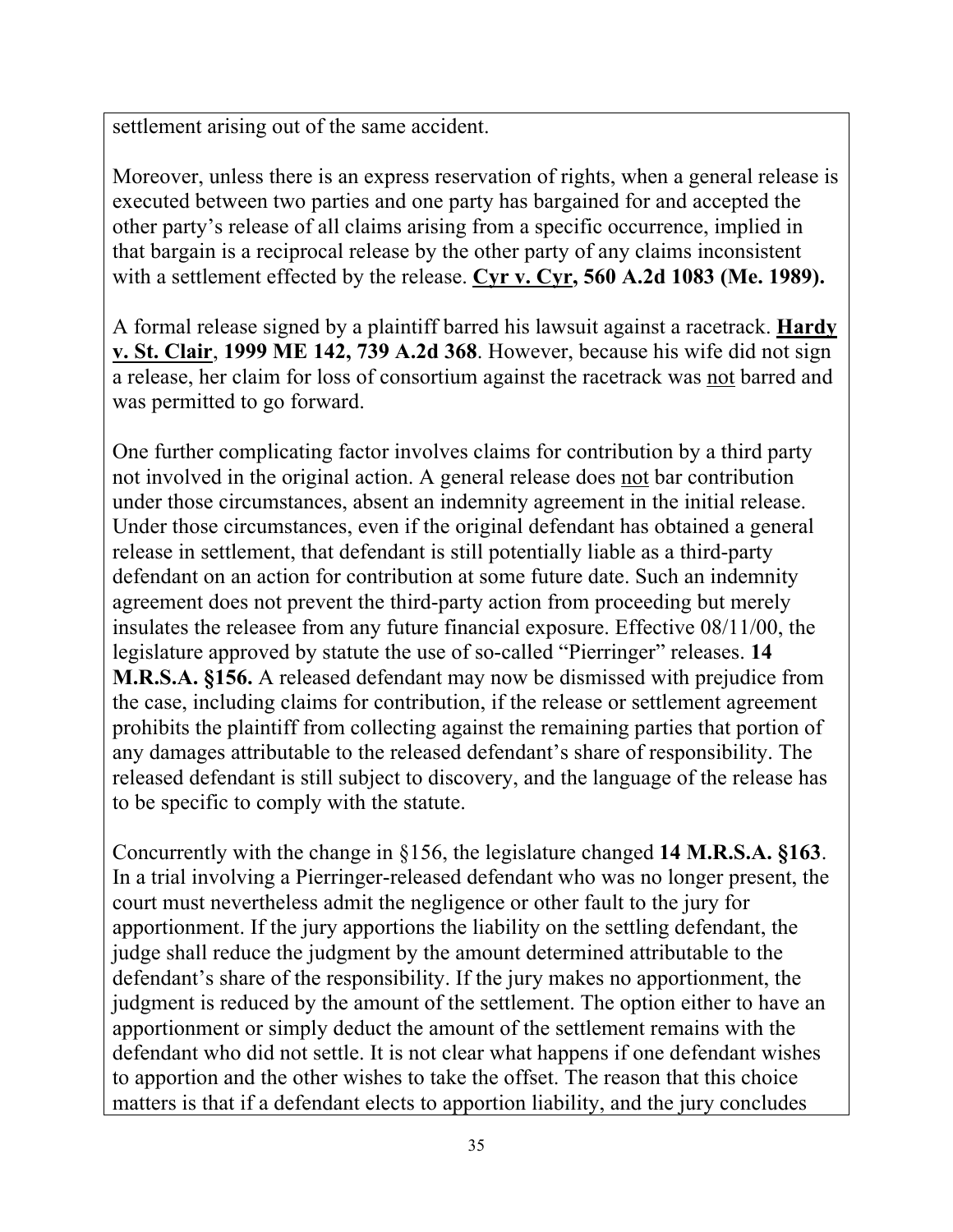that it is one hundred percent the fault of the remaining defendant, then the remaining defendant does not get the benefit of the reduction for the settlement already paid. **Thurston v. 3K Kamper Ko.**, **482 A.2d 837 (Me. 1984).**

Nevertheless, in the appropriate case, the use of a Pierringer release, and subsequent dismissal from the case could result in savings to the defendant who elected to proceed along those lines.

## **G. Voidable Release**

The Law Court has held that, although "a valid release will extinguish a cause of action, the release will nevertheless be set aside if shown to be the product of fraud, misrepresentation, or overreaching."**LeClair v. Wells**, 395 A.2d 452, 453 (Me. 1978)(internal citations omitted).

#### **Transportation Law**

#### **A. State DOT Regulatory Requirements**

An overview of the State DOT regulatory requirements are available at: http://www.maine.gov/sos/cec/rules/17/chaps17.htm

#### **B. State Speed Limits**

The highest speed limit in the state is 75 mph.

#### **C. Overview of State CDL Requirements**

An overview of State CDL Requirements can be found in the Maine CDL Manual, available at:

http://www.maine.gov/sos/bmv/licenses/MaineCommercialManual.pdf

**Insurance Issues** 

**A. State Minimum Limits of Financial Responsibility** 

## **FINANCIAL RESPONSIBILITY**

#### **Private Autos**

The financial responsibility requirements in Maine are as follows:

- \$50,000 in the event of bodily injury to or death of one person as a result of any one accident;
- \$100,000 in the event of bodily injury or death of two or more persons in any one accident;
- \$25,000 in the event of injury to or destruction to property of others as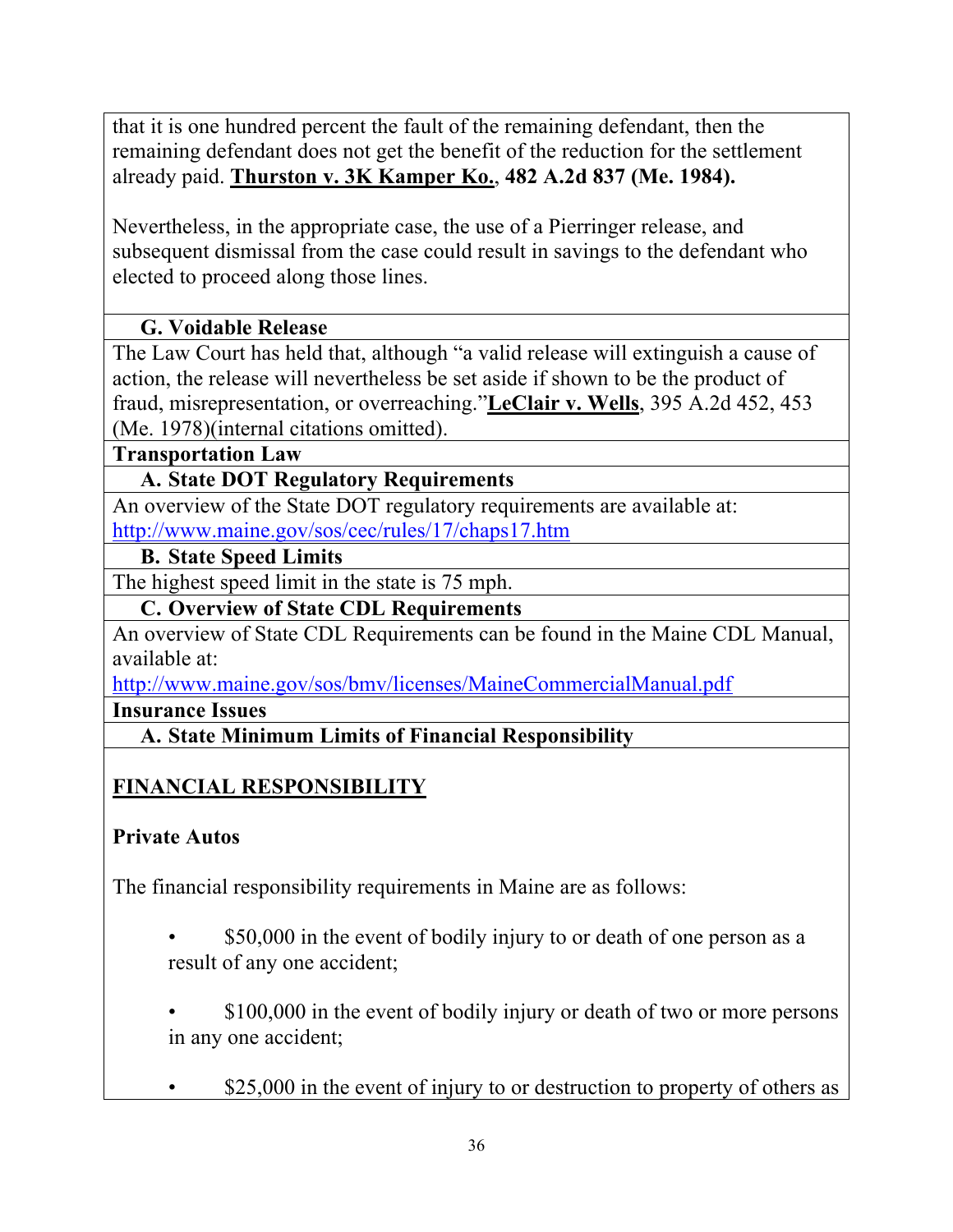a result of any one accident;

\$2,000 for medical payments

## **29-A M.R.S.A. § 1605**

Every operator or owner of a motor vehicle must maintain insurance on that vehicle. Such proof of insurance must be presented to a law enforcement officer at the time of any stop. Failure to produce either a motor vehicle insurance identification card or a card issued by the Secretary of State is *prima facie*  evidence that the motorist is uninsured. That motorist has until 24 hours prior to the court appearance to provide proof of insurance, at which point the proceeding for violation of the law shall be dismissed.

## **29-A M.R.S.A. § 1601**

**NOTE:** The driver must produce evidence that the vehicle was insured at the time of the stop.

**Rental Autos**

See **29-A M.R.S.A. §1611.** 

## **Vehicle Dealerships**

Vehicle dealerships must provide proof of insurance of at least of \$100,000 per person and \$300,000 per accident for any vehicle for sale before license and registration plates can be issued. In lieu of insurance, the dealership may file appropriate bonds with the Secretary of State. **29-A M.R.S.A. § 1612**. The dealership's policy is the primary insurance for any loss, and any operator's policy is considered excess coverage. **24-A M.R.S.A. § 2909**.

**B. Uninsured Motorist Coverage** 

## **UNINSURED/UNDER-INSURED MOTORIST**

Maine's financial responsibility laws now mandate insurance for all vehicles. **29-A M.R.S.A. §1601.** The limits are \$50,000/\$100,000 with a \$25,000 property damage requirement. Automobile policies must provide at least \$50,000 in uninsured and under-insured motorist coverage as well. **24-A M.R.S.A. §2902.**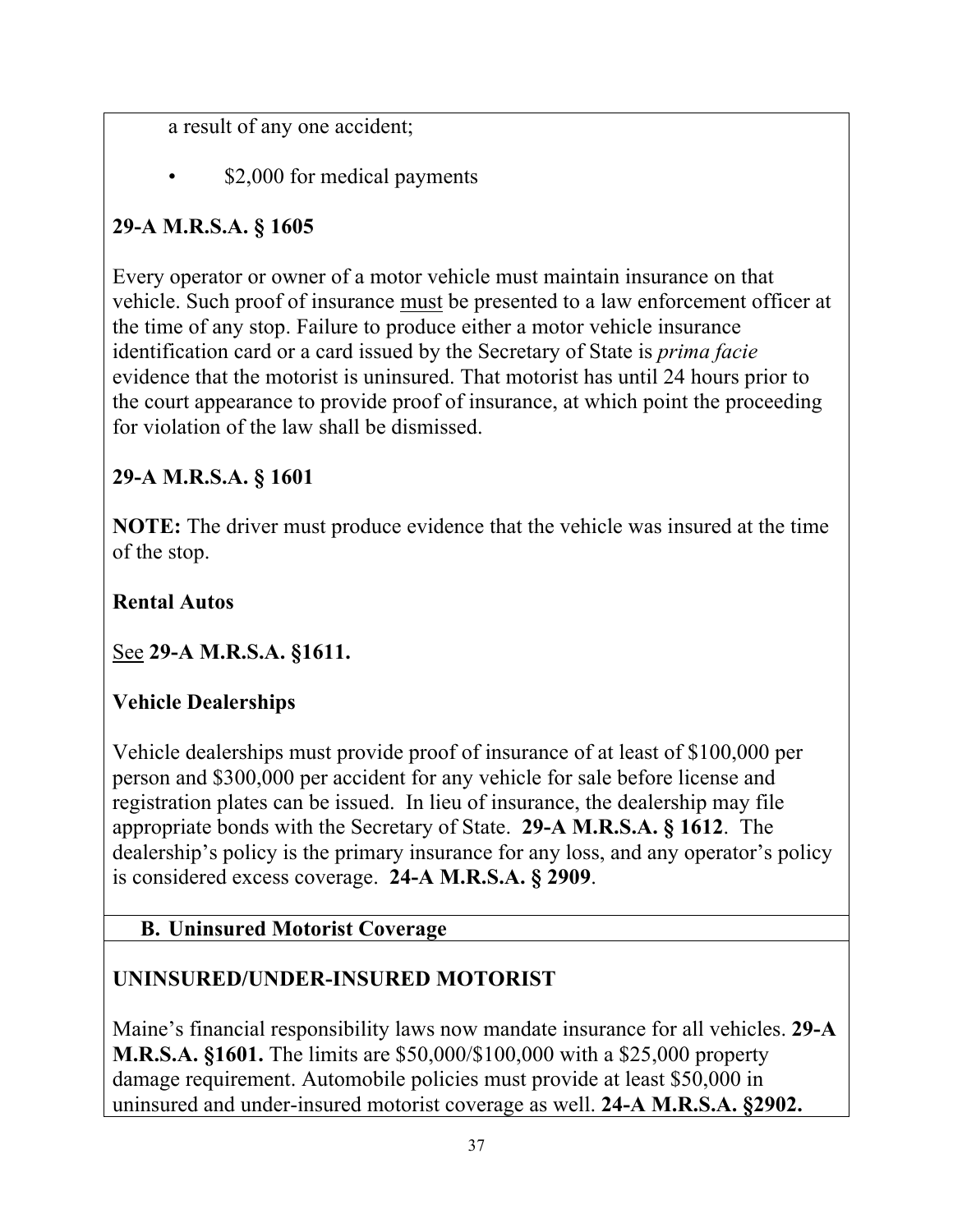*(But see Section (C)(1) below)*

## **WHAT CONSTITUTES**

A pure uninsured motorist claim is a direct action against the insured's own carrier where the tortfeasor is uninsured. **Young v. Greater Portland Transit District, 535 A.2d 417 (Me. 1987).** Whether or not the defendant can pay the judgment personally is irrelevant. The three requirements for proof of an uninsured motorist claim are as follows:

| $\perp$ . | The injured party must prove he is an insured; |
|-----------|------------------------------------------------|
| 2.        | The driver is uninsured; and                   |
| 3.        | The driver was negligent.                      |

It is not necessary to obtain a judgment against the uninsured motorist first. The damages recoverable are exactly the same as in a third-party liability action. Moreover, the UM carrier can be and usually is named as a defendant, such that the issue of insurance will be presented to the jury.

# **STACKING**

Stacking of different uninsured motorist policies is permitted under Maine law. **Wescott v. Allstate Insurance Company, 397 A.2d 156 (Me. 1979).** The most frequent example occurs when a plaintiff is a passenger in a car which is hit by an uninsured motorist. The passenger/plaintiff would have a claim under both the operator's uninsured motorist policy and his or her own policy, assuming it was different. Thus, a plaintiff may have more than one UM policy which would provide coverage for any given accident. Because premiums are paid for each policy, the Maine Supreme Court has permitted them to be aggregated, thus providing a total of the combined limits of both policies. The **Wescott** court expressly declined to decide whether an insured has the right to bring a direct action against her insurer without first proceeding against the underinsured tortfeasor. In **Greenvall v. Maine Mutual Fire Insurance Company, 1998 ME 204, 715 A.2d 949,** however, the Court held that it was not necessary for the plaintiff to get a judgment against the underinsured tortfeasor before the plaintiff could sue the insurer. The insurance carrier may be made a direct defendant on this first party claim, which is in the nature of a breach of contract action.

There are limitations on stacking. First, UM policies can be stacked only to the extent that they involve different policies for which different premiums are paid. Thus, if two vehicles are insured under a single policy, stacking is not permitted.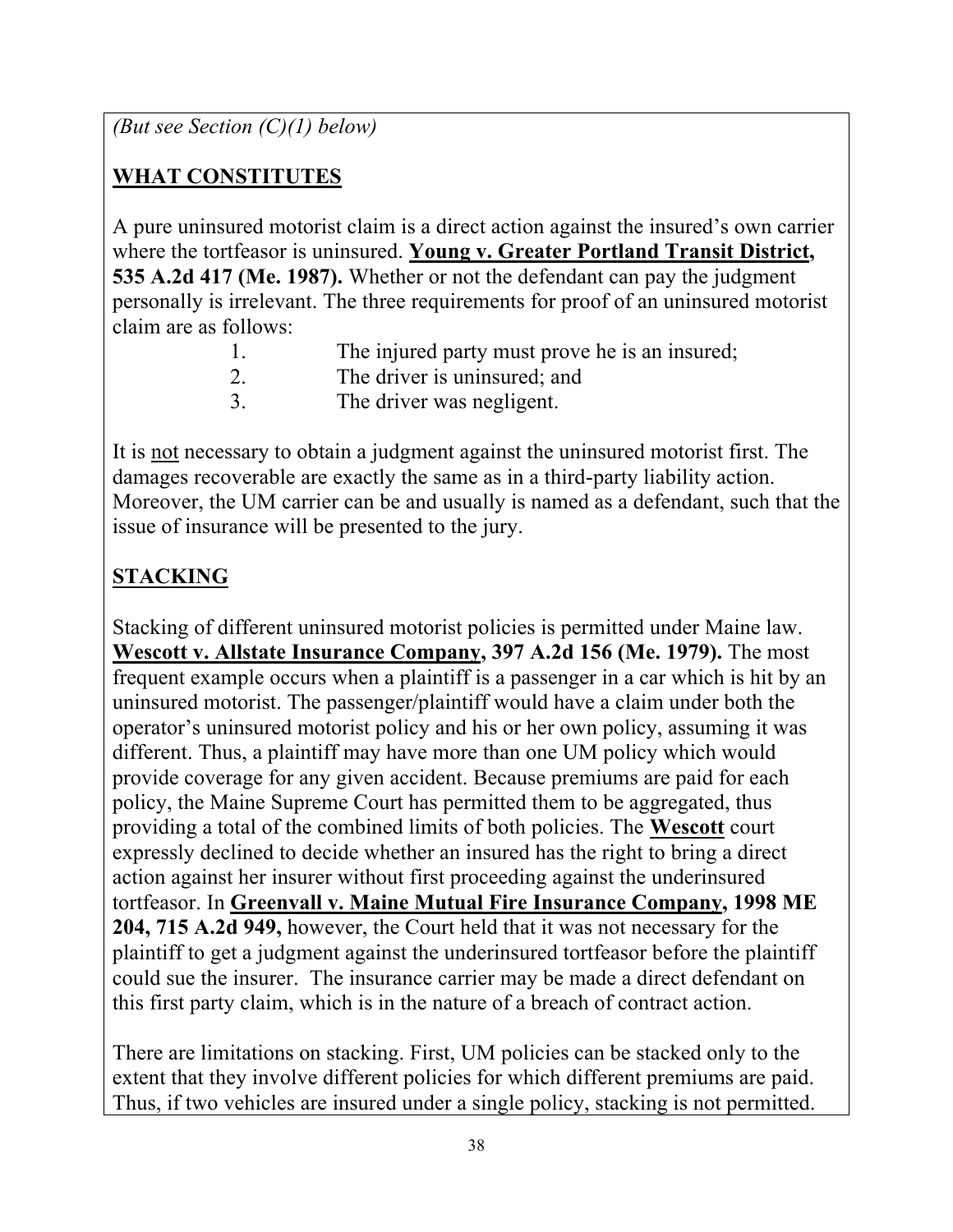**Dufour v. Metropolitan Property** & **Liability Insurance Co., 430 A.2d 1290 (Me. 1982).** In certain circumstances, a carrier may also avoid stacking where that carrier has insured two vehicles under two separate policies. **Gross v. Green Mountain Insurance Company, 506 A.2d 1139 (Me. 1986).** In **Gross,** the plaintiff tried to stack UM coverage under two separate policies for which separate premiums were paid. However, the specific policy language prohibited an insured from stacking UM coverage in separate policies owned by the insured when he was operating one of the several insured vehicles at the time of the accident.

Similarly, the UM statute did not require stacking where two or more cars are insured under a single policy, even though separate premiums are paid. **Dufour v. Metropolitan Property** & **Liability Insurance Company, 438 A.2d 1290 (Me. 1982).** The policy clearly and unambiguously restricted coverage to a specified amount greater than the statutory minimums. Thus, the Court upheld the judgment precluding stacking under the circumstances.

# **RELATION TO LIABILITY INSURANCE**

Since Maine is now a compulsory insurance state, the more likely scenario involves an under-insured vehicle. The minimum insurance requirements are \$50,000/\$100,000 and damages may exceed that amount or the liability insurance amount of the tortfeasor. To determine if a vehicle is "under-insured," the tortfeasor's liability limits are compared with the limits for the uninsured motorist policy. For example, if the liability limits on the tortfeasor's vehicle are \$50,000 and the UM limits are \$100,000, the insured's vehicle is "under-insured" by \$50,000. That additional \$50,000 is available under the insured's own policy. **Connolly v. Royal Globe Insurance Company, 455 A.2d 932 (Me. 1983).** In **Mullen v. Liberty Mutual Insurance Company, 589 A.2d 1275 (Me. 1991),** the tortfeasor's limits were \$100,000. Stacking the two UM policies resulted in a total of \$65,000 of coverage. Thus, the vehicle was not under-insured even though Mullen had received in settlement only \$5,000 of the \$100,000 available.

Determinations of underinsured status are "per accident", as opposed to "per person." See **Botting v. Allstate Insurance Company, 1998 ME 58, 707 A.2d 1319.** In **Botting,** three insureds were injured and their underinsured motorist coverage was \$100,000 per person and \$300,000 per accident, and the liability policy was \$100,000. The issue was whether the comparison to determine underinsured status should be made to the single-person limit, in which case the tortfeasor would not be underinsured, or the per accident limit, in which case he would be underinsured by \$200,000. The Court held that the comparison should be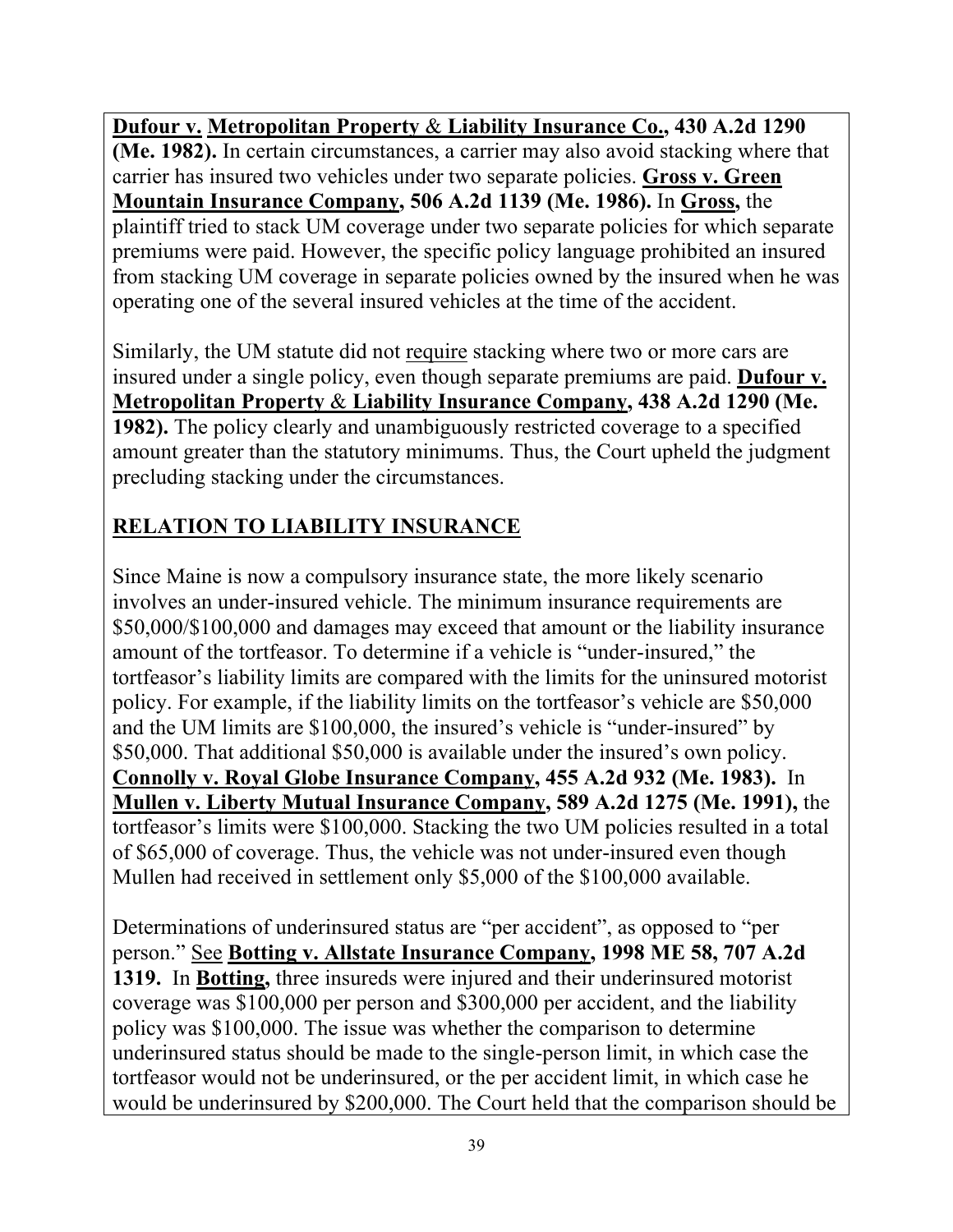to the per accident limit because to do otherwise "would deprive [the insureds] of underinsured motorist coverage and would be contrary to the purpose of" the underinsured motorist statute.

For purposes of determining whether a vehicle is under-insured, the amount of each individual tortfeasor's liability insurance is compared to the individual underinsured coverage. **Tibbetts v. Maine Bonding** & **Casualty Company, 618 A.2d 731 (Me. 1992). Tibbetts** involved a three-car accident. One tortfeasor's liability limits were \$300,000, paid to the Plaintiffs. Another tortfeasor's liability limits were the statutory minimum of \$20,000. The Plaintiffs' own UM policy was in the amount of \$300,000 and contained a policy limit reduction clause. The Court compared the UM coverage of \$300,000 with the one tortfeasor's liability limits of \$20,000/\$40,000 and concluded that Plaintiffs were "under-insured" by \$260,000. Further, policy provisions purporting to reduce the insurer's liability by amounts received in settlement from third parties are void to the extent the insured is not fully indemnified.

## **C. No Fault Insurance**

Maine does not employ the "no-fault" system of insurance. A bill has been submitted to the Maine Legislature over the past several sessions but has been routinely defeated each year.

# **D. Disclosure of Limits and Layers of Coverage**

**24-A M.R.S.§ 2164-E** provides that:

Upon written request by a claimant or the claimant's attorney, an insurer doing business in this State shall provide the claimant or the claimant's attorney with the liability coverage limits of that insurer's insured. The insurer must provide the liability coverage limits within 60 days of receipt of the written request.

An insurer who fails to comply with this section is subject to a penalty of \$500, plus reasonable attorney's fees and expenses incurred in obtaining the liability coverage limits.

#### **E. Unfair Claims Practices**

## **Private Right of Action**

Although statutory, the Maine Unfair Trade Practice Act is grounded in tort law. Pursuant to The Maine Unfair Trade Practices Act ("UTPA"), "Unfair methods of competition and unfair or deceptive acts or practices in the conduct of any trade or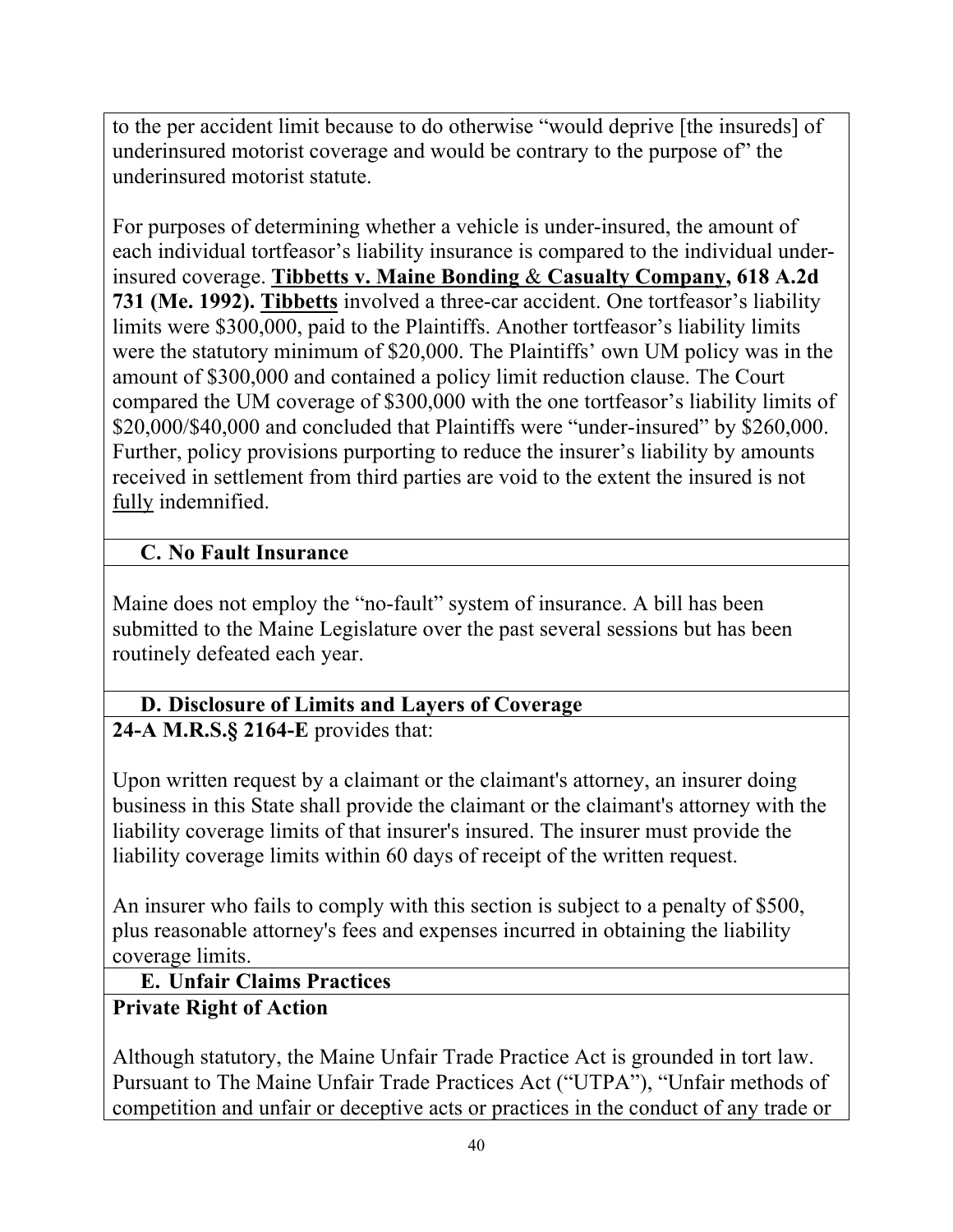commerce are declared unlawful." **5 M.R.S.A §207 (2002)**. "Trade and Commerce" is defined by the UTPA as, "the advertising, offering for sale, sale or distribution of any service and any property, tangible or intangible, real, personal, or mixed… [including] any trade or commerce directly or indirectly affecting the people of this State**. 5 M.R.S.A. §206(3) (2002)**. The UTPA allows private individuals who have lost money or property as the result of deceptive acts or practices in the conduct of any trade or commerce to enforce liability for a violation of **§207**. **5 M.R.S.A. §213(1) (2002).** 

## **Defining "Unfair" and "Deceptive"**

To succeed in a private action under the UTPA, a court must find unfairness or deceit on the part of the defendant **5 M.R.S.A. §213(1)**. Unfortunately, the UTPA does not include a definition of the either the term "unfair" or "deceptive." **State v. Shattuck**, **2000 ME 38, ¶ 13, 747 A.2d 174, 178**. To determine what constitutes unfairness or deception under the UTPA, courts are guided by interpretations offered by the Federal Trade Commission (FTC) and the federal courts. **5 M.R.S.A §207(1)**; **Suminski v. Maine Appliance Warehouse, Inc**., **602 A.2d 1173, 1174 n. 1 (Me. 1992).**

To justify a finding of unfairness, a three part test applies**. Tungate v. MacLean-Stevens Studios, Inc., 1998 ME 162, ¶ 9, 714 A.2d 792, 797**. To succeed in a private action which alleges unfairness, all three parts of the test must be proven by the plaintiff. Id. First, the act or practice "must cause or be likely to cause, substantial injury to consumers." Id. Second, substantial injury must not be "reasonably avoidable" by consumers**.** Id. Third, the risk of injury must not be outweighed by any countervailing benefits to consumers or competition**.** Id. Alternatively, a plaintiff can succeed in a private action under the UTPA by proving deceit on the part of the defendant. An act or practice is deceptive if it is a "material representation, omission, act or practice that is likely to mislead consumers acting reasonably under the circumstances." **State v. Weinshenk, 2005 ME 28, ¶ 17, 868 A.2d 200, 206.** A failure to disclose information that is "important to consumers and, hence, likely to affect their choice of, or conduct regarding a product is material." Id. Additionally, a failure to disclose information may constitute a deceptive act even in the absence of a legal duty compelling disclosure. Id. Furthermore, acts or omissions may be unfair or deceptive even when unknowingly perpetrated. **Binette v. Dyer Library Ass'n, 688 A.2d 898, 907 (Me. 1996).**

#### **Damages and Attorney's Fees**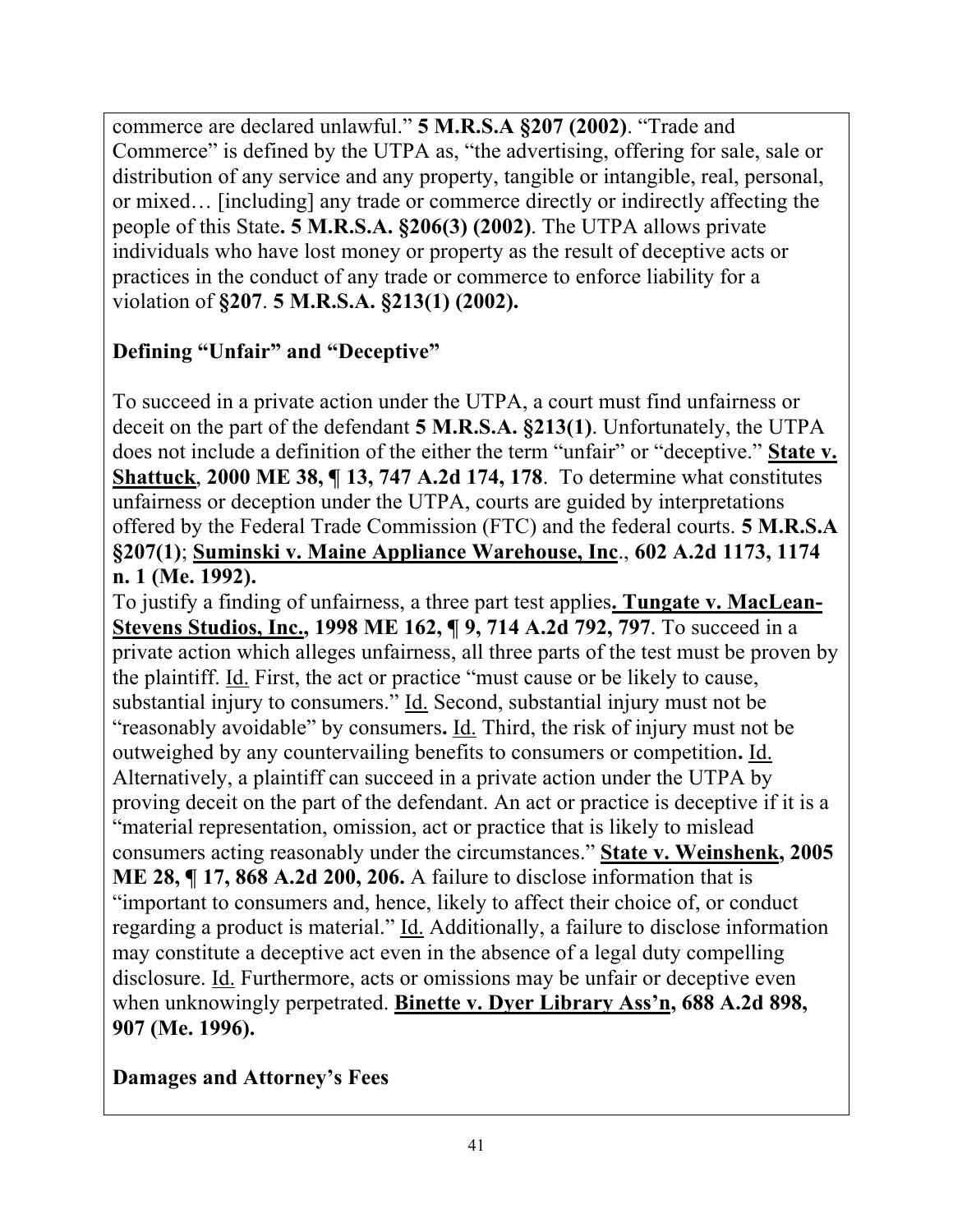For damages to be awarded under §213 the injury must be substantial. **Tungate,1998 ME 162, ¶ 9, 714 A.2d at 797.** On that issue, the Law Court denied a **§213(1)** claim based on an insubstantial injury. **Tungate**,**1998 ME 162, ¶ 10, 714 A.2d at 797.** The court in that case reasoned that where the difference between a school portrait package that received a commission and those that did not was as little as \$1.25 the injury to the plaintiff was too insubstantial to require relief under **§213(1).** Id. If a Plaintiff proves a substantial injury resulting from an unfair trade practice, he is also entitled to reimbursement of reasonable attorney's fees. For fees to be awarded, the claimant would likely have to submit billing records separating out the costs of litigating the UTPA claim from any other the other claims.

#### **F. Bad Faith Claims**

The Maine Supreme Court held that there is no independent tort of bad faith in Maine. In **Marquis v. Farm Family Mutual Insurance Company, 628 A.2d 644 (Me. 1993),** the Court reaffirmed that there is an implied duty to act in good faith and in fair dealing between insureds and insurance companies. However, the Court held that the standard common law remedies for breach of contract, coupled with the late payment statute and unfair claims practices statute noted above, were sufficient to protect insureds. Moreover, no emotional distress claims are permitted and no punitive damages are awardable against an insurance company for "bad faith claims handling."

In **Stull v. First American Title Ins. Co., 2000 ME 21, 745 A.2d 975,** the Court reaffirmed that independent tortious conduct is required to recover emotional distress and punitive damages. Here, issuing a policy inconsistent with the original commitment letter, without more, is merely a breach of contract. The plaintiff could not sue in his personal capacity for what would have been damages to the company he owned.

The Court leaves open, however, the question of an excess verdict against an insured after the carrier's failure to settle within policy limits. How the Maine courts would handle such a case in terms of a carrier's duty is unknown. There is a split of authority nationwide, with three different standards imposed: absolute liability, subjective bad faith or negligent claims handling.

In **County Forest Products v. Green Mountain Agency Inc., 2000 ME 151, 756 A.2d 948,** the Court found that insurers had acted in bad faith due to the actions of the insurers' adjuster by adjusting the loss with "the goal of coming within the lower policy limits" and that the adjustment was "grossly substandard and not conducted in a fair and good faith manner." At issue was whether or not the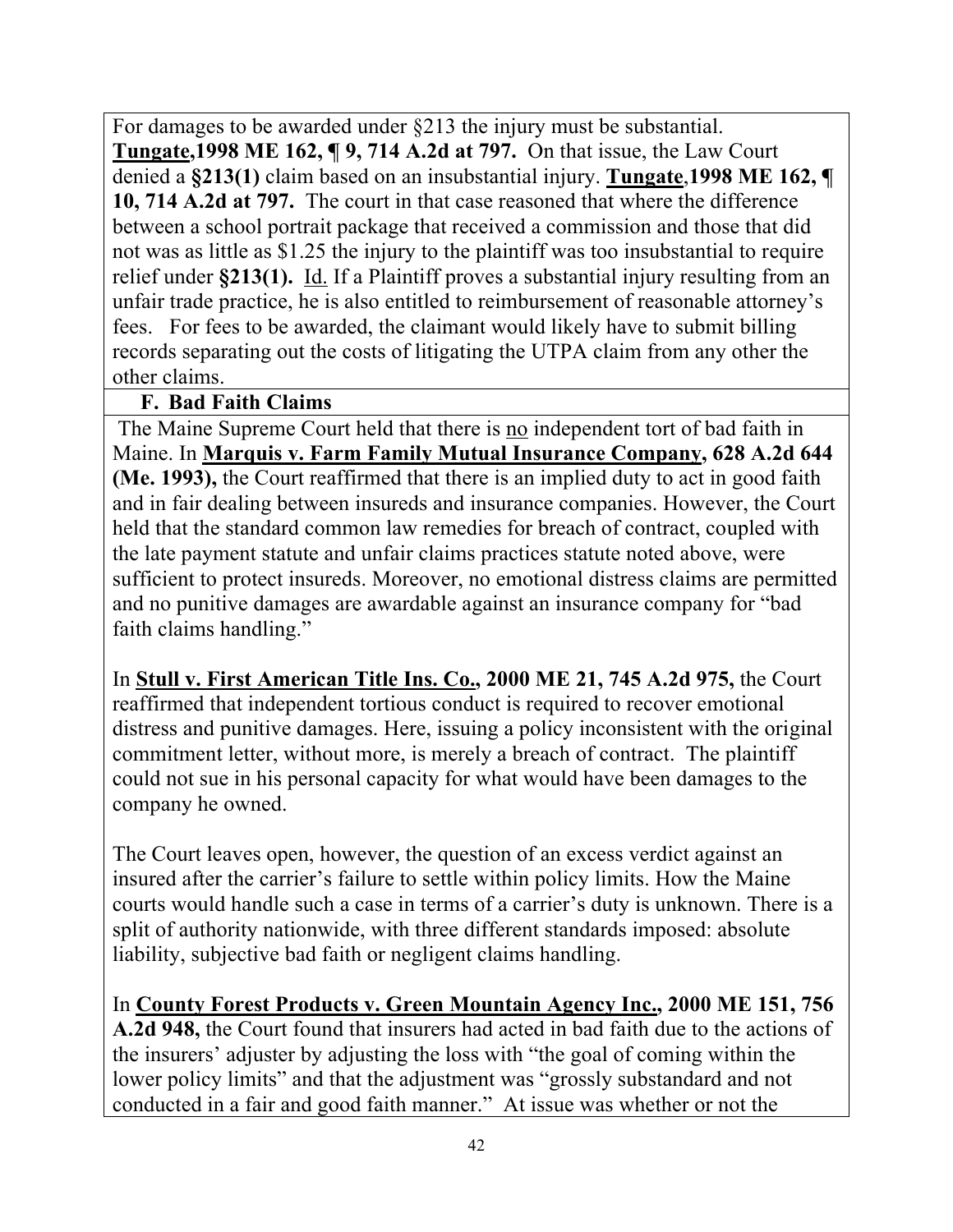insured had applied for increased policy limits, which the insurer and agents disputed. When the loss exceeded the initial lower policy limits, but was within the higher policy limits that the insured thought they had contracted additional coverage for, the insurer and agents colluded to pay within the limits of the original policy limits. The Court also found that the insurers' failure to pay the appraisal award constituted bad faith.

#### **G. Coverage-Duty of Insured**

Generally, the duties of an insured are governed by the terms and conditions of the relevant insurance policy. Maine courts have not established any common law, nor are there is any statutory law imposing additional requirements upon insureds.

#### **H. Fellow Employee Exclusions**

In an issue of the duty to defend and indemnify, the Law Court upheld a Superior Court ruling after a jury waived trial that the insurance company was not required to defend or indemnify the Defendant in a negligence action. In **U.S**. **Fidelity and Guarantee Co. v. Rosso, 521 A.2d 301 (Me. 1987),** Rosso had a business auto policy covering his pick-up truck. The exclusion which USF&G relied upon was that the insurance did not apply to bodily injury to any employee of the insured arising out of or in the course of his or her employment by the insured. USF&G agreed to defend Rosso but reserved the right to withdraw that defense and deny indemnification.

While the underlying action was pending, USF&G brought a declaratory judgment action. The facts produced at trial showed that Rosso was a logger and forester who lived on a farm. He raised livestock mostly for his own use but also sold excess dairy products and otherwise earned income from the farm. The Plaintiff, Rilings, was injured when he fell from a load of hay piled in Rosso's pick-up truck. Rosso employed Rilings at the time. The Superior Court concluded that he was an employee and thus the exclusion did not require USF&G either to defend or indemnify Rosso in the personal injury action.

The Law Court strongly emphasized that normally an insurer's duty to defend should be decided summarily and in favor of the insured if there exists any legal or factual basis which could be developed at trial that would obligate the insurer to pay under the policy. The Court emphasized that there was no reason why the insured should have to try the facts of the underlying action simply to get the insurer to defend him. On the other hand, the duty to indemnify may depend on the actual facts or legal theory behind the underlying action. Nevertheless, if the insured goes to trial on the indemnity issue without seeking a preliminary determination of the duty to defend, he may be deemed to have waived his right to object to a simultaneous declaratory judgment against him on the duty to defend.